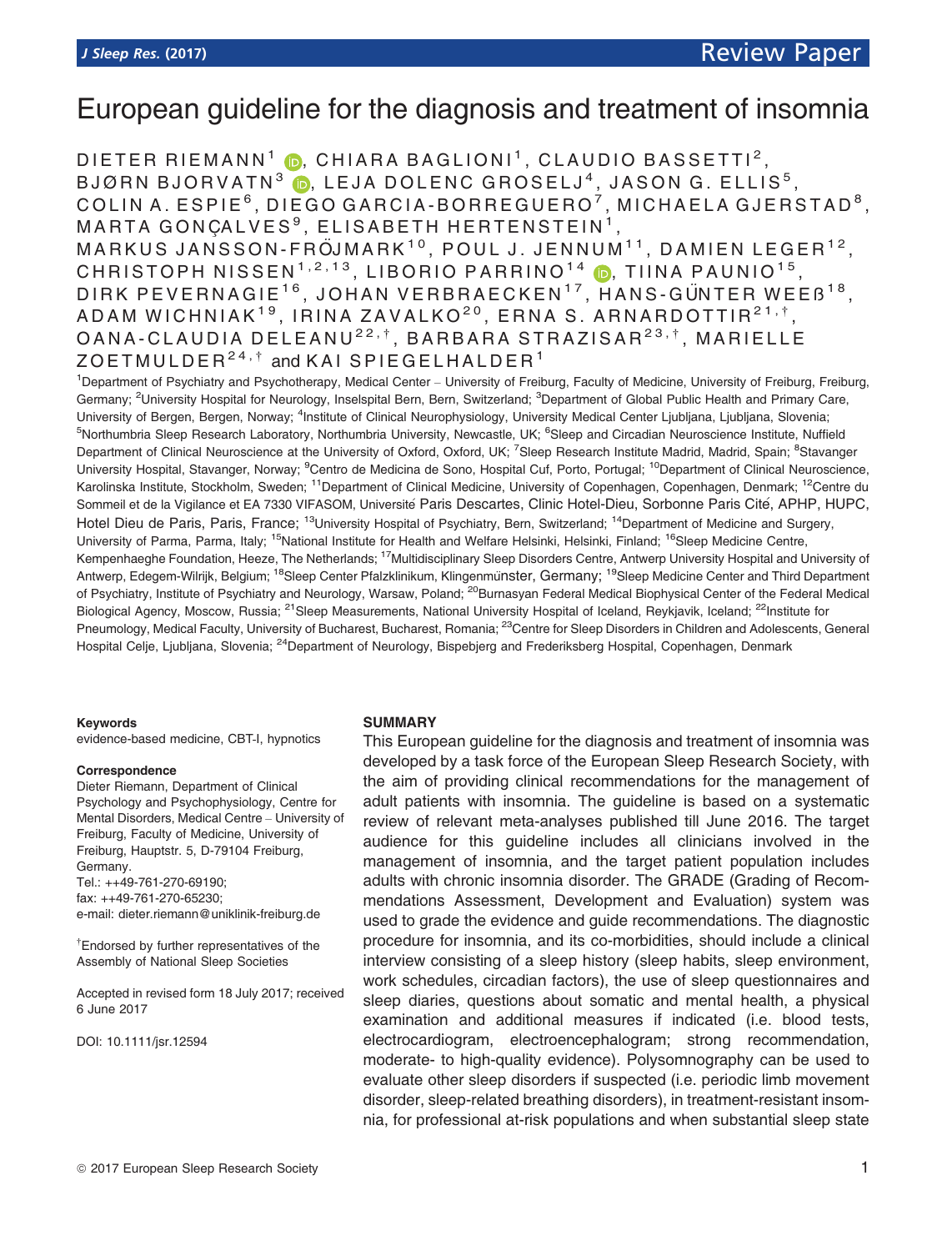misperception is suspected (strong recommendation, high-quality evidence). Cognitive behavioural therapy for insomnia is recommended as the first-line treatment for chronic insomnia in adults of any age (strong recommendation, high-quality evidence). A pharmacological intervention can be offered if cognitive behavioural therapy for insomnia is not sufficiently effective or not available. Benzodiazepines, benzodiazepine receptor agonists and some antidepressants are effective in the shortterm treatment of insomnia (≤4 weeks; weak recommendation, moderate-quality evidence). Antihistamines, antipsychotics, melatonin and phytotherapeutics are not recommended for insomnia treatment (strong to weak recommendations, low- to very-low-quality evidence). Light therapy and exercise need to be further evaluated to judge their usefulness in the treatment of insomnia (weak recommendation, lowquality evidence). Complementary and alternative treatments (e.g. homeopathy, acupuncture) are not recommended for insomnia treatment (weak recommendation, very-low-quality evidence).

# GUIDELINE REPORT AND METHODS

This European guideline for the diagnosis and treatment of insomnia was developed on the basis of the guideline for insomnia by the German Sleep Society (Riemann et al., 2017), and has been modified and extended through the involvement of experts from various European countries and the European Insomnia Network under the umbrella of the European Sleep Research Society (ESRS). A more detailed version of this guideline's report can be found in the supplemental material.

The guideline focuses on insomnia, defined as difficulties initiating or maintaining sleep, or early morning awakening associated with impaired daytime functioning, for example, reduced cognitive performance, fatigue or mood disturbances. Thus, the target population of this guideline comprises patients suffering from insomnia as defined by ICD-10/ ICSD-3. This includes all subtypes of insomnia, for example, non-organic insomnia and insomnia co-morbid with somatic or mental disorders. The guideline addresses adult patients (≥18 years). The literature on insomnia in children and adolescents was not reviewed. This guideline reviews the available literature with a special focus on the situation in Europe. The guideline is meant for physicians and clinical psychologists/psychotherapists who diagnose and treat patients with insomnia.

Computer-based searches using PubMed [\(www.ncbi.nlm.](http://www.ncbi.nlm.nih.gov/pubmed/) [nih.gov/pubmed/\)](http://www.ncbi.nlm.nih.gov/pubmed/) and the Cochrane Library [\(www.cochrane](http://www.cochranelibrary.com) [library.com\)](http://www.cochranelibrary.com) were conducted with the following keywords: (psychotherapy OR sleep hygiene OR relaxation OR mindfulness OR behaviour therapy OR cognitive therapy OR cognitive behavioural therapy OR stimulus control OR sleep restriction OR placebo OR benzodiazepine OR benzodiazepine receptor agonist OR sedating antidepressant OR antipsychotic OR neuroleptic OR antihistamine OR herbal therapy OR phytotherapy OR melatonin OR complementary alternative therapy OR homeopathy) AND insomnia (search filter set to meta-analysis). Furthermore, all issues of the

journal 'Sleep Medicine Reviews' (until June 2016) were screened for additional relevant publications, and the search was expanded through identifying further publications from references in the screened full-texts. The search included studies conducted from January 1966 to June 2016. Studies were required to be written in English to be included. The first author conducted the literature search, screened titles and abstracts, and examined the full texts with the help of the third and last authors. Concerning the translation of effect sizes (Cohen's d) into text form, effect sizes <0.4 were defined as a small effect; effect sizes >0.4-0.8 as a good effect; effect sizes >0.8 as a very good effect.

The GRADE (Grading of Recommendations Assessment, Development and Evaluation; Atkins et al., 2004; Guyatt et al., 2008) system was used to grade the evidence and inform recommendations. The published evidence was rated as high quality if the examined meta-analyses suggested it to be very unlikely that further research would change our confidence in the estimate of an observed effect. In contrast, the verdict low quality was given when the examined metaanalyses suggested that any estimate of effect is uncertain. Table S1 shows the classification system for the quality of evidence according to Guyatt et al. (2008) in detail. Two grades of recommendations were used: 'strong' and 'weak'. The transformation of levels of evidence into grades of recommendation was based on a consensus being reached between the authors.

#### INSOMNIA

#### Aetiology and pathophysiology

This guideline primarily targets insomnia as an independent disorder, and not as an isolated symptom or a syndrome closely related to, or even directly caused by, other somatic or mental disorders. The type of insomnia addressed here closely resembles the concept of 'psychophysiological' insomnia as conceptualized decades ago (Hauri and Fisher,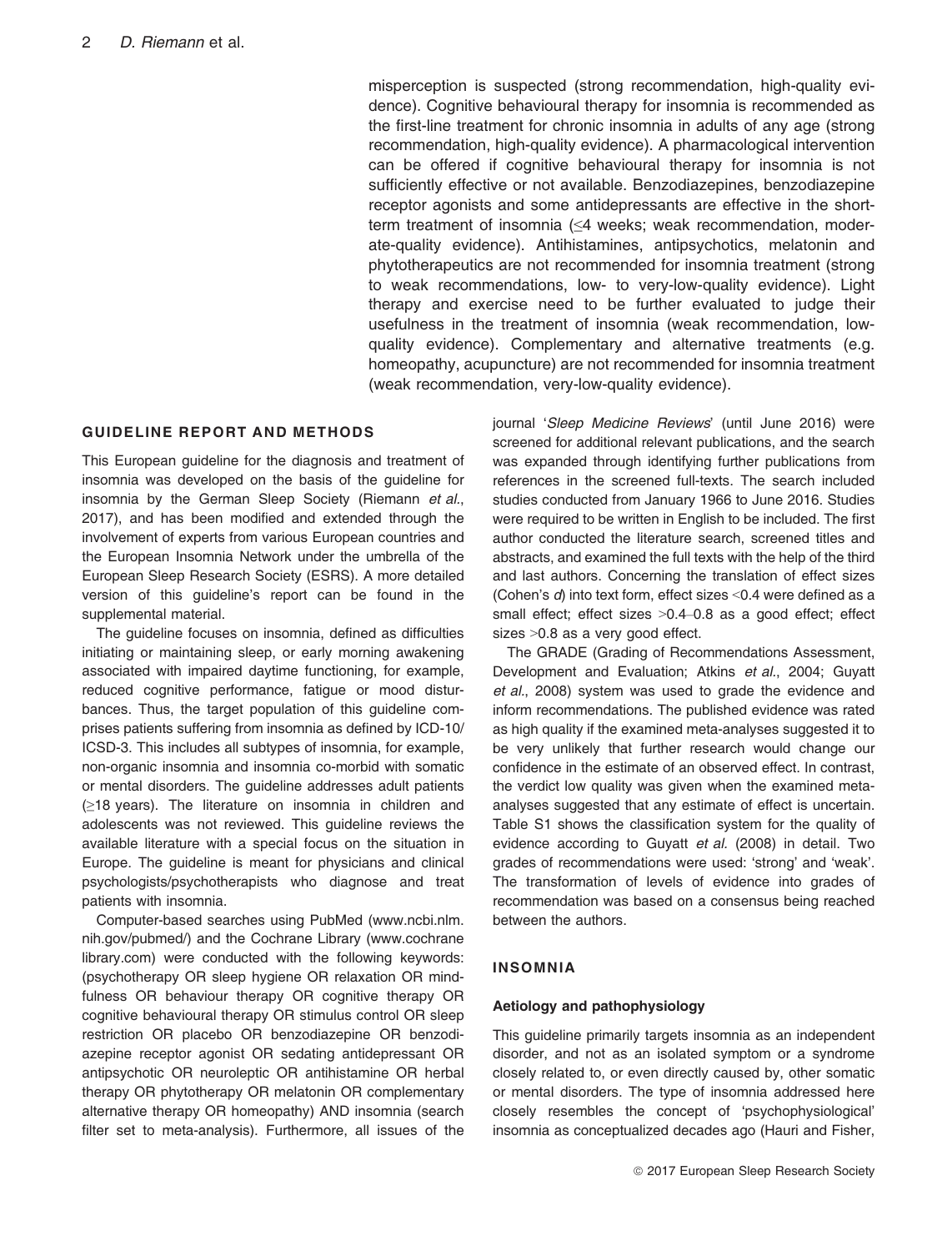1986). Given recent developments in the DSM-5 (2013) and ICSD-3 (2014), we will use the terms insomnia and insomnia disorder interchangeably throughout this guideline. Instead of the previously used dichotomy primary versus secondary insomnia, we will follow the concept of comorbidity.

Several research groups have suggested aetiological and pathophysiological models of insomnia (Espie, 2002; Espie et al., 2006; Harvey, 2002; Levenson et al., 2015; Morin, 1993; Riemann et al., 2012, 2015). Most of these are explicitly or implicitly based on the so-called '3P' model of insomnia by Spielman et al. (1987), which postulates that predisposing, precipitating and perpetuating factors are involved in the aetiology of insomnia. For example, genetic influences (Palagini et al., 2014) or personality characteristics like neuroticism or maladaptive perfectionism are seen as predisposing factors.

Acute stressors, for example, stress at work or interpersonal conflicts, usually trigger acute insomnia. Acute insomnia is very common and often a transient phenomenon, which is relieved after cessation of the stressor (Ellis et al., 2012a; Espie, 2002). Chronic stress exposure may also be seen as an underlying cause for chronic insomnia. In many cases, perpetuating factors have to come into play during the transition from acute to chronic insomnia. Spielman et al. (1987) suggested that maladaptive coping strategies are perpetuating factors, for example, prolonged time in bed or napping in order to catch up on lost sleep. While these behaviours may appear reasonable, they can reduce sleep pressure and may lead to chronic insomnia in the long run. Additionally, Espie et al. (2006) have emphasized the development of a maladaptive focus upon sleep in patients with insomnia, whereby sleep-related attentional biases and direct attempts to control sleep disturb the two-process bioregulation of sleep (Borbély, 1982; Borbély and Achermann, 1999), interfering with the expected default recovery to normal sleep, following episodic stress.

The hyperarousal model of insomnia postulates that increased arousal levels in the cognitive, emotional and physiological domains represent both predisposing 'and' perpetuating factors (Perlis et al., 1997; Riemann et al., 2010, 2015). Central to this model are results showing that patients with insomnia have increased power in fast electroencephalographic (EEG) frequencies during non-rapid eye movement sleep. This might also be reflected by an increased cyclic alternating pattern rate (Chouvarda et al., 2012). An increased frequency of microarousals during rapid eye movement (REM) sleep, which contributes to the perception of parts of REM sleep as wakefulness, has also been observed in patients with insomnia, relative to normal sleepers (Feige et al., 2013; Riemann et al., 2012). Neurobiologically, hyperarousal may be driven by a dominance of arousal-generating brain areas relative to sleep-inducing brain areas (Saper et al., 2005).

Cognitive models of insomnia stress the relevance of worry and rumination in the development and maintenance of insomnia (Harvey, 2002). Moreover, Baglioni et al. (2010) have emphasized that patients with insomnia have an increased emotional reactivity, which may also be of aetiological relevance.

Circadian factors are important in a subgroup of individuals, for example in those who undertake shift work or in blind patients, where desynchronization of the sleep–wake pattern and the circadian phase contributes to sleep initiation and sleep maintenance difficulties. This also applies to some cases of sleep-onset insomnia in adolescents/young adults, whereby a circadian phase delay may be the underlying factor, and to elderly patients with early awakening, whereby a phase advance may play a role (Abbott et al., 2016).

# Definition of insomnia – diagnostic classification systems

In most European countries, use of the International Classification of Diseases (ICD-10, 1992) is mandatory for physicians and clinical psychologists/psychotherapists in order to get reimbursed through health insurance. For the diagnosis of insomnia, the diagnostic categories 'Non-organic insomnia' (F51.0) and 'Disorders of initiating and maintaining sleep (insomnias)' (G47.0) are relevant. The definition for nonorganic insomnia is presented in Table 1.

The diagnosis of 'non-organic insomnia', according to ICD-10, is based solely on the subjective experience of afflicted individuals. No quantitative criteria for sleep-onset latency, sleep duration, or the frequency, or duration, of nocturnal awakenings is required. The term 'non-organic insomnia' refers to the fact that this sleep disorder does not have a specific recognizable somatic disorder at its core. However, the use of this term has been discussed critically over the last few years in light of documented neurobiological alterations in patients with insomnia.

DSM-5 (2013) has removed the distinction between primary and secondary insomnia. This distinction was aimed at differentiating 'pure' independent insomnia from 'secondary' insomnia, i.e. insomnia being related to or even hypothetically being caused by another somatic/mental disorder. Instead, the new umbrella category 'insomnia disorder' was introduced, which is also used in the third

Table 1 Diagnostic criteria for non-organic insomnia (F51.0) according to ICD-10

- Disturbance of sleep onset or sleep maintenance, or poor sleep quality.
- Sleep disturbances occur at least three times a week over a period of 1 month.
- The afflicted individuals focus extremely on their sleep disorder (especially during the night) and worry about the negative consequences of insomnia.
- The insufficient sleep duration and quality is coupled with a high degree of suffering or impairs daily activities.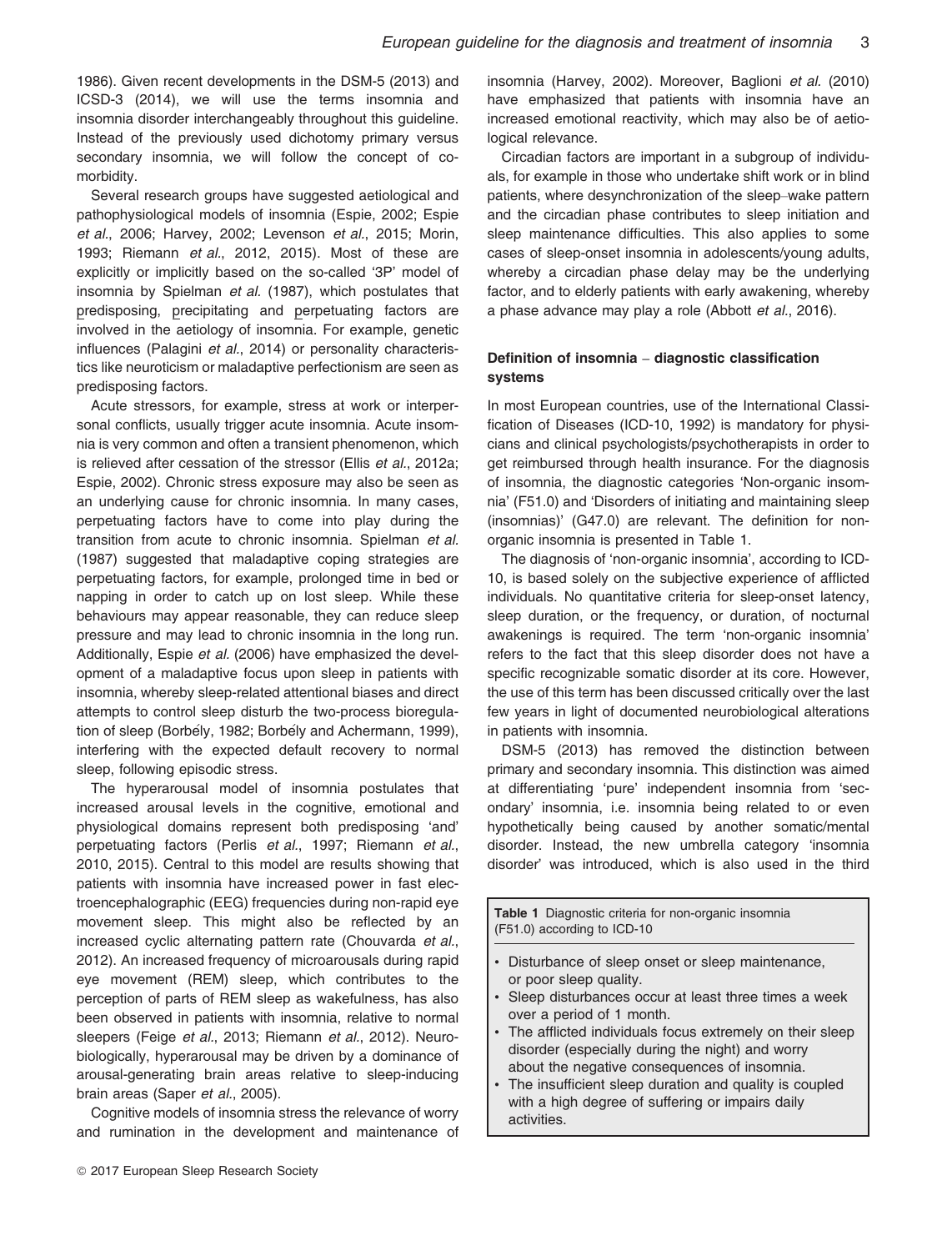version of the International Classification of Sleep Disorders (ICSD-3; AASM, 2014). The decision to remove the distinction between primary and secondary insomnia was based on an NIH conference on insomnia in 2005 (National Institutes of Health, 2005), with the lack of evidence that treating the primary disorder would relieve insomnia accordingly, for example in cases of insomnia associated with depression, being the main reason for this change.

The definition of insomnia within the ICSD-3 largely follows that of the DSM-5. Table 2 shows the diagnostic criteria for insomnia according to the ICSD-3. In order to receive the diagnosis, there must be a disturbance of nocturnal sleep (criterion A) and related daytime impairment (criterion B). Furthermore, the sleep disorder has to occur at least 3 nights a week for a period of 3 months to be diagnosed as a clinically relevant disorder. If diagnostic criteria are fulfilled co-morbid with a mental or somatic disorder, both disorders are diagnosed.

Table 2 Diagnostic criteria for chronic insomnia disorder according to ICSD-3

- A The patient reports, or the patient's parent or caregiver observes, one or more of the following:
	- 1. Difficulty initiating sleep.
	- 2. Difficulty maintaining sleep.
	- 3. Waking up earlier than desired.
	- 4. Resistance to going to bed on appropriate schedule.
	- 5. Difficulty sleeping without parent or caregiver intervention.
- B The patient reports, or the patient's parent or caregiver observes, one or more of the following related to the nighttime sleep difficulty:
	- 1. Fatigue/malaise.
	- 2. Attention, concentration or memory impairment.
	- 3. Impaired social, family, occupational or academic performance.
	- 4. Mood disturbance/irritability.
	- 5. Daytime sleepiness.
	- 6. Behavioural problems (e.g. hyperactivity, impulsivity, aggression).
	- 7. Reduced motivation/energy/initiative.
	- 8. Proneness for errors/accidents.
	- 9. Concerns about or dissatisfaction with sleep.
- C The reported sleep/wake complaints cannot be explained purely by inadequate opportunity (i.e. enough time is allotted for sleep) or inadequate circumstances (i.e. the environment is safe, dark, quiet and comfortable) for sleep.
- D The sleep disturbance and associated daytime symptoms occur at least three times per week.
- E The sleep disturbance and associated daytime symptoms have been present for at least 3 months.
- F The sleep/wake difficulty is not better explained by another sleep disorder.

As already mentioned, acute insomnia is very common and does not need a specific treatment in all cases (Ellis et al., 2012b). Chronic insomnia, instead, needs to be treated. The definitions for chronicity are, however, varying. ICD-10 requires a minimum duration of 1 month, whereas the ICSD-3 specifies 3 months. The authors of this guideline endorse the use of ICSD-3 for diagnostic purposes, and expect the development of ICD-11 will most likely follow the conceptual innovations of ICSD-3.

# Diagnostic procedure

The recommended procedure for the diagnostic management of insomnia disorder, and its co-morbidities, is shown in Table 3.

A medical and psychiatric/psychological anamnesis is mandatory, and has to be tailored to the clinical picture of the patient and his/her symptomatology. With respect to the assessment of medical disorders, it needs to be borne in mind that some somatic causes of insomnia can be specifically treated, for example hyperthyroidism. However, even in the case of a clear somatic cause, many patients with insomnia develop a psychophysiological vicious cycle of insomnia, which includes rumination, worry about the consequences of poor sleep and increased physiological tension. These processes can be successfully treated in these co-morbid cases of insomnia.

Similar considerations should be made for substance use (e.g. alcohol/caffeine), which is important to evaluate in patients with insomnia. In particular, alcohol consumption is a common maladaptive self-treatment strategy in patients with insomnia, and can contribute to sleep-maintenance difficulties. Thus, alcohol consumption should be actively evaluated and considered during treatment planning. Furthermore, many medications can interfere with sleep. Therefore, the use, dosage and timing of medication should also be evaluated.

Mental disorders, especially depression, bipolar disorder or psychosis are also frequently accompanied by sleep-onset or sleep-maintenance difficulties or early morning awakening. A recent meta-analysis (Baglioni et al., 2016) showed that disturbances of sleep continuity (prolonged sleep latency, increased frequency of nocturnal awakenings, prolonged periods of wakefulness after sleep onset) occur transdiagnostically in almost all mental disorders. Patients with chronic insomnia often suffer from a co-morbid mental disorder, which they do not spontaneously report. This may be due to the fact that it is easier for some patients to talk about sleep than to talk about emotional distress. Thus, the presence of mental disorders should also be actively examined. Tiredness/fatigue also occurs in many mental or neurodegenerative disorders. Sleepiness (presumably experienced as a consequence of sleep loss) is usually not a symptom of insomnia per se, but may be due to an accumulation of sleep loss in these patients. As such, tiredness/fatigue and sleepiness should also be assessed.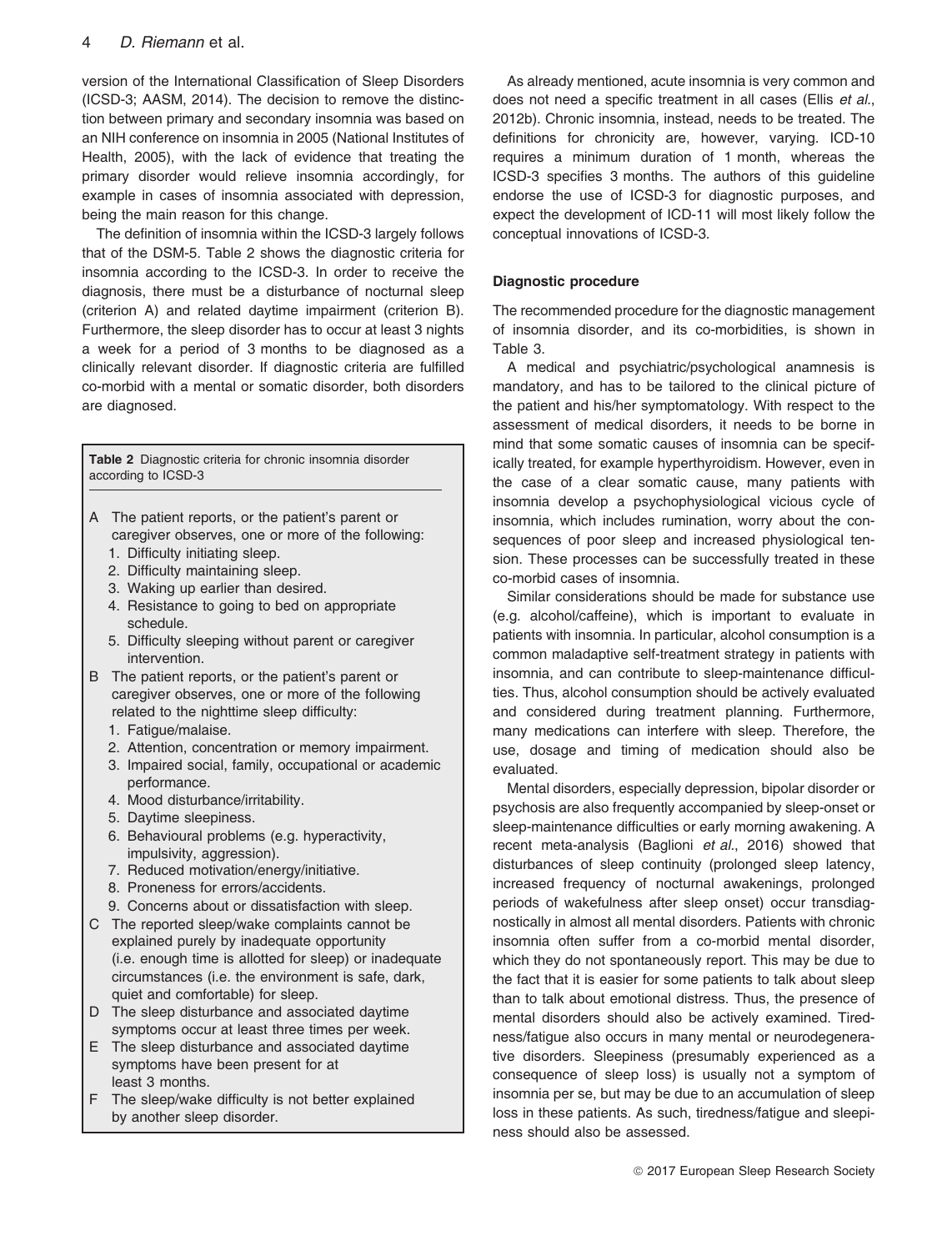Table 3 Diagnostic management of insomnia and its co-morbidities

- 1. Medical history and examination (strong recommendation)
	- The anamnesis should include caregivers if necessary
	- Former and present somatic disorders (including pain)
	- Substance use (medication, alcohol, caffeine, nicotine, illegal drugs)
	- Physical examination
	- Additional measures (if indicated): laboratory testing including, e.g. blood count, thyroid, hepatic and renal parameters, CRP, haemoglobin, ferritin and vitamin B12 ECG, EEG, CT/MRT Circadian markers (melatonin, core body temperature)
- 2. Psychiatric/psychological history (strong recommendation)
	- Former and present mental disorders
	- Personality factors
	- Work and partnership situation
	- Interpersonal conflicts
- 3. Sleep history (strong recommendation)
	- History of the sleep disorder, including triggering factors
	- Information from bed partner (periodic limb movements during sleep, pauses in breathing)
	- Work time/circadian factors (shift- and night-work, phase advance, delay)
	- Sleep–wake pattern, including daytime sleep (sleep diary, sleep questionnaires)
- 4. Actigraphy
	- In case of clinical suspicion of irregular sleep–wake schedules or circadian rhythm disorders (strong recommendation)
	- To assess quantitative sleep parameters (weak recommendation)
- 5. Polysomnography
	- In case of clinical suspicion of other sleep disorders like periodic limb movement disorder, sleep apnea or narcolepsy (strong recommendation)
	- Treatment-resistant insomnia (strong recommendation)
	- Insomnia in occupational at-risk groups, e.g. professional drivers (strong recommendation)
	- In case of clinical suspicion of large discrepancy between subjectively experienced and polysomnographically measured sleep (strong recommendation)

CRP, C-reactive protein; CT, Computed Tomography; ECG, electrocardiogram; EEG, electroencephalogram; MRT, Magnetic Resonance Tomography.

Table 4 summarizes the major somatic and mental comorbidities of insomnia.

The diagnostic procedure should also include a clinical interview consisting of a thorough sleep history (to assess sleep hygiene behaviour, sleep habits, sleep environment – including co-sleeping arrangements, work schedules, circadian factors and indications of other sleep disorders, e.g. restless legs syndrome, sleep apnea, circadian sleep–wake disorder, etc.). The consensus sleep diary (Carney et al., 2012), for 7–14 days, is also strongly recommended. Moreover, the Pittsburgh Sleep Quality Index (PSQI) can be used to assess subjective sleep during the previous month (Buysse et al., 1989). The PSQI, however, is not a specific instrument for diagnosing insomnia and should not be used for that purpose. The Insomnia Severity Index (ISI) has been developed to assess the severity of the disorder, and has also been shown to be a reliable and valid instrument to detect patients with insomnia (Bastien et al., 2001). In addition, the Bergen Insomnia Scale (Pallesen et al., 2008) and the Sleep Condition Indicator (Espie et al., 2012) have promising psychometric properties. An overview of the available scales for assessing sleep, and sleep disorders, is provided by Shahid et al. (2012). Furthermore, if indicated, actigraphy or polysomnography should be considered.

A meta-analysis of polysomnographic studies showed that patients with insomnia have a significantly reduced total sleep time, significantly prolonged sleep-onset latencies, and an increased number of nocturnal awakenings and amount of time awake during the night (Baglioni et al., 2014). Furthermore, slow-wave sleep and REM sleep percentages are reduced compared with good sleepers. However, the differences were not very pronounced, for example, total sleep time was reduced by about 25 min. In contrast, subjective total sleep time is reduced by about 2 h in patients with insomnia compared with good sleepers (Feige et al., 2008). This has led to the use of the terms 'pseudoinsomnia', 'sleep state misperception' or 'paradoxical insomnia'. Many experts argue that polysomnography is not helpful in the assessment of insomnia because it does not correlate with the subjective perceptions of patients. However, we suggest polysomnography may have an additional diagnostic value 'because' it does not correlate with subjective measures and thus may deliver information not inherent in the subjective patient report. In addition, objective measures are mandatory to diagnose potential co-morbid disorders (e.g. PLMD = Periodic Leg Movement Disorder, sleep apnea), which are common. Sleep apnea may have a complex relationship with insomnia, thus being more than a mere co-morbidity (Sweetman et al., 2017). Several studies suggest that the polysomnographically determined microstructure of sleep is altered in insomnia, with increases in fast frequency power and in the number of microarousals. These phenomena are partly independent of the subjective experience of sleep (Riemann et al., 2015), and may become relevant for treatment decisions in the future (see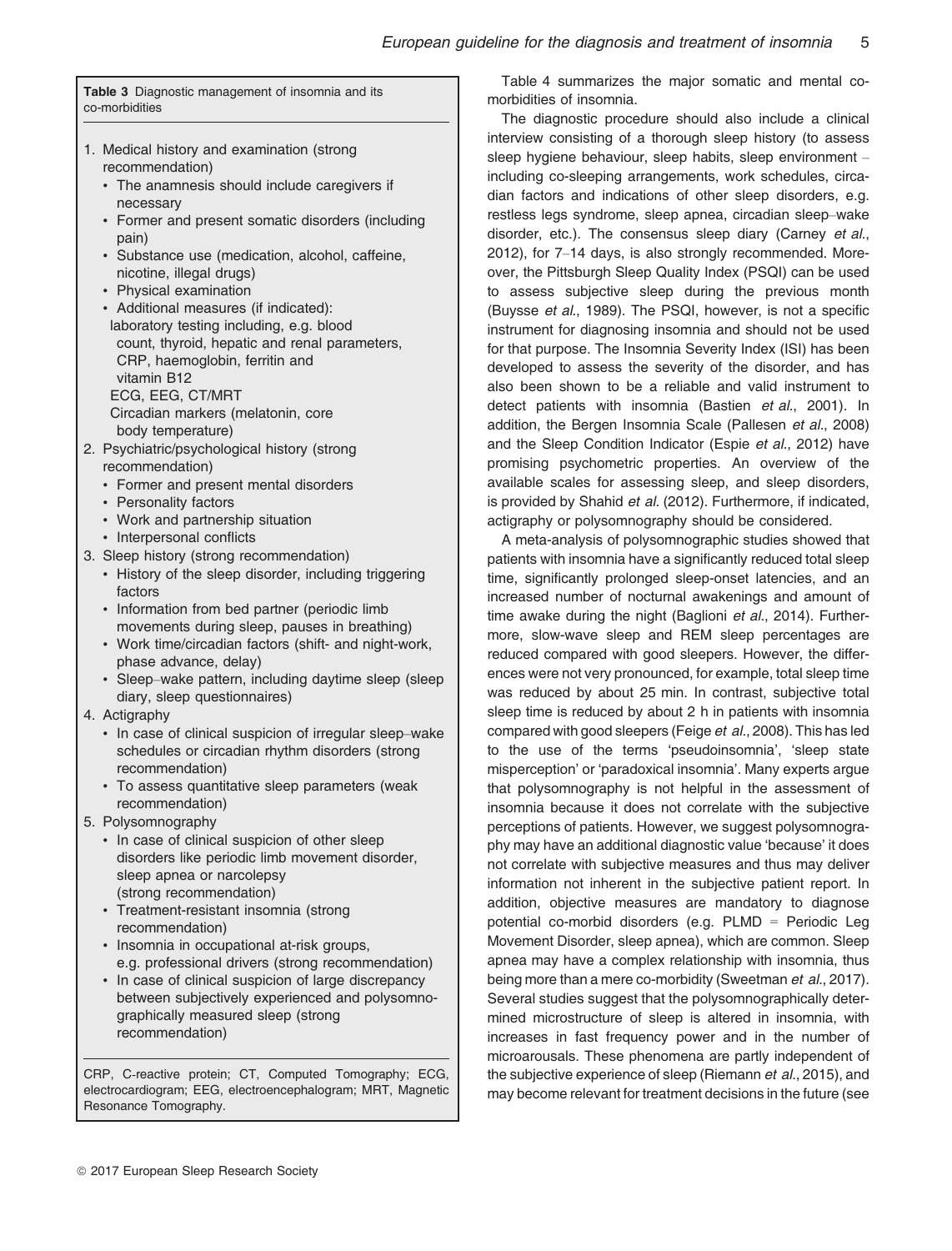|                               | Medical                                   |                            | Substance       |
|-------------------------------|-------------------------------------------|----------------------------|-----------------|
| Psychiatric                   |                                           | Neurological               | use/dependence  |
| Depressive disorders          | Chronic obstructive pulmonary<br>diseases | Neurodegenerative diseases | Alcohol         |
| <b>Bipolar disorders</b>      | Diabetes mellitus                         | Fatal familial insomnia    | <b>Nicotine</b> |
| Generalized anxiety disorder  | Chronic kidney diseases                   | Cerebrovascular diseases   | Caffeine        |
| Panic disorder                | Human immunodeficiency<br>virus infection | Multiple sclerosis         | Marijuana       |
| Posttraumatic stress disorder | Malignancy<br>Rheumatic disorders         | Traumatic brain injury     | Opioids         |
| Schizophrenia                 | Chronic pain                              | <b>RLS</b>                 | Designer drugs  |
|                               | Sleep apnea                               |                            | Cocaine         |
|                               |                                           |                            | Amphetamine     |

| countries |                                    |                |                         |
|-----------|------------------------------------|----------------|-------------------------|
| Country   | Author (year)                      | Sample<br>size | % Insomnia<br>diagnosis |
| England   | Calem <i>et al.</i> (2012)         | 20 503         | 5.8%                    |
| Finland   | Ohayon and<br>Partinen (2002)      | 982            | 11.7%                   |
| France    | Léger et al. (2000)                | 12 778         | 19%                     |
| Germany   | Schlack <i>et al.</i> (2013)       | 7988           | 5.7%                    |
| Hungary   | Novak et al. (2004)                | 12 643         | 9%                      |
| Italy     | Ohayon and<br>Smirne (2002)        | 3970           | 7%                      |
| Norway    | Pallesen et al.<br>(2001, 2014)    | 2000           | 15.5%                   |
| Romania   | Voinescu and<br>Szentágotai (2013) | 588            | 15.8%                   |
| Spain     | Ohayon and<br>Sagales (2010)       | 4065           | 6.4%                    |
| Sweden    | Mallon <i>et al.</i> (2014)        | 1550           | 10.5%                   |

Table 5 Prevalence of insomnia disorder in different European

'Outlook for the future'). Another recent discovery concerns differences between insomnia with, and without, an objective short sleep duration (Fernandez-Mendoza, 2017; Vgontzas et al., 2013). It is hypothesized that insomnia with polysomnographically documented short sleep duration has primarily biological roots and would thus respond better to biological treatments. If this hypothesis turns out to be true, polysomnography may become even more important in the diagnostic procedure for insomnia.

# Epidemiology

Approximately 6% of the adults in industrialized countries suffer from chronic insomnia as a disorder (for overview, see Ohayon, 2002), with a clear-cut preponderance of females compared with males (Zhang and Wing, 2006) and an agerelated increase in prevalence rates. More recent data (e.g. from Norway, the UK and Germany) indicate an increase in the prevalence of insomnia, to about 10% of the population, in recent years (Calem et al., 2012; Marschall et al., 2017; Pallesen et al., 2014). Moreover, it appears that the use of hypnotic agents has also increased significantly over a 10 year period (e.g. from 7% to 11% in Norway; Pallesen et al., 2001, 2014). Table 5 shows epidemiological data on the prevalence of insomnia, as a disorder, in 10 European countries (no such data are available for insomnia, on the disorder level, for the other European countries).

Table 5 demonstrates that the prevalence of insomnia varies largely from one European country to the other. This may be, in part, due to differences in methodological quality between studies. At present the prevalence of insomnia, as a disorder, in Europe, seems to vary from a minimum of 5.7% in Germany to a maximum of 19% in France. There is only one comprehensive epidemiological study (Van de Straat and Bracke, 2015) that employed a cross-national approach and studied sleep problems across 16 European countries, but only in older adults. This study did not specifically include questions to derive insomnia diagnoses, just a single item measure of sleep problems. This study showed that the prevalence rate for this type of sleep problem varies from a minimum of 16.6% in Denmark to a maximum of 31.2% in Poland. Our literature search and the study by van de Straat and Bracke suggest an urgent need for Pan-European cross-sectional studies to better understand the size of the problem in Europe, also with respect to co-morbidities.

Studies in general practice or medical specialty settings deliver substantially higher prevalence rates: data from general practice in Germany (Wittchen et al., 2001) indicate that one-fifth of the patients consulting a GP suffer from insomnia; whereas in Norway more than 50% of GP patients have insomnia (Bjorvatn et al., 2017).

In terms of the persistence of insomnia, there is very little information from Europe. However, Morin et al. (2009a) provided data on the natural course of insomnia in Canada, and showed that approximately 70% of the patients show persistent symptoms over the course of 1 year. In this study,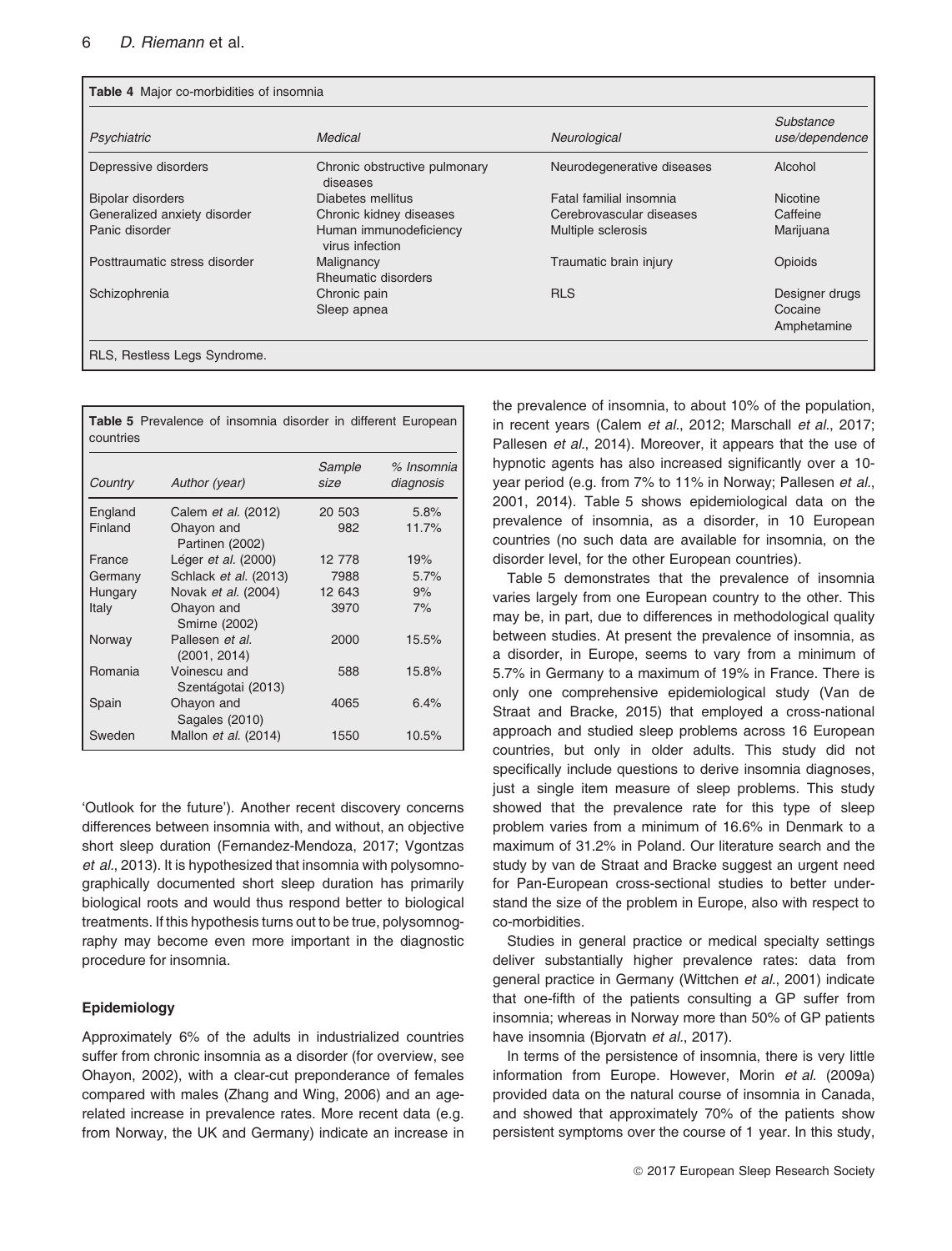46% of those suffering from insomnia showed persistent symptoms over the course of 3 years.

The prevalence of hypnotic usage, i.e. usage of benzodiazepines (BZ) and benzodiazepine receptor agonists (BZRAs), varies largely from one European country to the other. A UK study reported an increase in hypnotic usage from 0.4% to 0.8% in the general population from 1993 to 2000 – the data remained stable from 2000 to 2007 (Calem et al., 2012). A German study described the prevalence of having taken a hypnotic, at least once, increased from 4.7% to 9.2% from 2009 to 2016 (Marschall et al., 2017). In general, it is not clear how many patients with insomnia in Europe regularly take hypnotics – further research is necessary to determine the exact scale of this issue.

# Health risks

Several meta-analyses show that insomnia is a significant risk factor for cardiovascular diseases (Li et al., 2014; Meng et al., 2013; Sofi et al., 2014). Specifically, insomnia is a risk factor for arterial hypertension, myocardial infarction and chronic heart failure (Laugsand et al., 2011, 2014a; Palagini et al., 2013). In addition, Anothaisintawee et al. (2015) showed that insomnia is a risk factor for type 2 diabetes.

Besides insomnia itself, there is evidence suggesting that short sleep duration (sleeping less than 6 h on average) is a risk factor for obesity, type 2 diabetes, hypertension and cardiovascular diseases (Bayon et al., 2014; Buxton and Marcelli, 2010; Cappuccio et al., 2010; Faraut et al., 2012; Patel and Hu, 2008). Consequently, short sleep duration also increases mortality (Liu et al., 2017). However, the association between a short sleep duration and insomnia is not yet fully understood.

Neurological disorders are frequently co-morbid with insomnia (Mayer et al., 2011), and insomnia may play a role in the development of cognitive impairment (Yaffe et al., 2014). In addition, one cross-sectional study suggests a relationship between impaired sleep quality and cortical atrophy in older adults (Sexton et al., 2014). More recent work points to a general involvement of insomnia in the development of neurodegenerative disease, especially dementia (Osorio et al., 2011). Bassetti et al. (2015) stress the bi-directional nature of the relationship between insomnia and brain disorders.

Significant evidence has been gathered with respect to the relationship between insomnia and mental disorders (Riemann and Voderholzer, 2003). In a meta-analysis, Baglioni et al. (2011) showed that people with insomnia have an increased risk for the development of major depressive disorder (odds ratio 2.1), which may also lead to early retirement (Paunio et al., 2015). Similar relationships have been documented for insomnia complaints and suicide ideation, suicide attempts and completed suicides (Malik et al., 2014; Pigeon et al., 2012).

Large epidemiological studies have also demonstrated that insomnia is a risk factor for sick leave, an increased number of accidents in the work place (Laugsand et al., 2014b; Sivertsen et al., 2009a,b) and motor-vehicle accidents (Léger et al., 2014).

#### Costs of insomnia

The question of the direct and indirect costs of insomnia has been dealt with in several large, well-designed, studies (Daley et al., 2009; Léger and Bayon, 2010; Ozminkowski et al., 2007). Of particular relevance to Europe, the costs of several brain disorders in Europe were compared in 2010 (Gustavsson et al., 2011). This study ranked sleep disorders ninth among all neuropsychiatric disorders with respect to direct and indirect costs. An average total sum (costs) of €790 per year, per patient, was calculated. These overall costs were based on individual costs calculated against the estimated prevalence of insomnia, ranging from 6% to 12%, in the European population (Wittchen et al., 2011). Concerning so-called DALYs (disability-adjusted life-years), a figure of 10.3/10 000 individuals was given for females, and 8.4/10 000 individuals for males – ranking ninth among all neuropsychiatric disorders studied. According to WHO data, insomnia ranked 11th in the list of most important brain disorders with respect to global burden (Collins et al., 2011). Thus, it can be concluded that insomnia represents a high financial burden to European healthcare systems, either through direct costs, i.e. costs for medication or psychotherapeutic treatment, or indirect costs, for example, due to sick leave or early retirement.

#### Treatment of insomnia

In the presence of co-morbidities, clinical judgement should decide whether the insomnia or the co-morbid condition is treated first, or whether both are treated at the same time. Of note, the grading and recommendations of all the treatment options outlined in this section are collectively summarized in Table 15.

# Cognitive behavioural therapy for insomnia (CBT-I) and other psychotherapeutic approaches

Cognitive behavioural therapy for insomnia usually consists of psychoeducation/sleep hygiene, relaxation training, stimulus control therapy, sleep restriction therapy and cognitive therapy (Riemann and Perlis, 2009). Usually, CBT-I is applied face to face (either on an individual basis or in a group format) by a trained clinician in four-eight sessions. A number of manuals have been published in different languages (Dutch: Verbeek and van de Laar, 2014; English: Morin and Espie, 2004; Perlis et al., 2005; French: Goulet et al., 2013; German: Hertenstein et al., 2015; Spiegelhalder et al., 2011; Italian: Devoto and Violani, 2009; Norwegian: Bjorvatn, 2013; Portuguese: Paiva, 2008; and Slovakian: Backhaus and Riemann, 2003).

Psychoeducation/sleep hygiene. In the context of CBT-I, psychoeducation typically includes the so-called 'sleep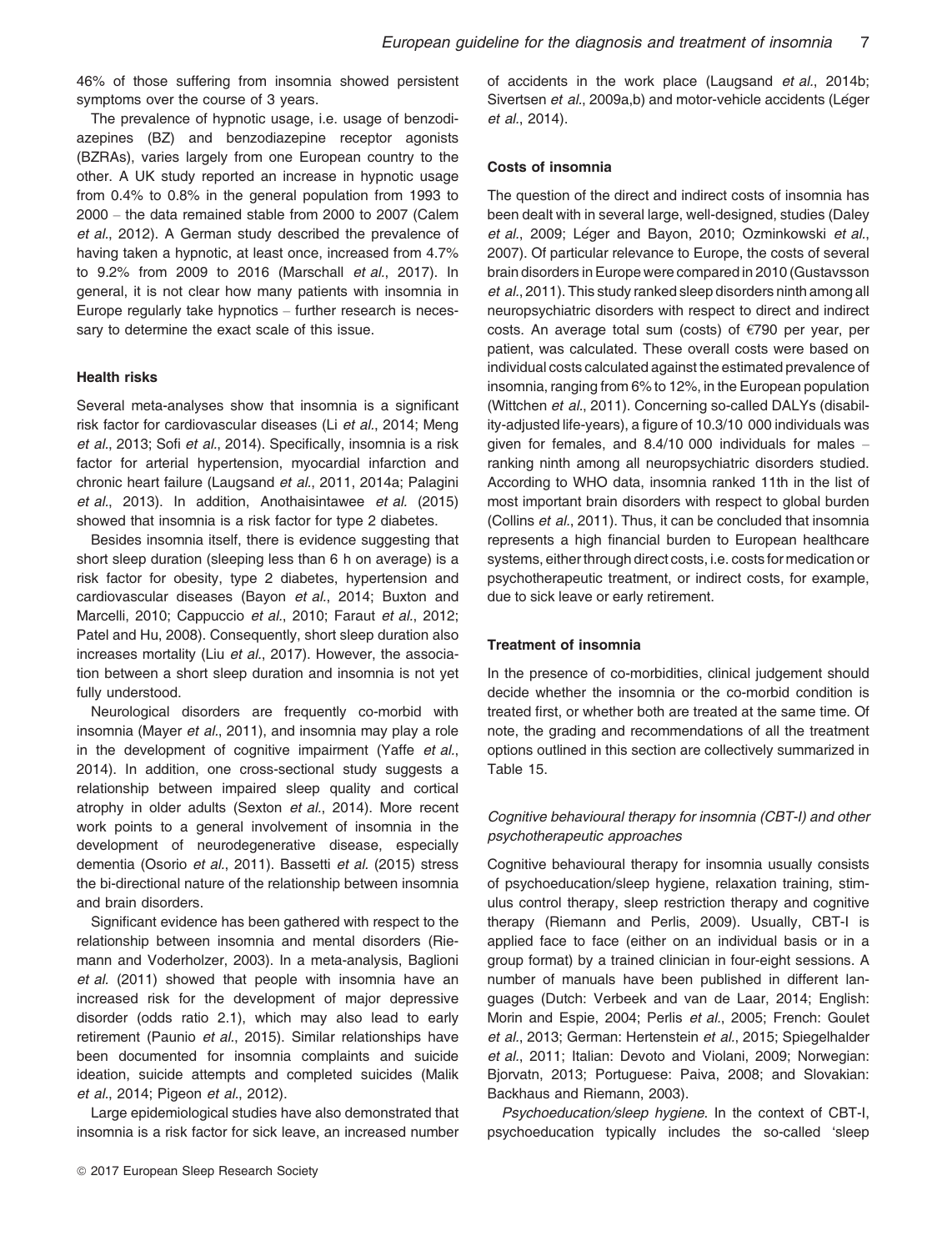hygiene rules' about health practices (e.g. clockwatching, physical exercise, substance use) and environmental factors (e.g. light, noise, temperature) that may promote or disrupt sleep (Hauri, 1991). Furthermore, psychoeducation includes basic information about normal sleep and age-related changes in sleep patterns.

Relaxation therapy. Relaxation therapy includes clinical procedures aimed at reducing somatic tension (e.g. progressive muscle relaxation, autogenic training) or intrusive thoughts at bedtime (e.g. imagery training, meditation).

Behavioural strategies (sleep restriction, stimulus control). Sleep restriction therapy is a method designed to curtail the time in bed to the actual amount of sleep being achieved (Spielman et al., 1987). For example, if a patient with insomnia reports sleeping 6.5 h per night on average, the initial recommended sleep window (the time from lights out to final arising time) would be restricted to 6.5 h (with a minimum sleep window of 4–6 h being advised, even when the average sleep time is lower; Kyle et al., 2015). On a weekly basis, adjustments to this sleep window are made. Time in bed is either increased by 15–30 min (when sleep efficiency is >85–90%), kept stable or decreased by 15– 30 min (when sleep efficiency is <80%), until an optimal sleep duration is reached. It is strongly recommended that sleep diaries be used to estimate sleep time, both before starting sleep restriction therapy and also during follow-ups. Stimulus control therapy is a set of behavioural instructions designed to re-associate the bed/bedroom with sleep and to re-establish a consistent sleep–wake schedule (Bootzin, 1972): (1) go to bed only when sleepy; (2) get out of bed when unable to sleep; (3) use the bed/bedroom only for sleep and sex (e.g. no reading, no watching TV); (4) arise at the same time every morning; (5) do not nap during the day.

Cognitive therapy. Cognitive strategies are psychological methods designed to identify, challenge and change misconceptions about sleep and faulty beliefs about insomnia and its perceived daytime consequences (Morin and Espie, 2004). These strategies include methods aimed at reducing or preventing excessive monitoring of, and worrying about, insomnia and its correlates or consequences.

Other psychotherapeutic approaches. Other psychotherapeutic approaches that have been empirically investigated include mindfulness-based treatments and hypnotherapy. Mindfulness-based treatments are rooted in Buddhist philosophy, and include stress reduction techniques and cognitive elements (Crane et al., 2017). Hypnotherapy is also conceived as a mind–body intervention bearing similarities to meditation techniques. Hypnotherapy consists of verbal suggestions by the therapist, which are supposed to elicit subconscious changes (Facco, 2017; Terhune et al., 2017).

Grading of the evidence. There are 15 published metaanalyses on the efficacy of CBT-I (Table 6). These comprise meta-analyses of CBT-I for 'primary' insomnia as well as meta-analyses of CBT-I for co-morbid insomnia. In the latter, it was shown that CBT-I has a positive impact on both insomnia complaints and co-morbid symptoms.

The first five meta-analyses (Irwin et al., 2006; Montgomery and Dennis, 2004; Morin et al., 1994; Murtagh and Greenwood, 1995; Pallesen et al., 1998) and the metaanalysis provided by Trauer et al. (2015) dealt with the efficacy of CBT-I, or its components, in patients with primary insomnia. All these meta-analyses demonstrated good efficacy for CBT-I (according to our translated definition of effect sizes) on sleep-related outcome parameters, and a good stability of the results at follow-up assessments.

Belleville et al. (2011) showed that CBT-I has a small to moderate effect on anxiety levels in patients with or without clinically relevant co-morbid anxiety. Miller et al. (2014) investigated one component of CBT-I, i.e. sleep restriction therapy. This meta-analysis was based on only four studies, but showed good efficacy for sleep restriction therapy. Group CBT-I was investigated by Koffel et al. (2015). This metaanalysis demonstrated a good efficacy for group format; however, only eight original studies could be included. The most recent meta-analyses addressed CBT-I for co-morbid insomnia, i.e. insomnia in the context of mental or somatic disorders. Geiger-Brown et al. (2015) and Wu et al. (2015a, b) dealt with a variety of co-morbid conditions, whereas Ho et al. (2016), Johnson et al. (2016) and Tang et al. (2015) specifically investigated insomnia in the context of posttraumatic stress disorder, cancer and chronic pain. These metaanalyses showed that co-morbid insomnia also responds well to CBT-I. Of particular importance, CBT-I, though focusing exclusively on sleep, also had good effects on the co-morbid conditions.

There is also evidence supporting the efficacy of brief versions of CBT-I, for example, using two face-to-face sessions and two telephone calls (Buysse et al., 2011) or just one session for acute insomnia (Ellis et al., 2015). There are also other forms of application, for example, group CBT-I courses delivered by nurses (Espie et al., 2007).

Table 7 shows meta-analyses on the efficacy of self-help and internet-based CBT-I. These six meta-analyses focus on self-help CBT-I approaches (Ho et al., 2015; Van Straten and Cuijpers, 2009), or internet-based CBT-I, for example, the programmes 'sleep healthy using the internet' (SHUTi; Ritterband et al., 2009) or SLEEPIO (Espie et al., 2012). The four meta-analyses on internet-based CBT-I showed good treatment efficacy; however, the efficacy was lower than for face-to-face CBT-I. One of these meta-analyses investigated the effects of internet-based CBT-I on anxiety and depression levels, and showed small to moderate effects (Ye et al., 2015). A recent large randomized controlled trial also suggested that internet-based CBT-I reduced subclinical depression levels and may thus be used for the prevention of depression (Christensen et al., 2016). Moreover, Thiart et al. (2016) investigated the health economic effects of computerized CBT-I (cCBT-I), concluding that it was associated with an 87% probability of being more effective than treatment as usual.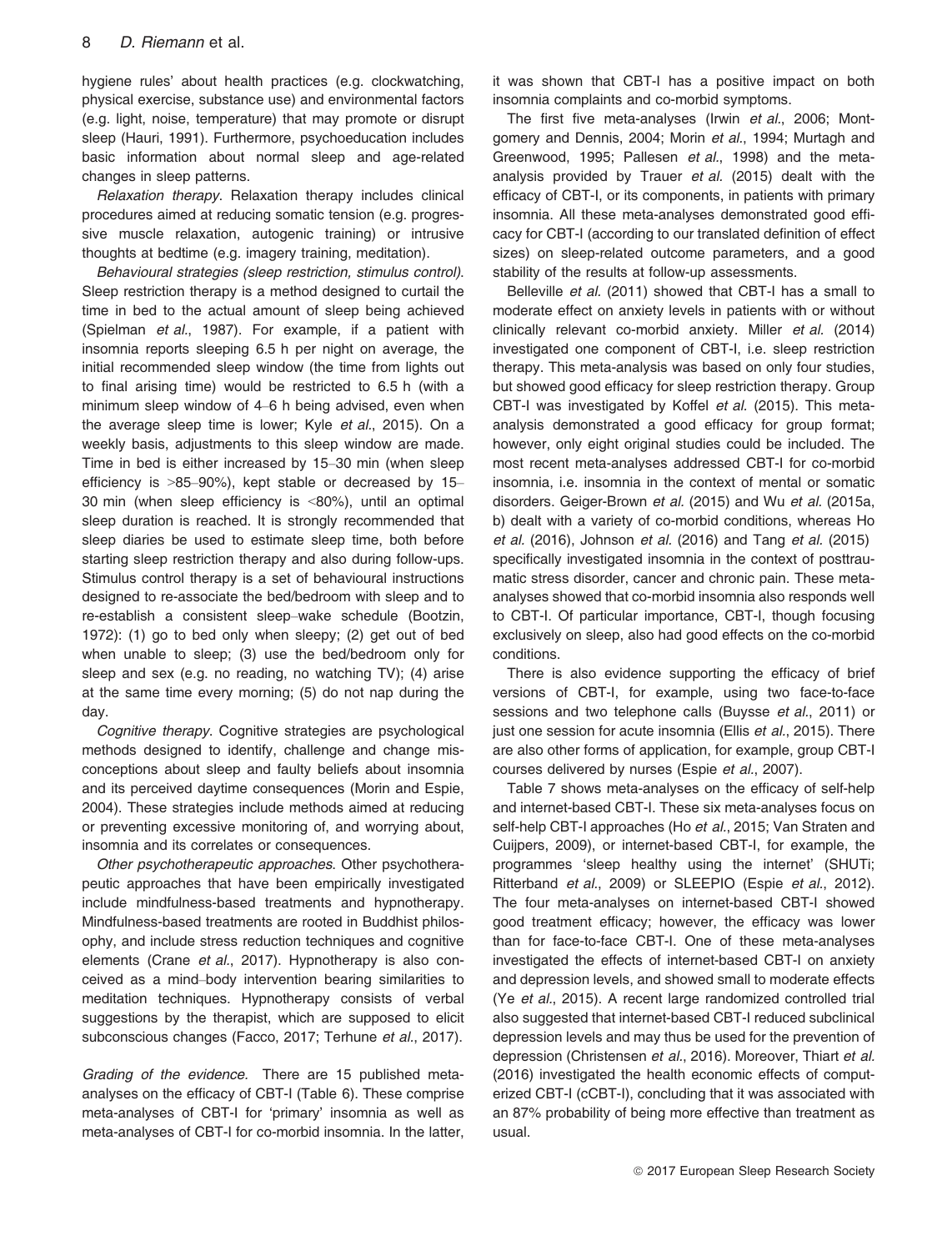|                                                | Table 6 Meta-analyses on the efficacy of CBT-I                |                                            |                                                    |                                                                         |                                                                                                                 |
|------------------------------------------------|---------------------------------------------------------------|--------------------------------------------|----------------------------------------------------|-------------------------------------------------------------------------|-----------------------------------------------------------------------------------------------------------------|
| Author (year)                                  | Population                                                    | Number of<br>studies/number<br>of patients | Intervention                                       | Study endpoints                                                         | Effects on study endpoints                                                                                      |
| Morin et al.<br>(1994)                         | Insomnia                                                      | 59/2102                                    | CBT-I and single<br>components                     | SOL, WASO,<br>NOA, TST                                                  | a) Good effects of CBT-I on<br>all parameters<br>b) Good follow-up results                                      |
| Murtagh and<br>Greenwood<br>(1995)             | Insomnia                                                      | 66/2007                                    | CBT-I and single<br>components                     | SOL, NOA,<br>TST, SQ                                                    | a)Good effects of CBT-I on<br>all parameters<br>b)Good follow-up results                                        |
| Pallesen<br><i>et al.</i> (1998)               | Insomnia,<br>age $>50$ years                                  | 13/388                                     | CBT-I and single<br>components                     | SOL, NOA,<br>WASO, TST                                                  | a) Good effects of CBT-I on<br>all parameters<br>b)Good follow-up results                                       |
| Montgomery and<br>Dennis (2004)                | Primary insomnia,<br>age $>60$ years                          | 7/322                                      | CBT-I, bright<br>light and<br>physical<br>exercise | SOL, TST,<br>SE, WASO                                                   | a)Good effects of CBT-I on<br>sleep maintenance<br>b)Almost no effects of bright<br>light and physical exercise |
| Irwin<br>et al. (2006)                         | Insomnia,<br>age > 55 years<br>versus younger                 | 23/NA                                      | CBT-I and single<br>components                     | SQ, SOL, TST,<br>SE, WASO                                               | Medium to strong effects in<br>older patients                                                                   |
| <b>Belleville</b><br>et al. (2011)             | patients<br>Insomnia<br>with/without<br>co-morbid anxiety     | 50/2690                                    | CBT-I                                              | Anxiety scales                                                          | Moderate effects on anxiety                                                                                     |
| Okajima<br>et al. (2011)                       | Primary insomnia                                              | 14/927                                     | CBT-I                                              | SOL, WASO, EMA,<br>SE, PSG, ACT                                         | a) Good effects of CBT-I on<br>all parameters<br>b)Good follow-up results                                       |
| Miller<br>et al. (2014)                        | Primary insomnia                                              | 4/192                                      | Sleep restriction<br>therapy                       | SOL, WASO, TST,<br>NOA, SE, SQ                                          | Sleep restriction alone is effective                                                                            |
| Koffel<br>et al. (2015)                        | Insomnia                                                      | 8/659                                      | Group CBT-I                                        | SOL, WASO, SE,<br>SQ, TST, pain,<br>depression                          | Group CBT-I is effective                                                                                        |
| Trauer                                         | Chronic insomnia                                              | 20/1162                                    | CBT-I                                              | SOL, WASO,                                                              | Clinically relevant efficacy without<br>undesired side-effects                                                  |
| et al. (2015)<br>Geiger-Brown<br>et al. (2015) | Co-morbid<br>insomnia                                         | 23/1379                                    | CBT-I                                              | TST, SE<br>SOL, WASO,<br>TST, SE,                                       | Good efficacy; long-term effects<br>at 18 months                                                                |
| Wu et al.<br>(2015a)                           | (somatic/mental)<br>Co-morbid<br>insomnia<br>(somatic/mental) | 37/2189                                    | CBT-I                                              | ISI, PSQI<br>SOL, WASO,<br>SQ, TST,<br>remission,<br>co-morbid symptoms | Good efficacy; smaller effects on<br>co-morbid symptoms; better<br>effects for mental outcomes                  |
| Ho et al. (2016)                               | $Insomnia + PTSD$                                             | 11/593                                     | CBT-I                                              | SOL, WASO,<br>SE, TST,<br>PTSD symptoms                                 | Good sleep effects, good effects<br>on PTSD symptoms                                                            |
| Johnson<br>et al. (2016)                       | $Insomnia + cancer$                                           | 8/752                                      | CBT-I                                              | SE, WASO,<br>ISI, cancer<br>symptoms                                    | Good sleep effects, good effects<br>on cancer symptoms                                                          |
| Tang<br>et al. (2015)                          | Insomnia $+$ pain                                             | 11/1066                                    | CBT-I                                              | SQ, fatigue, pain                                                       | Good sleep effects, good effects<br>on co-morbid symptoms                                                       |

ACT, actigraphy; CBT-I, cognitive behavioural therapy for insomnia; EMA, early morning awakening; ISI, insomnia severity index; NOA, number of awakenings; PSG, polysomnography; PSQI, Pittsburgh Sleep Quality Index; PTSD, posttraumatic stress disorder; SE, sleep efficiency; SOL, sleep-onset latency; SQ, sleep quality; TST, total sleep time; WASO, wake time after sleep onset.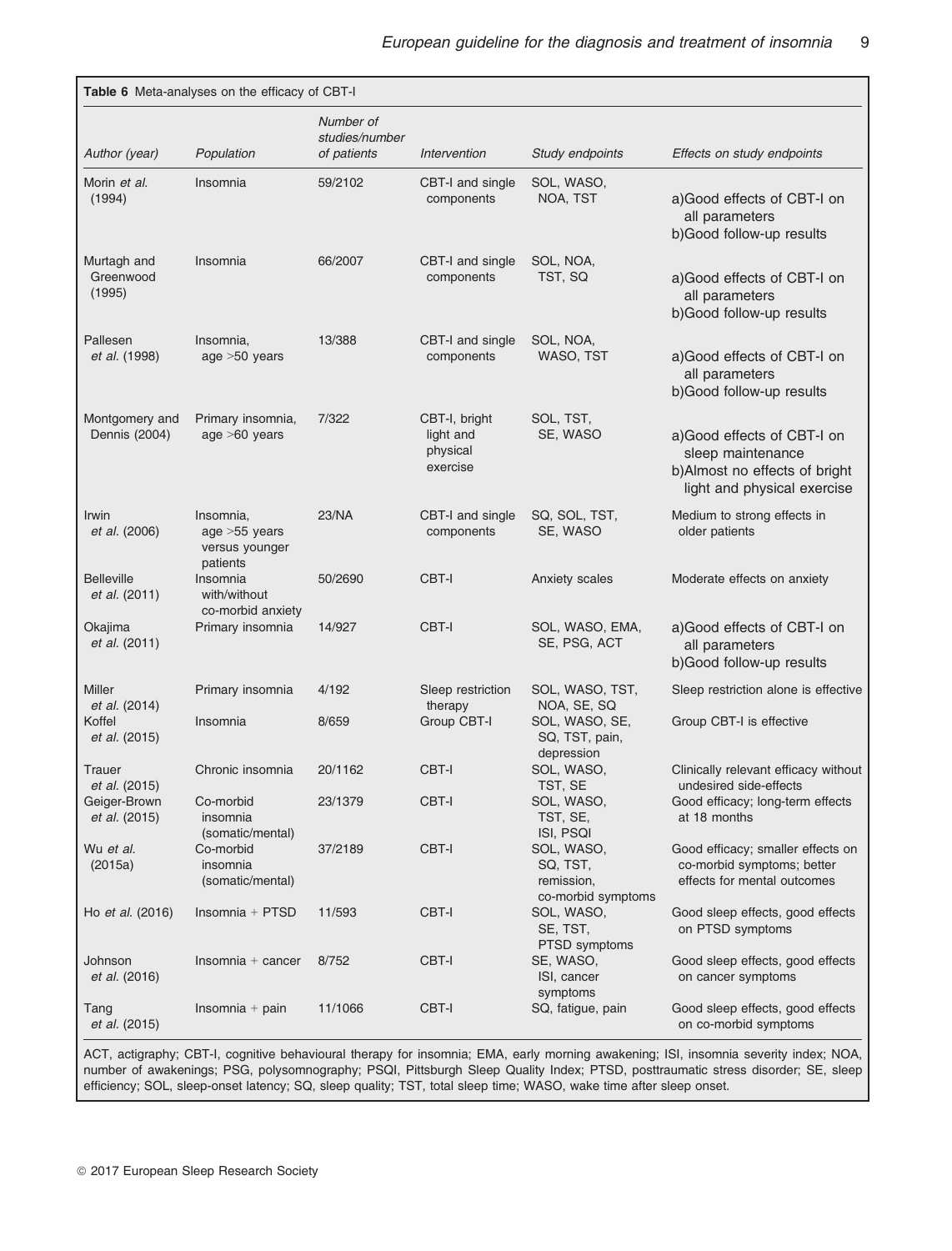| Table 7 Meta-analyses on the efficacy of self-help/computerized CBT-I |                                          |                                            |                         |                                          |                                                                              |  |
|-----------------------------------------------------------------------|------------------------------------------|--------------------------------------------|-------------------------|------------------------------------------|------------------------------------------------------------------------------|--|
| Author (year)                                                         | Population                               | Number of<br>studies/number<br>of patients | Intervention            | Study endpoints                          | Effects on study endpoints                                                   |  |
| Van Straten and<br>Cuijpers (2009)                                    | Insomnia                                 | 10/1000                                    | Self-help<br>CBT-I      | SOL, WASO, SE,<br>SQ. TST                | Small to moderate effects                                                    |  |
| Cheng and<br>Dizon (2012)                                             | Insomnia                                 | 6/433                                      | cCBT-I                  | SOL, WASO, SE,<br>SQ. TST                | Small to moderate effects                                                    |  |
| Ho et al. (2015)                                                      | Insomnia                                 | 20/2411                                    | Self-help $+$<br>cCBT-I | SOL. WASO, SE.<br>SQ. TST                | Self-help CBT-I is effective<br>and acceptable as a starter<br>for treatment |  |
| Ye <i>et al.</i> (2015)                                               | Insomnia with<br>co-morbid<br>conditions | 9/776                                      | cCBT-I                  | Anxiety, depression                      | Moderate effect sizes for<br>co-morbid symptoms                              |  |
| Zachariae<br><i>et al.</i> (2017)                                     | Insomnia                                 | 11/1460                                    | cCBT-I                  | ISI, SOL, WASO,<br>NOA, TST, SQ          | Comparable to face-to-face CBT-I                                             |  |
| Seyffert<br>et al. (2016)                                             | Insomnia                                 | 15/2392                                    | cCBT-I                  | ISI, SOL, TST,<br>WASO, NOA,<br>SQ, PSQI | Good efficacy for sleep parameters,<br>good follow-up results                |  |

CBT-I, cognitive behavioural therapy for insomnia; cCBT-I, computerized cognitive behavioural therapy for insomnia; ISI, insomnia severity index; NOA, number of awakenings; PSQI, Pittsburgh Sleep Quality Index; SE, sleep efficiency; SOL, sleep-onset latency; SQ, sleep quality; TST, total sleep time; WASO, wake time after sleep onset.

| Table 8 Major drug classes used to treat insomnia in Europe |                                                                                                      |  |  |  |
|-------------------------------------------------------------|------------------------------------------------------------------------------------------------------|--|--|--|
| <b>BZ</b>                                                   | Diazepam, flunitrazepam, flurazepam,<br>lormetazepam, nitrazepam, oxazepam,<br>temazepam, triazolam  |  |  |  |
| <b>BZRA</b>                                                 | Zaleplone, zolpidem, zopiclone                                                                       |  |  |  |
| Antidepressants                                             | Agomelatine, amitriptyline, doxepin,                                                                 |  |  |  |
|                                                             | mianserin, mirtazapine, trazodone,<br>trimipramine                                                   |  |  |  |
| Antipsychotics                                              | Chlorprothixene, levomepromazine,<br>melperone, olanzapine, pipamperone,<br>prothipendyl, quetiapine |  |  |  |
| Antihistamines                                              | Diphenhydramine, doxylamine, hydroxyzine,<br>promethazine                                            |  |  |  |
| Phytotherapeutics                                           | Hops, melissa, passiflora, valerian                                                                  |  |  |  |
| Melatonin<br>receptor agonists                              | Melatonin, ramelteon, slow-release<br>melatonin                                                      |  |  |  |
|                                                             | BZ, benzodiazepines; BZRA, benzodiazepine receptor agonists.                                         |  |  |  |

Two meta-analyses have been published comparing CBT-I with pharmacotherapy. Smith et al. (2002) compared pharmacological studies using BZ or BZRAs with psychotherapeutic studies, and concluded that both options are comparably effective in the short term. Mitchell et al. (2012) analysed studies that directly compared CBT-I with pharmacotherapy; only five studies fulfilled the inclusion criteria. Based on this evidence, the authors concluded that CBT-I and hypnotics have comparable efficacy in the short term, and that CBT-I is superior in the long term.

An interesting question is whether a combination of CBT-I with medication has synergistic effects. Two randomized controlled trials addressed this issue using CBT-I with temazepam or zolpidem (Morin et al., 1999, 2009b). In the acute treatment phase, the combination of CBT-I and pharmacotherapy appears to be slightly superior compared with either treatment alone. However, during maintenance treatment, discontinuation of pharmacotherapy appears to be more favourable (Morin et al., 2009b). The authors also present their data in terms of response/remission criteria. According to this data evaluation, CBT-I alone led to a positive treatment response in 60% and remission in 40% of cases. These outcomes were stable at follow-ups or even improved (remission at 6 months follow-up: 67.8%).

With respect to mindfulness-based treatments and hypnotherapy, three meta-analyses have been published (Gong et al., 2016; Kanen et al., 2015; Lam et al., 2015). The metaanalyses on mindfulness-based treatments noted moderate to good effects (Gong et al., 2016; Kanen et al., 2015) on sleep parameters. Hypnotherapy had a positive impact on sleep-onset latency; however, the overall quality of the studies included was poor. Thus, these treatments may be promising but the evidence is less convincing than it is for CBT-I.

As will be discussed in more detail in the section on hypnotics, the placebo effect needs to be noted in the context of the efficacy of psychotherapy. In comparison with pharmacological research, placebo-controlled studies are more difficult to conduct in psychotherapy research, as therapists can usually not be blinded towards 'sham' therapies. Thus, due to this methodological difficulty, psychotherapy studies may overestimate treatment efficacy.

The aforementioned evidence suggests that CBT-I is recommended as first-line treatment for chronic insomnia in adults of any age (strong recommendation, high-quality evidence; see Tables 6, 7 and 15).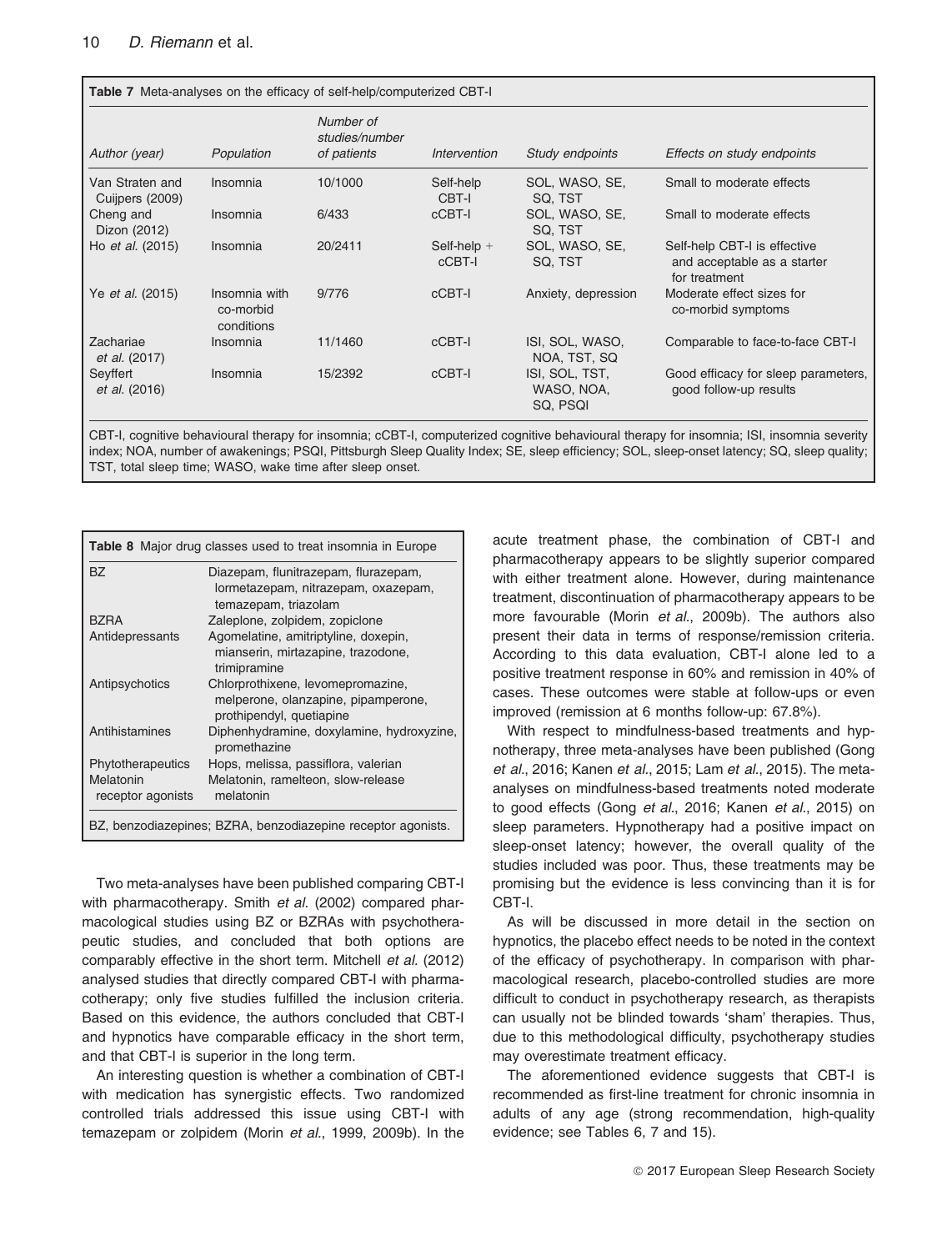#### Pharmacotherapy

Several overviews of hypnotics for insomnia have been published (Riemann and Nissen, 2012). Available substances include BZ and BZRAs, antidepressants, antipsychotics, antihistamines, phytotherapeutic substances and melatonin (Table 8).

Before summarizing the efficacy of these different pharmacological substances, we present four meta-analyses on the placebo effects in this condition (Table 9). The three newest of these meta-analyses concluded that there are significant placebo effects in clinical trials of pharmacological treatments for insomnia. Most notably, Winkler and Rief (2015) analysed 32 studies with 3969 participants, and found that more than 60% of the response to medication (in most studies BZ and BZRAs) was also observed with placebo. This finding held true for both subjectively and polysomnographically measured sleep parameters.

Grading of the evidence. Table 10 summarizes the metaanalyses on the efficacy of BZ and BZRAs in the treatment of insomnia. These meta-analyses clearly show that BZ and BZRAs are effective in the short-term treatment  $(\leq 4$  weeks) of insomnia. Pillai et al. (2017) analysed data from one randomized controlled trial with BZRAs according to definitions of treatment response/remission, and observed positive treatment responses in 76.7% of cases and remissions in 47.7% of participants.

Table 11 (upper panel) summarizes the meta-analyses on the efficacy of antidepressants in the treatment of insomnia. It should be noted that dosages for antidepressants to treat insomnia are usually much lower than the recommended doses for depression. Only a few randomized controlled trials have evaluated the efficacy of these mostly sedating antidepressants. The authors of the first two meta-analyses concluded that the efficacy of sedating antidepressants is weaker than that for BZ/BZRAs. However, McCleery et al.

(2014) described positive effects of trazodone for sleep disorders co-morbid with Alzheimer's disease. The metaanalysis by Yeung et al. (2015) dealt exclusively with lowdose doxepin, and showed that there are significant effects on subjective and polysomnographic parameters in the short term.

There are no meta-analyses on the efficacy of antihistamines in insomnia, but one systematic review concluded that antihistamines have only a small to moderate efficacy in the treatment of insomnia and that tolerance to these substances develops quickly (Vande Griend and Anderson, 2012). Of note, many sedating antidepressants (Table 11, upper panel) probably exert their hypnotic effect through the histaminergic system.

There are no meta-analyses on the efficacy of antipsychotics in insomnia, but four related systematic reviews exist. Monti and Monti (2004; Monti et al., 2017) and Cohrs (2008) concluded that sedating antipsychotics increase total sleep time and the amount of slow-wave sleep in patients with schizophrenia. However, Anderson and Vande Griend (2014) and Thompson et al. (2016) conclude that the evidence on quetiapine is insufficient to recommend its use in the treatment of insomnia, in the absence of psychiatric disorders, particularly in light of its potential side-effects.

Table 11 (lower panel) summarizes the meta-analyses on the efficacy of phytotherapeutics in the treatment of insomnia. The authors of these publications came unanimously to the conclusion that the methodological quality of the studies included was poor and further studies are warranted. The meta-analyses did not show a clinically relevant efficacy of the investigated substances. A meta-analysis of studies investigating Chinese herbal medicine (CHM) concluded that CHM is superior to placebo with respect to its effect on subjective sleep parameters and equally effective as BZ. However, the authors of the meta-analysis emphasize the poor quality of the original studies, which cannot be independently assessed by the authors of this guideline

| Table 9 Placebo effects in pharmacological studies on insomnia                                                                       |                                              |                                            |                                            |                                                        |                                                           |  |
|--------------------------------------------------------------------------------------------------------------------------------------|----------------------------------------------|--------------------------------------------|--------------------------------------------|--------------------------------------------------------|-----------------------------------------------------------|--|
| Author (year)                                                                                                                        | Population                                   | Number of<br>studies/number<br>of patients | Intervention                               | Study endpoints                                        | Effects on study endpoints                                |  |
| Hróbjartsson and<br>Gøtzsche (2001)                                                                                                  | 40 clinical conditions<br>including insomnia | 5/100                                      | Placebo versus<br>active drug              | Sleep parameters                                       | Almost no evidence that placebo<br>has strong effects     |  |
| McCall et al. (2003)                                                                                                                 | <b>Insomnia</b>                              | 5/213                                      | Placebo versus<br>active drug              | SOL, TST                                               | Significant placebo effects for<br>SOL + TST (subjective) |  |
| Bélanger<br>et al. (2007)                                                                                                            | Primary insomnia                             | 34/1392                                    | Placebo/wait<br>list versus<br>active drug | SOL, TST, WASO,<br>NOA, SE/subjective<br>and objective | Significant placebo effects in<br>pharmacological studies |  |
| Winkler and<br>Rief (2015)                                                                                                           | Insomnia                                     | 32/3969                                    | Placebo versus<br>active drug              | Sleep parameters/<br>objective<br>and subjective       | 63.5% of drug response was<br>obtained with placebo       |  |
| NOA, number of awakenings; SE, sleep efficiency; SOL, sleep-onset latency; TST, total sleep time; WASO, wake time after sleep onset. |                                              |                                            |                                            |                                                        |                                                           |  |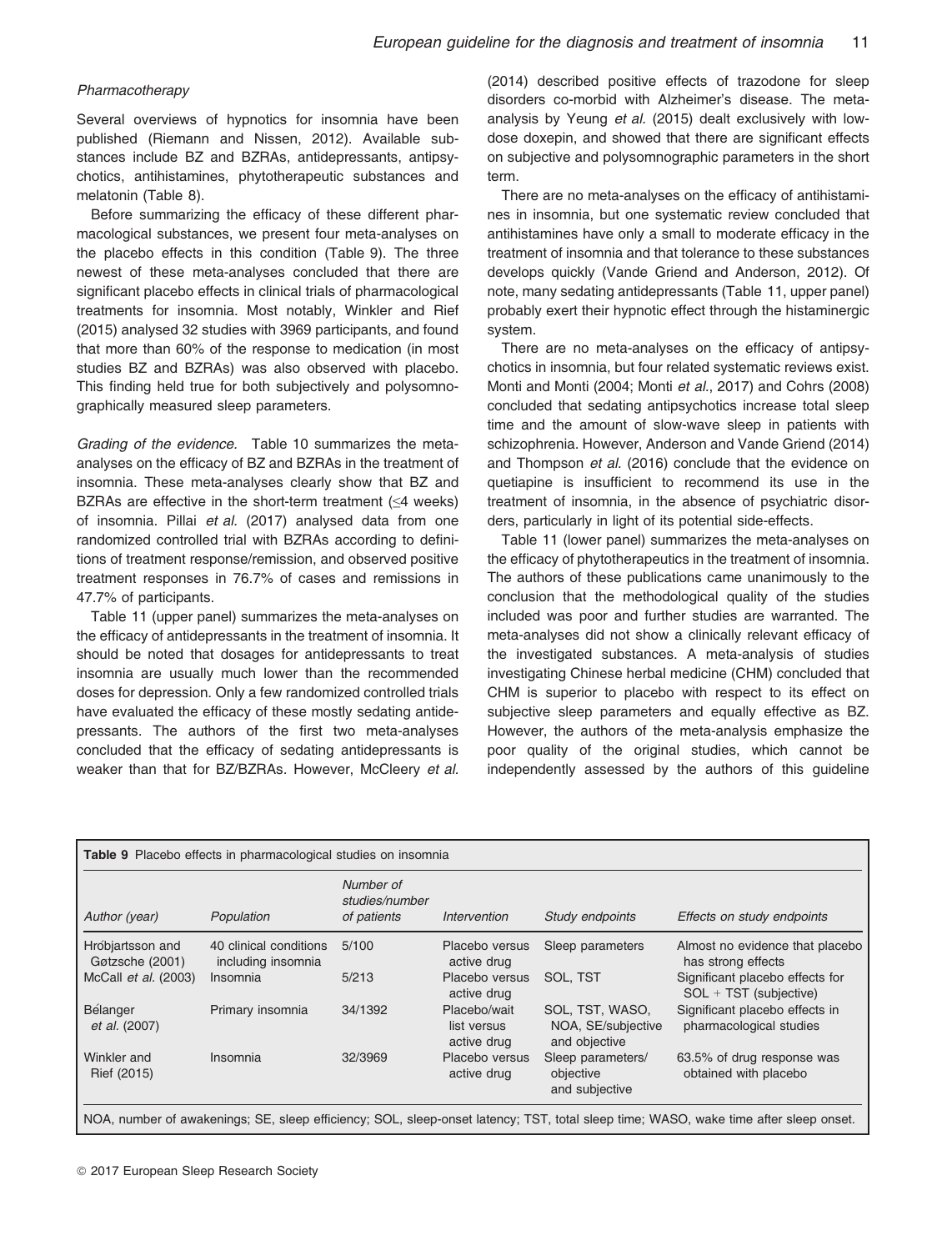| Author (year)                    | Population                   | Number of<br>studies/number<br>of patients | Intervention                                                  | Study endpoints                                        | Effects on study endpoints                                                                                                    |
|----------------------------------|------------------------------|--------------------------------------------|---------------------------------------------------------------|--------------------------------------------------------|-------------------------------------------------------------------------------------------------------------------------------|
| Nowell<br>et al. (1997)          | Primary<br>insomnia          | 22/1894                                    | BZ + zolpidem versus<br>placebo, short-term<br>treatment      | SOL, NOA, TST, SQ                                      | Significant improvement<br>of sleep                                                                                           |
| <b>Holbrook</b><br>et al. (2000) | Primary<br>insomnia          | 45/2672                                    | $BZ + z$ zopiclone versus<br>placebo, short-term<br>treatment | SOL, TST, USE                                          | a)Significant improvement<br>of sleep<br>b)Increased risk for USE                                                             |
| Dündar<br>et al. (2004)          | Insomnia                     | 24/3909                                    | BZ versus BZRA,<br>short-term treatment                       | SOL, TST, NOA,<br>WASO, SQ, USE                        | a)No difference between<br>substances<br>b)USE not analysed due to<br>poor data quality                                       |
| Glass<br>et al. (2005)           | Insomnia.<br>age $>60$ years | 24/2417                                    | $BZ + BZRA$ versus<br>placebo, short-term<br>treatment        | SQ, SOL, TST,<br>NOA, USE                              | a)Significant improvement<br>of sleep<br>b)Increased risk for USE                                                             |
| <b>Buscemi</b><br>et al. (2007)  | Chronic<br>insomnia          | 105/5582                                   | $BZ + BZRA +$ sedating<br>antidepressants                     | $SOL + secondary$<br>outcomes, USE                     | BZ and BZRA are effective;<br>more USE with active<br>drugs versus placebo                                                    |
| Huedo-Medina<br>et al. (2012)    | Insomnia                     | 13/4378                                    | BZRA (zolpidem,<br>zaleplone,<br>eszopiclone)                 | $SOL + secondary$<br>outcomes                          | Small but significant<br>effects on subjective<br>and objective SOL                                                           |
| Winkler<br>et al. (2014)         | Insomnia                     | 31/3820                                    | BZ, BZRA, sedating<br>antidepressants,<br>melatonin           | Polysomnographic and<br>subjective sleep<br>parameters | BZ and BZRA have<br>significant effects on<br>subjective and objective<br>outcomes; smaller<br>effects for<br>antidepressants |

TST, total sleep time; USE, undesired side-effects; WASO, wake time after sleep onset.

because all the original manuscripts were published in Chinese.

Table 12 summarizes meta-analyses on the efficacy of melatonin (including mainly fast-release preparations, but also ramelteon and prolonged-release formulations) in the treatment of insomnia. These meta-analyses do not provide a uniform picture concerning the efficacy of melatonin and the melatonin receptor agonist ramelteon. Buscemi et al. (2005) and Ferracioli-Oda et al. (2013) reported that melatonin reduces sleep-onset latency, which was also demonstrated for ramelteon (Liu and Wang, 2012). Kuriyama et al. (2014) also found significant positive effects of melatonin on sleep-onset latency and sleep quality. However, the effects were small from a clinical point of view. Some of the original studies also investigated undesired side-effects and concluded that melatonin is a safe drug.

The aforementioned evidence suggests that BZ and BZRAs may be used in the short term if the first-line treatment (CBT-I) is ineffective or unavailable (high-quality evidence). Some sedating antidepressants too may be used for short-term treatment (moderate-quality evidence). Further, antihistamines and antipsychotics are not recommended for the treatment of insomnia (strong recommendation – low- to very-low-quality evidence), and melatonin and phytotherapy are not recommended for insomnia (weak recommendation – low-quality evidence; Tables 8–12 and 15).

# Light therapy and exercise

Light exposure has been used as a powerful experimental tool in animal research on sleep–wake and circadian rhythms, with clear-cut effects being observed on a variety of biological outcome variables. In humans, light therapy has been used as a treatment for seasonal affective disorders and circadian rhythm disorders with supposedly good clinical efficacy (Huck et al., 2014). Exercise doubtlessly has positive effects on psychological and physical health, and many studies show that regular exercise reduces mortality (Hupin et al., 2015). Of particular importance for the current guideline, both light therapy and exercise have also been suggested to be efficacious in patients with insomnia.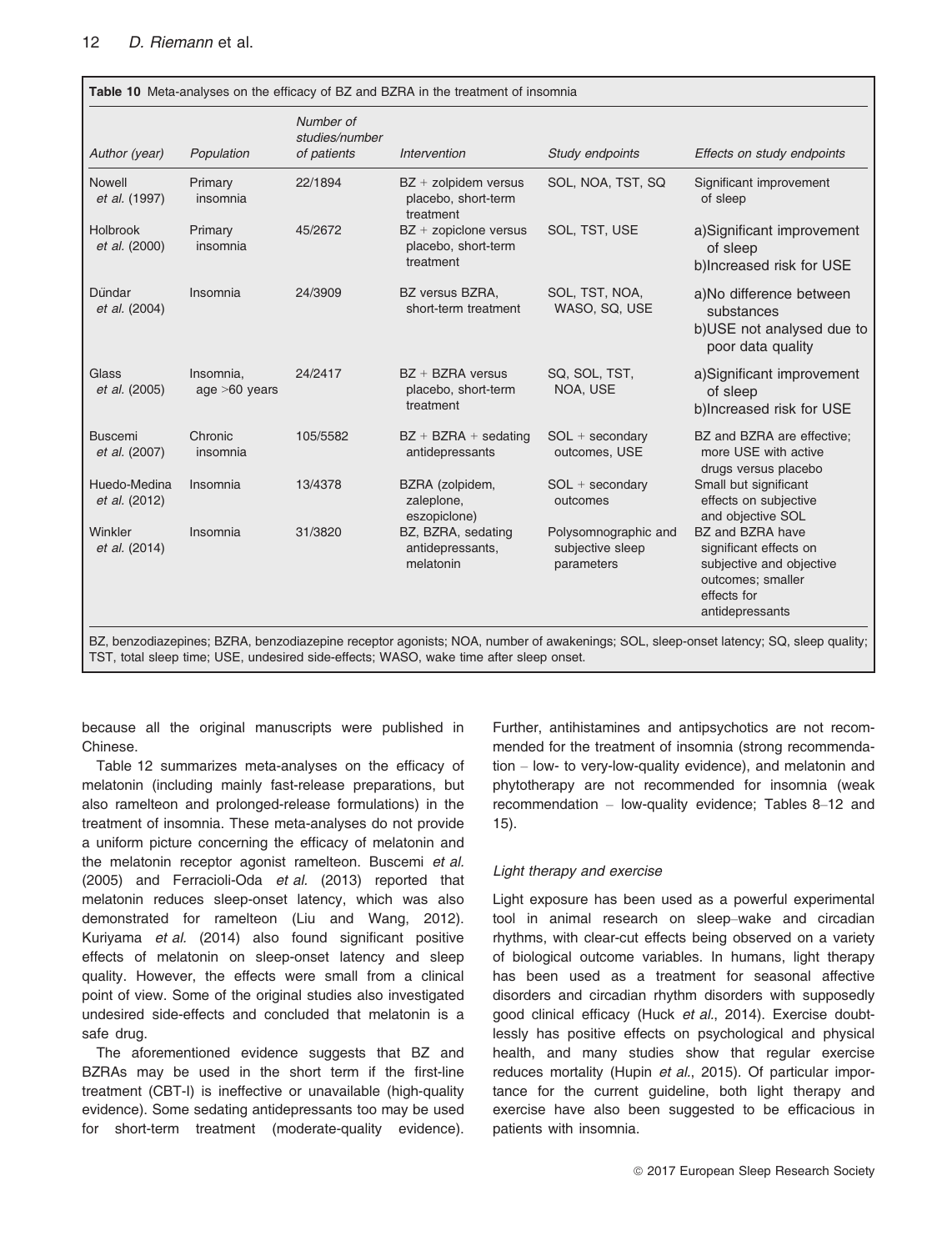| Author (year)                             | Population                                 | Number of<br>studies/number<br>of patients | Intervention                                             | Study endpoints                                 | Effects on study endpoints                                                                                              |
|-------------------------------------------|--------------------------------------------|--------------------------------------------|----------------------------------------------------------|-------------------------------------------------|-------------------------------------------------------------------------------------------------------------------------|
| Sedating antidepressants                  |                                            |                                            |                                                          |                                                 |                                                                                                                         |
| <b>Buscemi</b><br>et al. (2007)           | Chronic<br>insomnia                        | 105/873                                    | $BZ + BZRA +$ sedating<br>antidepressants                | <b>SOL</b>                                      | Sedating antidepressants are<br>less effective than BZ/BZRA                                                             |
| Winkler<br>et al. (2014)                  | Insomnia                                   | 31/3820                                    | $BZ + BZRA +$ sedating<br>antidepressants +<br>melatonin | Subjective and<br>objective<br>sleep parameters | Sedating antidepressants are<br>less effective than BZ/BZRA                                                             |
| <b>McCleery</b><br>et al. (2014)          | Insomnia<br>co-morbid with<br>M. Alzheimer | 5/313                                      | Trazodone + melatonin +<br>ramelteon                     | SOL, TST,<br>WASO, SE                           | Trazodone improves<br>TST and SE                                                                                        |
| Yeung<br>et al. (2015)                    | Insomnia                                   | 9/1983                                     | Low-dose doxepin                                         | Subjective and<br>objective<br>sleep parameters | Small to moderate effects for<br>sleep maintenance and TST,<br>but no effects for SOL                                   |
| Phytotherapeutic interventions            |                                            |                                            |                                                          |                                                 |                                                                                                                         |
| <b>Bent</b><br>et al. (2006)              | Insomnia                                   | 16/1093                                    | Valerian versus placebo,<br>short-term treatment         | SQ, SOL                                         | a)Slight improvement for<br>sleep quality<br>b)No improvement of other<br>sleep parameters<br>c)Poor quality of studies |
| Fernández-<br>San-Martín<br>et al. (2010) | Insomnia                                   | 18/1317                                    | Valerian versus placebo                                  | SQ                                              | No effects on quantitative<br>parameters, slight<br>effects for SQ                                                      |
| Leach and<br>Page (2015)                  | Insomnia                                   | 14/1602                                    | Valerian, chamomile,<br>kava, wuling                     | SOL, SE,<br>TST, SQ                             | No significant effects                                                                                                  |
| Ni et al. (2015)                          | Insomnia                                   | 76/7240                                    | CHM versus placebo<br>versus BZ                          | PSQI, CGI                                       | CHM better than placebo,<br>but poor quality<br>of studies                                                              |

BZ, benzodiazepines; BZRA, benzodiazepine receptor agonists; CGI, clinical global impression; CHM, Chinese herbal medicine; PSQI, Pittsburgh Sleep Quality Index; SE, sleep efficiency; SOL, sleep-onset latency; SQ, sleep quality; TST, total sleep time; WASO, wake time after sleep onset.

Grading of the evidence. Van Maanen et al. (2016) investigated the impact of light therapy on insomnia, and found small to moderate effects of this treatment on sleep parameters. Kredlow et al. (2015) investigated the effects of different exercise regimes on sleep in good and poor sleepers. While moderately positive effects were shown on several sleep parameters, it has to be stressed that most original studies did not focus on clinically relevant insomnia. Given the fact that both light therapy and exercise are supported by extensive basic and public health research, further studies should be devoted to delineate their effects in patients with insomnia.

The aforementioned evidence suggests that light therapy and/or exercise may be useful adjuvant therapies for insomnia (weak recommendation – low-quality evidence; Table 15).

# Complementary and alternative medicine

In the area of complementary and alternative medicine, several treatments for insomnia have been suggested, including acupuncture, acupressure, aromatherapy, foot reflexology, homeopathy, meditative movement therapies, moxibustion, music therapy and yoga.

Grading of the evidence. Table 13 summarizes metaanalyses and systematic reviews on the efficacy of complementary and alternative treatments for insomnia. Overall, the studies underlying this evidence are methodologically poor and thus difficult to evaluate. There is some evidence suggesting that acupuncture is effective (Cao et al., 2009; Cheuk et al., 2012; Lan et al., 2015; Sarris and Byrne, 2011). However, evaluation of the studies on this topic is difficult for the authors of this guideline because most of the original articles are published in Chinese. The authors of all of the above-mentioned meta-analyses have stressed caution due to the quality of the original studies. There is no evidence supporting the efficacy of aromatherapy or homeopathy. Three meta-analyses on music therapy (Jespersen et al., 2015; de Niet et al., 2009; Wang et al., 2016) exist and suggest a potential positive effect of this treatment. However, the methodological quality of these studies is questionable. A similar picture arises for foot reflexology, moxibustion and meditative movement therapies, including yoga. These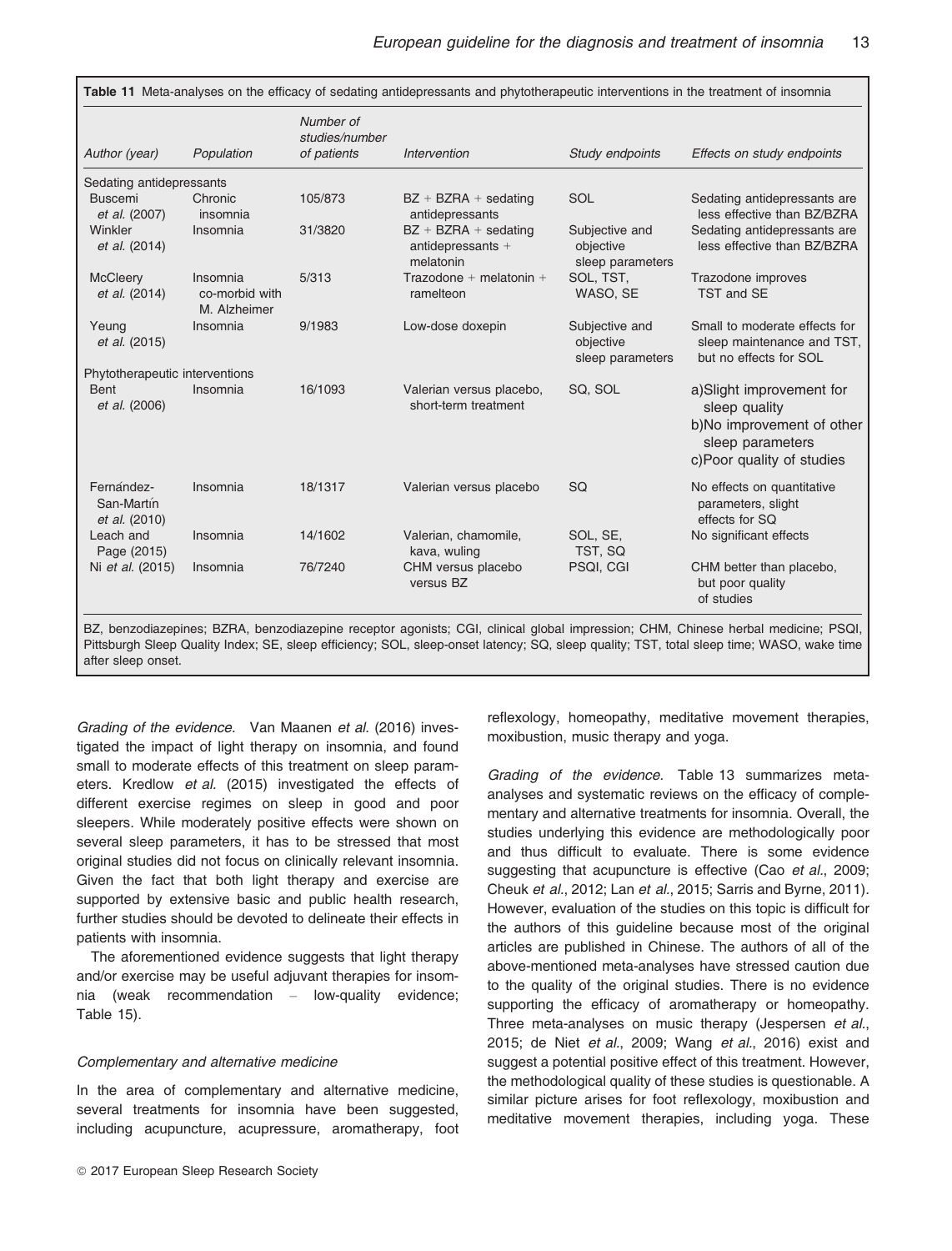| Author (year)                          | Population                                             | Number of<br>studies/number<br>of patients | Intervention                               | Study endpoints                | Effects on study<br>endpoints                             |
|----------------------------------------|--------------------------------------------------------|--------------------------------------------|--------------------------------------------|--------------------------------|-----------------------------------------------------------|
| <b>Brzezinski</b><br>et al. (2005)     | Different populations<br>including insomnia            | 17/284                                     | Melatonin 0.3-40 mg<br>versus placebo      | SOL, TST, SE                   | SOL V; TST 1; SE 1                                        |
| <b>Buscemi</b><br>et al. (2005)        | Primary sleep disorders                                | 14/425                                     | Melatonin 1-5 mg<br>versus placebo         | SOL, WASO, TST,<br>SE. SQ. USE | SOL $\downarrow$ ; best effect in<br>sleep phase delay    |
| <b>Buscemi</b><br><i>et al.</i> (2006) | Secondary sleep<br>disorders                           | 15/524                                     | Melatonin 1-10 mg<br>versus placebo        | SOL, USE                       | No effect on SOL<br>No USE                                |
| <b>Braam</b><br>et al. (2009)          | Sleep problems with<br>intellectual dysfunction        | 9/183                                      | Melatonin 0.5-9 mg<br>versus placebo       | SOL, TST, NOA                  | SOL ↓; TST ↑; NOA ↑                                       |
| Geijlswijk<br>et al. (2010)            | Delayed sleep<br>phase syndrome                        | 9/317                                      | Melatonin 0.3-5 mg<br>versus placebo       | DLMO, SOL, TST                 | Phase advance DLMO.<br>improved sleep                     |
| Ferracioli-Oda<br>et al. (2013)        | Primary sleep disorders                                | 19/1683                                    | Melatonin<br>$1 - 10$ mg<br>versus placebo | SOL, TST, SQ                   | Moderate effects on<br>sleep continuity                   |
| Liu and<br>Wang (2012)                 | Chronic insomnia                                       | 8/4055                                     | Ramelteon 4-32 mg<br>versus placebo        | SOL, USE                       | Positive effects on<br>subjective/objective<br>SOL/no USE |
| <b>McCleery</b><br>et al. (2014)       | Insomnia with<br>M. Alzheimer                          | 5/313                                      | Trazodon, melatonin,<br>ramelteon          | SOL, TST, WASO, SE             | No evidence supporting<br>melatonin/ramelteon             |
| Kuriyama<br>et al. (2014)              | Insomnia                                               | 13/5812                                    | Ramelteon                                  | SOL, TST, SQ                   | SOL ↓: SQ ↑: clinically<br>small effects                  |
| Zhang<br>et al. (2016)                 | Sleep disorders with<br>neurodegenerative<br>disorders | 9/370                                      | Melatonin                                  | <b>PSQI</b>                    | Positive effects on<br>PSQI and RBD                       |

behaviour disorder; SE, sleep efficiency; SOL, sleep-onset latency; SQ, sleep quality; TST, total sleep time; USE, undesired side-effects; WASO, wake time after sleep onset.

treatments may have potential; however, the poor quality of many of the original studies (as noted by the authors of the meta-analyses) makes it difficult to reach clear conclusions.

The aforementioned evidence suggests that complementary and alternative treatments for insomnia are not recommended (weak recommendation – very-low-quality evidence; Tables 13 and 15).

#### Long-term treatment of insomnia with hypnotics

The pharmacological literature summarized above dealt with the short-term treatment of insomnia  $(\leq 4$  weeks). The rationale for this is that the hypnotics available are exclusively indicated, and approved, only for short-term treatment in most European countries. Arguably, however, the longterm treatment of insomnia using hypnotics is clinically relevant because insomnia typically returns following withdrawal. Table 14 summarizes the results of studies that investigated the long-term use of hypnotics (for at least 12 weeks) for insomnia.

These long-term studies show that the efficacy of hypnotics may remain stable over longer periods of administration. However, in some studies the effects decreased over time. Moreover, it has to be noted that some of the investigated substances, i.e. eszopiclone, zolpidem SR, ramelteon and suvorexant, are not available in Europe. To circumvent the possible risks of chronic hypnotic usage, such as dependence and rebound insomnia, some authors have suggested intermittent use especially for BZ and BZRAs (Parrino et al., 2008). However, there are no metaanalyses examining the effects of intermittent use of hypnotics on insomnia. An alternative solution, suggested by Voshaar et al. (2006), is to employ counselling interventions including, where necessary, CBT-I during discontinuation. In general, hypnotic discontinuation should be based on slowly tapering off medication, supporting patients during this sometimes difficult period with counselling, CBT-I or, if necessary, alternative medications (e.g. sedating antidepressants).

Based upon the evidence, BZ and BZRAs are not recommended in the longer-term treatment of insomnia (strong recommendation – low-quality evidence; Tables 14 and 15).

#### Risks and side-effects of insomnia treatment

The side-effects of CBT-I have not been thoroughly investigated yet. However, Kyle et al. (2011, 2014) stress that sleep restriction, as one component of CBT-I, leads to transient increases in somnolence and fatigue and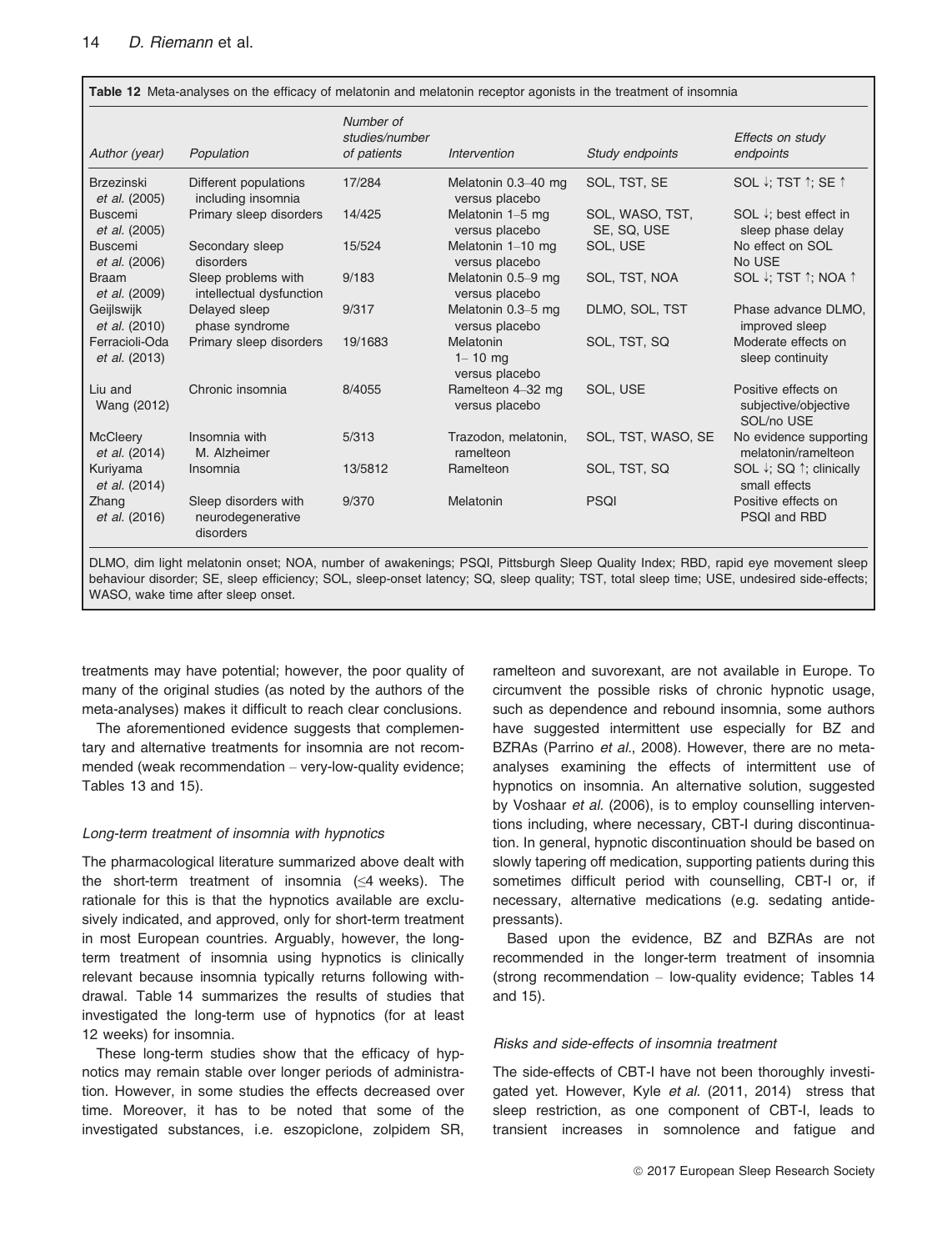|                                                                      |                                                                       |                                 | Table 13 Complementary and alternative medicine in the treatment of insomnia                                                    |                                                                               |                                                                                                                                                                |
|----------------------------------------------------------------------|-----------------------------------------------------------------------|---------------------------------|---------------------------------------------------------------------------------------------------------------------------------|-------------------------------------------------------------------------------|----------------------------------------------------------------------------------------------------------------------------------------------------------------|
|                                                                      |                                                                       | Number of<br>studies/<br>number |                                                                                                                                 |                                                                               |                                                                                                                                                                |
| Author (year)                                                        | Population                                                            | of patients                     | Intervention                                                                                                                    | Study endpoints                                                               | Effects on study endpoints                                                                                                                                     |
| Acupuncture<br>Chen<br>et al. (2007)                                 | Insomnia (primary<br>and secondary)                                   | 6/673                           | Auricular acupuncture                                                                                                           | TST, reduction<br>of insomnia                                                 | Positive effects for<br>acupuncture, but poor<br>quality of studies                                                                                            |
| Cheuk<br>et al. (2012)                                               | Insomnia                                                              | 33/2293                         | Acupuncture versus no<br>treatment versus pseudo-<br>acupuncture                                                                | PSQI                                                                          | Not interpretable because<br>of poor quality of studies                                                                                                        |
| Yeung<br>et al. (2012)                                               | Insomnia (primary<br>and secondary)                                   | 40/4115                         | Acupuncture, reflexology,<br>ear acupuncture versus<br>school medicine/sham/sleep<br>hygiene/music therapy/routine<br>treatment | PSQI, SRSS,<br>effect rate,<br>GHQ-28, STAI,<br>AIS, BDI,<br>PFS, sleep diary | Acupuncture marginally<br>better than sham<br>treatment; ear<br>acupuncture versus sham<br>questionable; each<br>intervention better than<br>routine treatment |
| Lan<br>et al. (2015)                                                 | Poor sleepers                                                         | 15/1429                         | Auricular acupuncture versus<br>sham acupuncture<br>versus placebo                                                              | Response<br>rate, PSG,<br>sleep diaries                                       | 'positive' effects of<br>acupuncture, poor quality<br>of studies                                                                                               |
| Lee and<br>Lim (2016)                                                | Insomnia<br>post-stroke                                               | 13/1051                         | Acupuncture (TCM) versus<br>sham acupuncture<br>versus drugs                                                                    | PSQI, ISI, AIS,<br><b>TCM</b> standards                                       | Acupuncture better than<br>drugs, poor quality<br>of studies                                                                                                   |
| Aromatherapy<br>Hwang and<br>Shin (2015)                             | Different groups                                                      | 12/704                          | Aromatherapy versus control                                                                                                     | Sleep disorder                                                                | Highly significant<br>improvement of sleep<br>(poor quality of studies)                                                                                        |
| Homeopathy<br>Cooper and<br>Relton (2010)                            | Insomnia                                                              | 4/199                           | Individualized homeopathy<br>versus placebo                                                                                     | SOL, TST, SQ, etc.                                                            | 'Trends' for homeopathic<br>medicine, no significant<br>changes of sleep,<br>poor quality of studies                                                           |
| Ernst<br>et al. (2011)<br>Moxibustion                                | Insomnia                                                              | 6/263                           | Individualized homeopathy<br>versus placebo                                                                                     | TST, SQ, etc.                                                                 | No effects, poor quality<br>of studies                                                                                                                         |
| Sun<br>et al. (2016b)<br>Music therapy                               | Primary insomnia                                                      | 22/1971                         | <b>Moxibustion versus</b><br>'Western medications', TCM                                                                         | 'Clinical effective rate'                                                     | Moderate effects,<br>poor quality of studies                                                                                                                   |
| Wang<br>et al. (2016)                                                | Heterogenous<br>samples<br>with acute<br>or chronic<br>sleep problems | 10/557                          | Passive music consumption                                                                                                       | RCSQ, PSG, VAS,<br>VSH, PSQI                                                  | Positive effects<br>on sleep quality                                                                                                                           |
| Jespersen<br>et al. (2015)<br>Oil                                    | Insomnia                                                              | 6/340                           | Music therapy versus no<br>treatment versus TAU                                                                                 | PSQI                                                                          | Increase of sleep quality,<br>reduction of PSQI scores                                                                                                         |
| Lillehei and<br>Halcon (2014)                                        | 'Sleep<br>disturbances'                                               | 15/?                            | Essential oil                                                                                                                   | Different outcomes                                                            | Essential oils could be<br>helpful with minor<br>sleep problems                                                                                                |
| Reflex zone massage<br>Lee<br>et al. (2011)<br>Yoga/Tai Chi/Chi Gong | Different target<br>groups                                            | 44/1860                         | Reflex zone massage<br>versus control                                                                                           | Fatigue, pain, sleep                                                          | Good effect strengths<br>for sleep                                                                                                                             |
| Wang<br>et al. (2016)                                                | Insomnia                                                              | 17/1880                         | MM versus wait list                                                                                                             | PSQI. SQ                                                                      | Increase of sleep quality,<br>poor quality of studies                                                                                                          |
| Wu et al.<br>(2015b)                                                 | Insomnia<br>$($ >60 years)                                            | 14/1225                         | MM versus control group                                                                                                         | PSQI                                                                          | Improved sleep quality,<br>heterogeneous quality<br>of studies                                                                                                 |

AIS, Athens Insomnia Scale; BDI, Beck Depression Inventory; GHQ-28, General Health Questionnaire; ISI, Insomnia Severity Index; MM, meditative 'movement' = yoga, Tai Chi, Chi Gong; PFS, Piper Fatigue Scale; PSG, polysomnography; PSQI, Pittsburgh Sleep Quality Index; RCSQ, Richards–Campbell Sleep Questionnaire; SOL, sleep-onset latency; SQ, sleep quality; SRSS, Self-Rating Scale on Sleep; STAI, State Trait Anxiety Inventory; TAU, Treatment As Usual; TCM, traditional Chinese medicine; TST, total sleep time; VAS, visual analogue scale; VSH, Verran Snyder–Halpern Sleep Scale.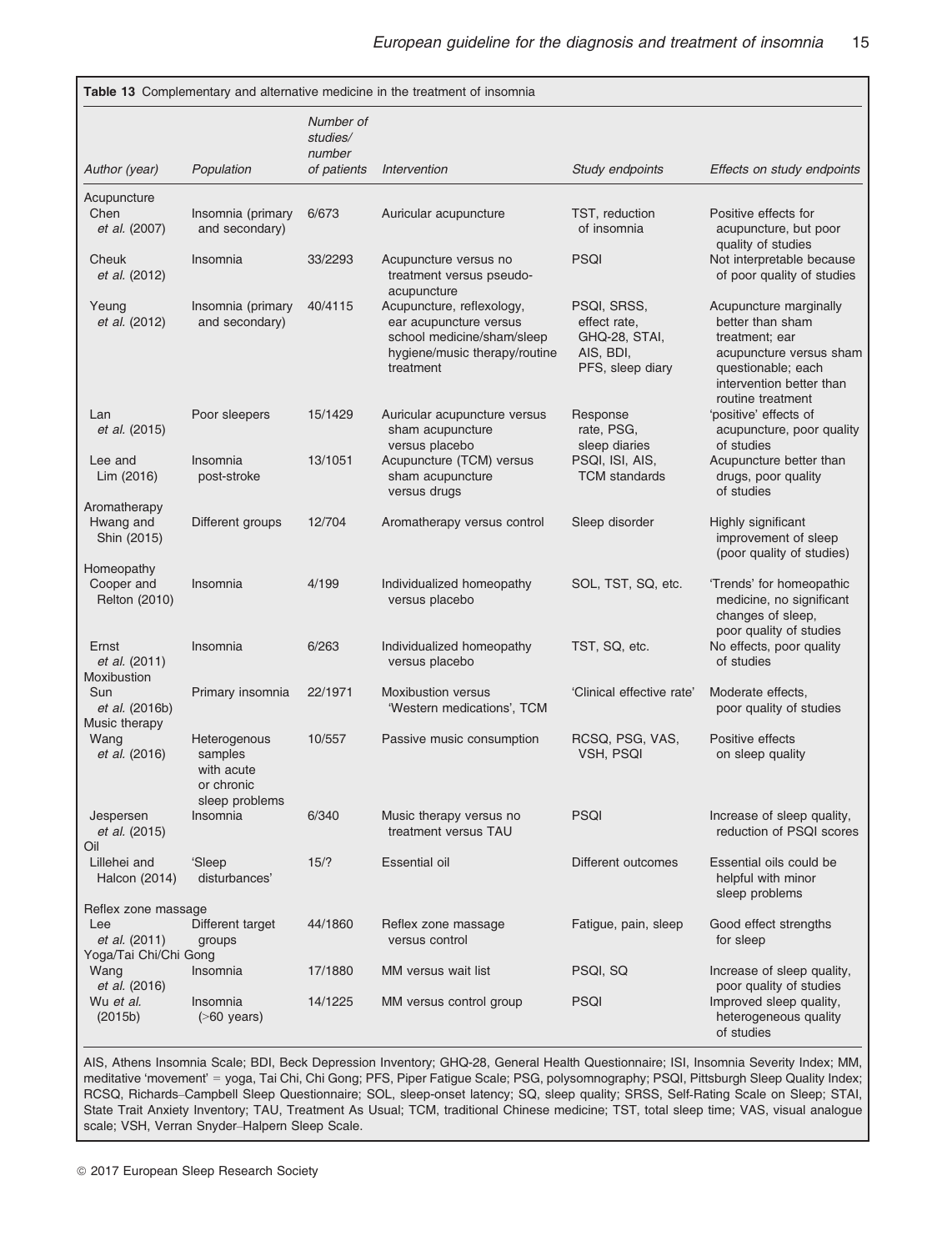|                                   | Table 14 Placebo-controlled studies on the long-term intake (at least 12 weeks) of hypnotics |                                                                               |                          |                          |                       |                                         |                                    |  |
|-----------------------------------|----------------------------------------------------------------------------------------------|-------------------------------------------------------------------------------|--------------------------|--------------------------|-----------------------|-----------------------------------------|------------------------------------|--|
| Author (year)                     | Sample                                                                                       | Substance                                                                     | Duration of<br>treatment | <b>Tolerance</b>         | Abuse<br>dependency   | Rebound                                 | Other<br>undesired<br>side-effects |  |
| Krystal<br>et al. (2003)          | $N = 593$ (ESZ)<br>$N = 195$ (PLA)                                                           | 3 mg eszopiclone<br>$(39.5\%$ dropouts)<br>Placebo (43.3%<br>dropouts)        | 6 months                 |                          |                       | no (no detailed<br>analysis)            | moderate                           |  |
| Perlis<br>et al. (2004)           | $N = 98$ (ZOLP)<br>$N = 101$ (PLA)                                                           | 10 mg zolpidem<br>(18.4% dropouts)<br>Placebo (20.7%<br>dropouts)             | 12 weeks                 |                          |                       | no                                      | moderate                           |  |
| Roth<br>et al. (2005)             | $N = 471$ (ESZ)                                                                              | Open label ext.<br>ESZ: 17.8% dropouts<br>PLA: 22.5% dropouts                 | $6 + 6$ months           | $\overline{\phantom{a}}$ |                       | not indicated                           | moderate                           |  |
| Walsh<br>et al. (2007)            | $N = 548$ (ESZ)<br>$N = 280$ (PLA)                                                           | 3 mg eszopiclone<br>(37% dropouts)<br>Placebo (52%<br>dropouts)               | 6 months                 |                          |                       | $no - questionable$                     | moderate                           |  |
| Krystal<br>et al. (2008)          | $N = 669$ (ZOLP)<br>$N = 349$ (PLA)                                                          | 12.5 mg zolpidem SR<br>$(35.3%$ dropouts)<br>Placebo (47.6%<br>dropouts)      | 24 weeks                 |                          |                       | $no - questionable$                     | moderate                           |  |
| Mayer<br>et al. (2009)            | $N = 227$ (RAM)<br>$N = 224$ (PLA)                                                           | 8 mg ramelteon<br>(30% dropouts)<br>Placebo (21.4%<br>dropouts)               | 6 months                 |                          |                       | $no - questionable$                     | moderate                           |  |
| Ancoli-Israel<br>et al. (2010)    | $N = 194$ (ESZ)<br>$N = 194$ (PLA)                                                           | 2 mg eszopiclone<br>(24.2% dropouts)<br>Placebo (elderly)<br>(23.7% dropouts) | 12 weeks                 |                          |                       | $no - questionable$                     | moderate                           |  |
| Krystal<br>et al. (2010)          | $N = 159$ (DOX)<br>$N = 81$ (PLA)                                                            | 1/3 mg doxepin<br>(10% dropouts)<br>Placebo (14%<br>dropouts)                 | 12 weeks                 |                          |                       | no                                      | moderate                           |  |
| Roehrs<br>et al. (2011)           | $N = 17$ (ZOLP)<br>$N = 16$ (PLA)                                                            | 5/10 mg zolpidem<br>$(17.6\%$ dropouts)<br>Placebo (12.5%<br>dropouts)        | 12 months                |                          | no dose<br>escalation | no indication                           | no indication                      |  |
| Randall<br>et al. (2012)          | $N = 60$ (ZOLP)<br>$N = 65$ (PLA)                                                            | 10 mg zolpidem<br>(26.7% dropouts)<br>Placebo (27.6%<br>dropouts)             | 8 months                 |                          |                       | no indication                           | no indication                      |  |
| Uchimura<br>et al. (2012)         | $N = 164$ (ESZ)<br>$N = 161$ (ESZ)                                                           | 1/2/3 mg eszopiclone<br>(about 15% dropouts)                                  | 24 weeks                 |                          |                       | no - questionable                       | moderate                           |  |
| Michelson<br><i>et al.</i> (2014) | $N = 522$ (SUV)<br>$N = 259$ (PLA)                                                           | 30/40 mg suvorexant<br>(38% dropouts)<br>Placebo (37%<br>dropouts)            | 12 months                |                          |                       | $no$ – but stronger<br>under suvorexant | moderate -<br>cave:<br>hypersomnia |  |

objectively impaired vigilance. As such, sleep restriction therapy can only be recommended without restrictions when there are no safety concerns, for example, sleep restriction may be contraindicated in professional drivers. Similar sideeffects can also be expected with stimulus control therapy. A more detailed and critical evaluation of the undesired effects of CBT-I is suggested.

With respect to hypnotics, a variety of side-effects have been reported, including hangover, nocturnal confusion, falls, rebound insomnia, tolerance and dependency (Hoffmann, 2013; Kapil et al., 2014; Uhlenhuth et al., 1999). These sideeffects are often aggravated by multi-pharmacy, especially in older adults. It is undisputed that BZ and BZRA have the potential for tolerance and dependency. However, there are little data available on the number of patients who will become dependent when taking BZ or BZRA for a certain period of time. Hallfors and Saxe (1993) showed in one metaanalysis that substances with short half-lives induce dependency more quickly. Moreover, the acute cognitive effects of zopiclone, zolpidem, zaleplone and eszopiclone were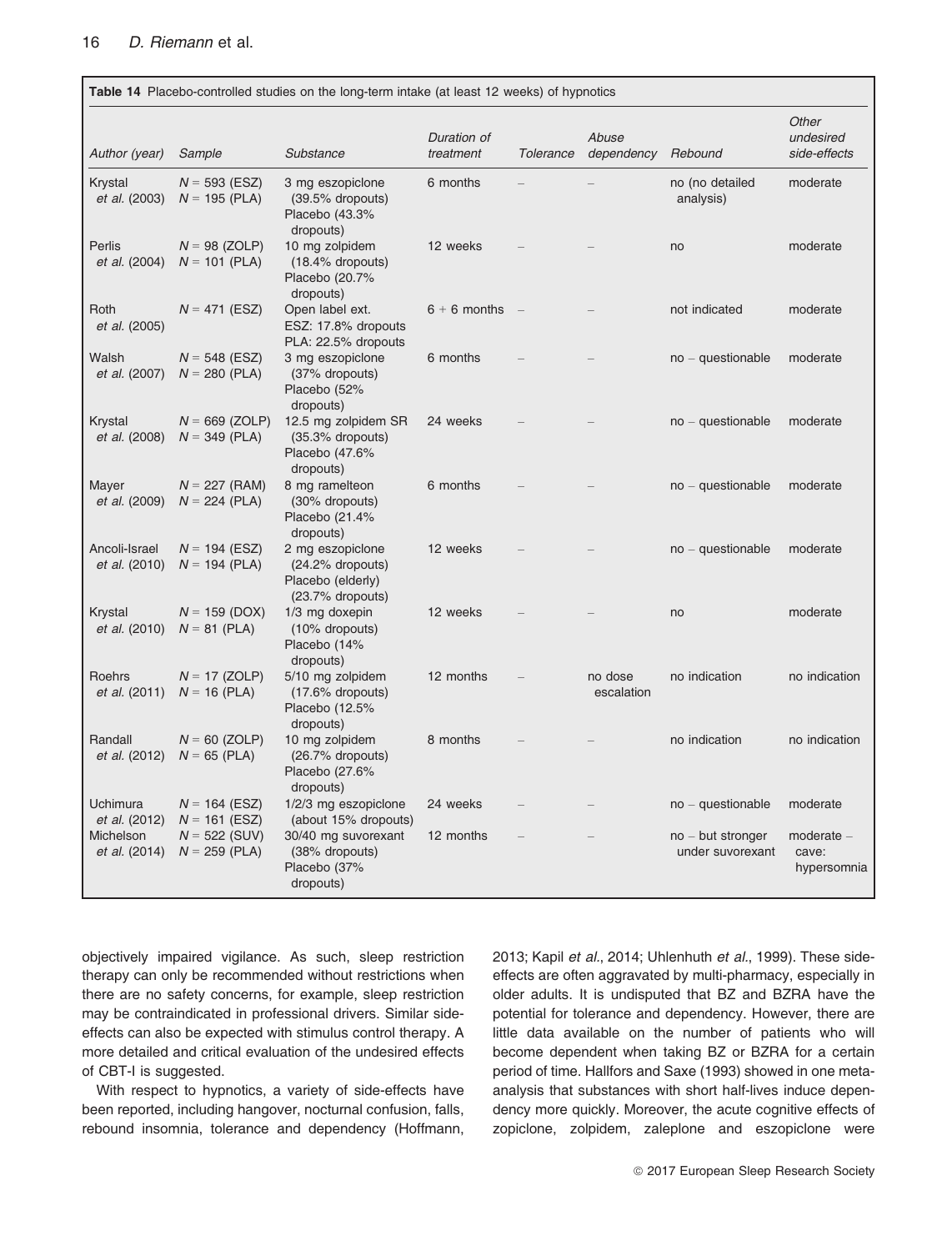## Table 15 Recommendations

Diagnostic management of insomnia and its co-morbidities

- The diagnostic procedure for insomnia should include a clinical interview consisting of a thorough evaluation of the current sleep–wake behaviour and sleep history as well as questions about somatic and mental disorders, a physical examination, the use of sleep questionnaires and sleep diaries, and, if indicated, additional measures (blood test, ECG, EEG, CT/MRT, circadian markers; strong recommendation, moderate- to high-quality evidence).
- It is recommended to actively ask for medication and other substance use (alcohol, caffeine, nicotine, illegal drugs), which may disturb sleep (strong recommendation, high-quality evidence).
- Sleep diaries or actigraphy can be used in case of clinical suspicion of irregular sleep–wake schedules or circadian rhythm disorders (strong recommendation, high-quality evidence), and actigraphy can be used to assess quantitative sleep parameters (weak recommendation, high-quality evidence).
- Polysomnography is recommended when there is clinical suspicion of other sleep disorders, like periodic limb movement disorder, sleep apnea or narcolepsy, treatment-resistant insomnia, insomnia in occupational at-risk groups, or suspicion of a large discrepancy between subjectively experienced and polysomnographically measured sleep (strong recommendation, high-quality evidence).

### **Treatment**

In the presence of co-morbidities, clinical judgement should decide whether insomnia or the co-morbid condition is treated first, or whether both are treated at the same time.CBT-I

CBT-I is recommended as first-line treatment for chronic insomnia in adults of any age (strong recommendation, high-quality evidence).

### Pharmacological interventions

A pharmacological intervention can be offered if CBT-I is not effective or not available.

### BZ and BZRA

- BZ and BZRA are effective in the short-term treatment of insomnia (≤4 weeks; high-quality evidence).
- The newer BZRA are equally effective as BZ (moderate-quality evidence).
- BZ/BZRA with shorter half-lives may have less side-effects concerning sedation in the morning (moderate-quality evidence).
- Long-term treatment of insomnia with BZ or BZRA is not generally recommended because of a lack of evidence and possible side-effects/risks (strong recommendation, low-quality evidence). In patients using medication on a daily basis, reduction to intermittent dosing is strongly recommended (strong recommendation, low-quality evidence). Sedating antidepressants
- Sedating antidepressants are effective in the short-term treatment of insomnia; contraindications have to be carefully considered (moderate-quality evidence). Long-term treatment of insomnia with sedating antidepressants is not generally recommended because of a lack of evidence and possible side-effects/risks (strong recommendation, low-quality evidence).

**Antihistaminics** 

- Because of insufficient evidence, antihistaminics are not recommended for insomnia treatment (strong recommendation, low-quality evidence).
- **Antipsychotics**
- Because of insufficient evidence and in light of their side-effects, antipsychotics are not recommended for insomnia treatment (strong recommendation, very low-quality evidence). Melatonin
- Melatonin is not generally recommended for the treatment of insomnia because of low efficacy (weak recommendation, low-quality evidence).
- **Phytotherapy**
- Valerian and other phytotherapeutics are not recommended for the treatment of insomnia because of poor evidence (weak recommendation, low-quality evidence).
- Light therapy and exercise
- Light therapy and exercise regimes may be useful as adjunct therapies (weak recommendation, low-quality evidence). Complementary and alternative medicine
- Acupuncture, aromatherapy, foot reflexology, homeopathy, meditative movement, moxibustion and yoga are not recommended for the treatment of insomnia because of poor evidence (weak recommendation, very low-quality evidence).

BZ, benzodiazepine; BZRA, benzodiazepine receptor agonist; CBT-I, cognitive behavioural therapy for insomnia; CT, Computed Tomography; ECG, electrocardiogram; EEG, electroencephalogram; MRT, Magnetic Resonance Tomography.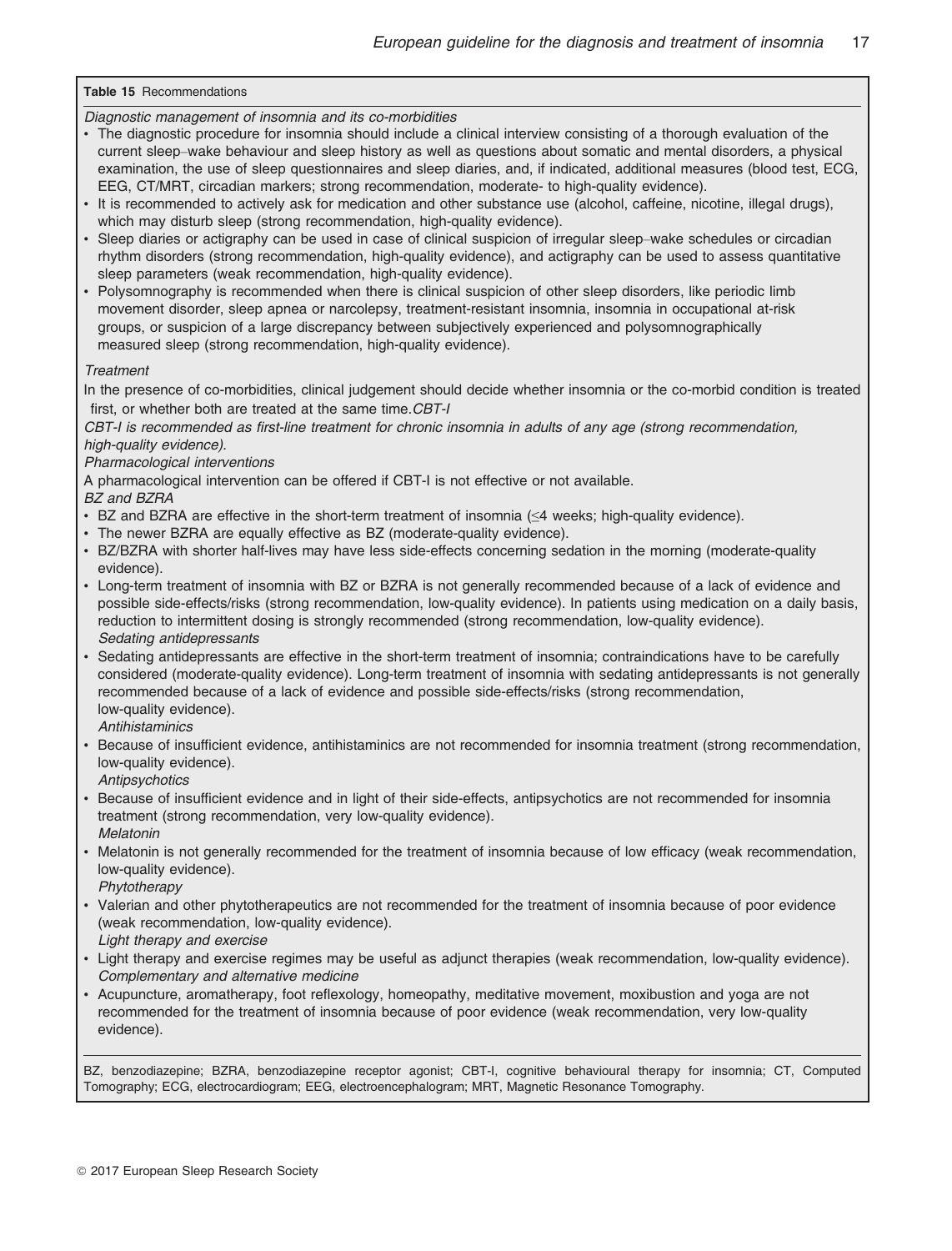### 18 D. Riemann et al.



Figure 1. Clinical algorithm for the diagnosis and treatment of insomnia. If a patient suffers from sleep onset/sleep maintenance/early morning awakening disturbances and associated daytime impairment, he/she is a candidate for applying this guideline. If the symptoms are not severe enough to qualify for clinically significant impairment, psychoeducative/preventive interventions should be applied (e.g. sleep hygiene). If the symptoms are clinically significant, the clinician, following the diagnostic process outlined in Table 3, should check for possible circadian underpinnings, substance intake (e.g. alcohol) and somatic and mental co-morbidities. Positive results in any of these areas should lead to corresponding interventions (i.e. insomnia coupled with high intake of alcohol: abstinence from alcohol, etc.). The sequence of treatments (insomnia versus its co-morbidities), i.e. consecutive versus simultaneous, is determined by the clinician. Cognitive behavioural therapy for insomnia (CBT-I) should always be considered as first-line treatment, medications like benzodiazepines (BZ), benzodiazepine receptor agonists (BZRA) or sedating antidepressants are recommended only for short-term use.

examined in one meta-analysis by Stranks and Crowe (2014). On the basis of their findings, they suggest zolpidem and zopiclone have significant negative effects on next-day cognitive performance. Other notable results with respect to the negative impact of BZRAs include: Tom et al. (2016), who reported that use of zolpidem was associated with greater risk of hip fracture and traumatic brain injury than eszopiclone; Sun et al. (2016a) who demonstrated a significant relationship between zolpidem use and suicide attempts, as well as completed suicides; and Joya et al. (2009) who showed an increased risk for minor infections with the use of eszopiclone and zolpidem, compared with placebo. In terms of cognitive effects after withdrawal from long-term BZ use, one meta-analysis showed that negative effects might last up to 6 months (Barker et al., 2004). In light of the evidence, Glass et al. (2005) conclude that the undesired side-effects outweighed the benefits of BZ/BZRA use in the elderly >60 years.

Three meta-analyses have been published on the effects of BZ and BZRAs on driving abilities. Verster et al. (2006) showed that BZ and zopiclone lead to impaired driving abilities. Further, Rapoport et al. (2009) and Dassanayake et al. (2011) showed a significant correlation between BZ use and accidents. A combination of alcohol use and BZ intake further increases the risk for accidents. Of note, sedating antidepressants also increase the risk of accidents.

It has been discussed, albeit controversially, whether BZ and BZRA increase the risk for mortality. In terms of the existing evidence, Palmaro et al. (2015) conducted an analysis of two large cohort studies from France  $(n = 60 000$  patients) and UK ( $n = 90 000$  patients). These authors showed that the occasional intake of BZ was associated with an increase in mortality. Moreover, data from the American Cancer Society suggest that the combination of insomnia with the intake of hypnotics may be associated with an increased mortality (Kripke, 2009, 2011, 2013; Kripke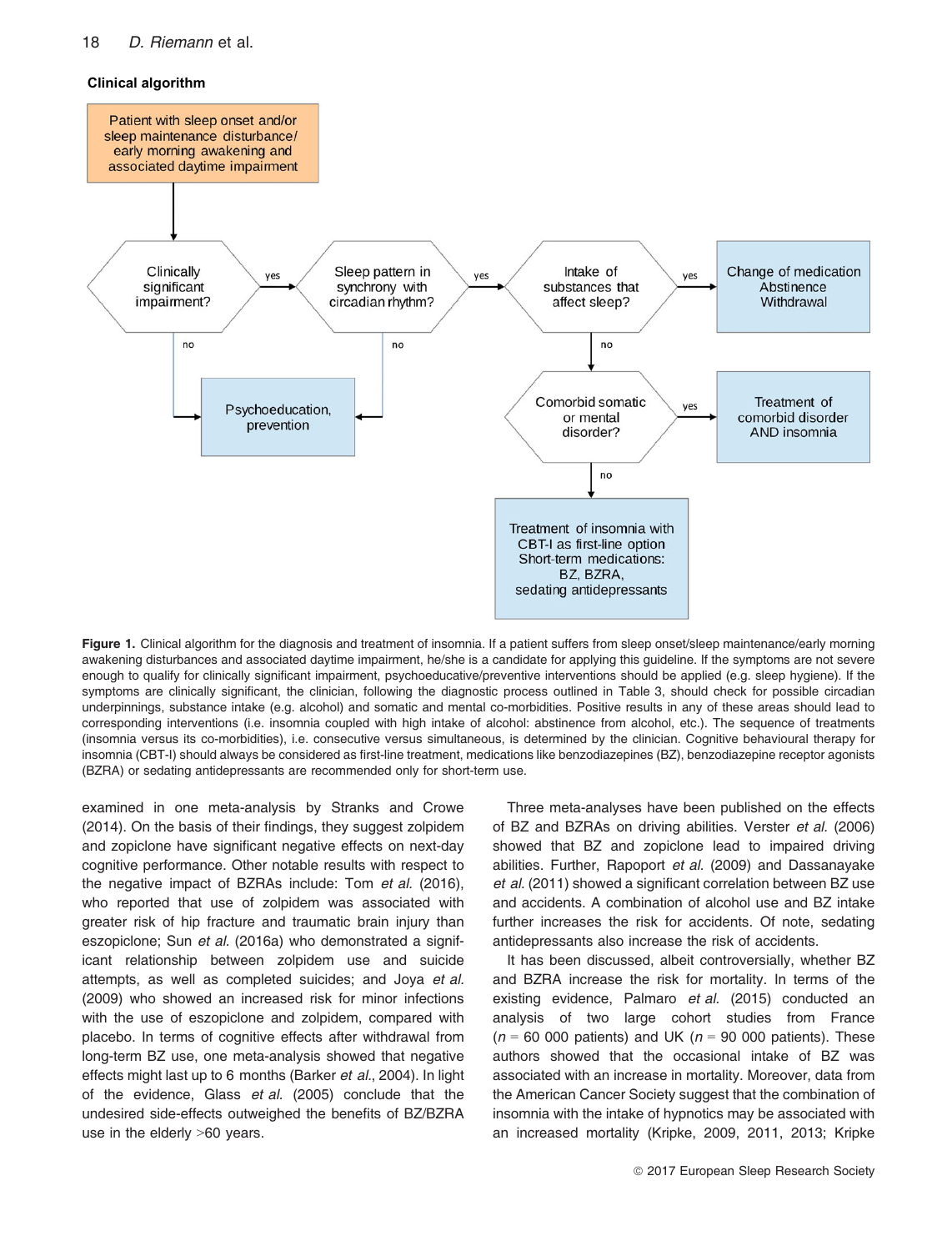et al., 1979, 2002). Further research (Frandsen et al., 2014; Jennum et al., 2015, 2016) investigated mortality associated with the use of BZ, antidepressants and antipsychotics in patients with Parkinson's disease, dementia and stroke. These studies also showed an increased mortality in those using psychotropic agents.

# **RECOMMENDATIONS**

Our overall recommendations for the diagnosis and therapy of insomnia are presented in Table 15. Additionally, a clinical algorithm for the diagnostic and therapeutic process is summarized in Fig. 1.

Please note that these recommendations largely correspond to the guidelines for insomnia treatment of the American College of Physicians (ACP, 2016). Both guidelines recommend CBT-I as first-line treatment for insomnia. Concerning the pharmacological treatment of insomnia, an American Academy of Sleep Medicine guideline gave a 'weak' recommendation for orexin receptor antagonists, BZ, BZRAs, doxepine and ramelteon to treat insomnia (Sateia et al., 2017). Substances like trazodone, tiagabine, diphenhydramine, melatonin, tryptophan and valerian were explicitly not recommended in this guideline.

# OUTLOOK FOR THE FUTURE

Cognitive behavioural therapy for insomnia, though being the first-line treatment for insomnia, is not easily available. It is assumed that only a minority of patients with chronic insomnia will receive this treatment in Europe. Thus, the widespread implementation of CBT-I will be a major challenge for the future. Apart from physicians and clinical psychologists/psychotherapists, other health professionals (e.g. nurses) should be trained in CBT-I. Furthermore, web-based delivery of CBT-I may offer a chance to improve the healthcare situation for patients with insomnia in Europe.

The efficacy of the different components of CBT-I as standalone interventions has been rarely investigated or compared. Thus, more work is necessary to dismantle the effects of these components in randomized controlled studies. In addition, the impact of CBT-I on daytime function in those with insomnia has been scarcely investigated.

With respect to new psychotherapeutic approaches, further research is needed to evaluate mindfulness-based treatments and hypnotherapy. Furthermore, these approaches, in addition to other techniques, should be explored, especially in those who do not respond to traditional CBT-I. For example, one pilot study indicated that Acceptance and Commitment Therapy (ACT; Hertenstein *et al.*, 2014) might be a useful alternative for nonresponders. Another innovative approach consists of intensive sleep retraining (Harris et al., 2012). This very brief therapeutic approach is realized in the sleep laboratory, and can be utilized over a period of 25 h and is thought to be based on a reconditioning of sleep. The positive effects of a first randomized controlled trial (Harris et al., 2012) also raise questions about the potential of sleep deprivation in the context of insomnia treatment.

With respect to the most frequently used drugs for insomnia, BZ and BZRAs, the question of efficacy and side-effects of long-term treatment should be addressed in naturalistic studies. It would be especially helpful to know before the first prescription, which patient will abuse these substances or become dependent on them.

Newer hypnotic drugs like ramelteon or suvorexant have been introduced into the healthcare system of the USA, but not in Europe. In particular, it remains an open question whether the orexin receptor antagonists will be available on the European market in the near future. Other drugs that are sometimes used for the treatment of insomnia, like tiagabine and pregabalin, have not been subjected to thorough testing concerning their efficacy and side-effects – further research is needed here.

Light therapy and exercise may be useful treatment approaches for insomnia, and it is unlikely that these treatments produce severe side-effects. Light therapy has clear effects on several biological parameters. In this context it is also suggested that further research into circadian underpinnings of insomnia might be helpful to gain new insights into its pathophysiology. However, the efficacy for those with insomnia remains to be seen. Similarly, exercise is a well-established strategy for improving general health. However, whether it has specific effects on insomnia remains unclear.

Very new treatments include brain cooling and electrostimulation. A brain-cooling device has been introduced on to the market in the USA recently (Nofzinger and Buysse, 2011). Electrostimulation has been shown to induce slowwave sleep in experimental studies, and it has been tested in good sleepers and poor sleepers with mixed effects (Frase et al., 2016, 2017). Further research needs to be conducted and published on the efficacy of these treatments.

# ACKNOWLEDGEMENTS

The authors would like to express their gratitude to the European Sleep Research Society and its current board members (Walter McNicholas, Tiina Paunio, Tom de Boer, Lino Nobili, Philippe Peigneux, Hans-Peter Landolt, Pierre-Hervé Luppi) for their confidence and the financial support provided (travel costs for the Frankfurt consensus meeting, 31 March, 2017), and critical feedback during the process of developing the guideline.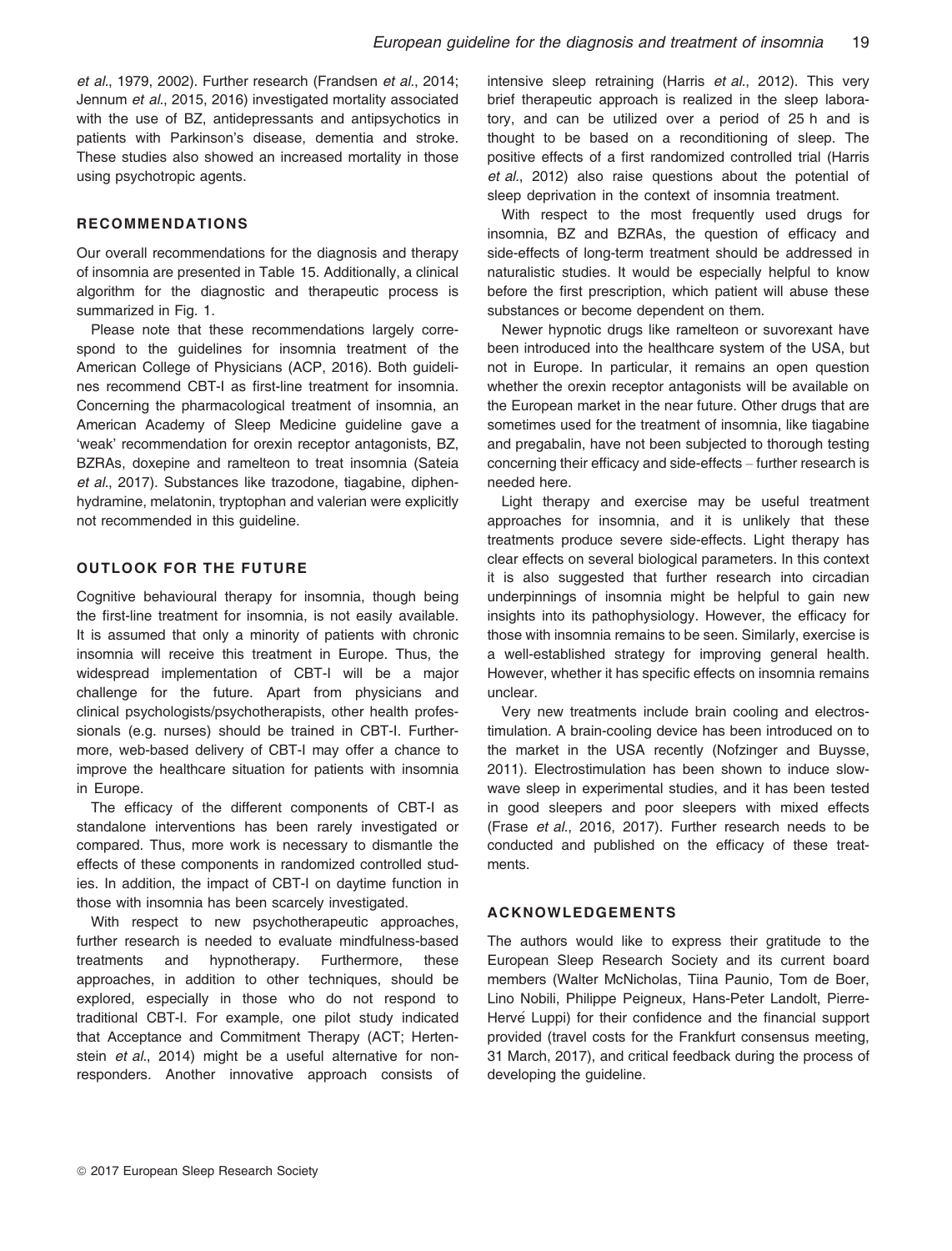# CONFLICT OF INTERESTS: EUROPEAN INSOMNIA GUIDELINE

| <b>Authors</b>    | Payments for speaking<br>engagements (SE),<br>advisory boards and<br>consulting (ABC),<br>royalties (R), etc. | <b>Financial activities</b><br>outside the topic | Patents/copyrights                                     | Other unrelated<br>payments                                                     |
|-------------------|---------------------------------------------------------------------------------------------------------------|--------------------------------------------------|--------------------------------------------------------|---------------------------------------------------------------------------------|
| Arnardottir       | SE: Weinmann                                                                                                  | <b>No</b>                                        | <b>No</b>                                              | <b>No</b>                                                                       |
|                   | <b>ABC: Nox Medical</b>                                                                                       |                                                  |                                                        |                                                                                 |
| Baglioni          | <b>No</b>                                                                                                     | <b>No</b>                                        | <b>No</b>                                              | <b>No</b>                                                                       |
| <b>Bassetti</b>   | SE + ABC: Jazz, Servier, UCB, Zambon                                                                          | <b>No</b>                                        | <b>No</b>                                              | Research support:<br>ResMed, Respironics,<br>Vifor Pharma,<br><b>UCB Pharma</b> |
| Bjorvatn          | R: text books                                                                                                 | <b>No</b>                                        | <b>No</b>                                              | <b>No</b>                                                                       |
| Groselj           | <b>No</b>                                                                                                     | <b>No</b>                                        | No                                                     | No                                                                              |
| <b>Ellis</b>      | R: text books                                                                                                 | <b>No</b>                                        | No                                                     | <b>No</b>                                                                       |
|                   | ABC: UCB pharma                                                                                               |                                                  |                                                        |                                                                                 |
| Espie             | SE: Big Health Ltd, Warnford Wellness<br>R: text books                                                        | <b>No</b>                                        | Shareholder and<br>co-founder<br><b>Big Health Ltd</b> | <b>No</b>                                                                       |
| Garcia-Borreguero | <b>No</b>                                                                                                     | <b>No</b>                                        | <b>No</b>                                              | N <sub>o</sub>                                                                  |
| Gjerstad          | <b>No</b>                                                                                                     | <b>No</b>                                        | <b>No</b>                                              | <b>No</b>                                                                       |
| Goncalves         | <b>No</b>                                                                                                     | <b>No</b>                                        | N <sub>o</sub>                                         | <b>No</b>                                                                       |
| Hertenstein       | R: textbooks                                                                                                  | <b>No</b>                                        | <b>No</b>                                              | <b>No</b>                                                                       |
| Jansson-Fröjmark  | <b>No</b>                                                                                                     | <b>No</b>                                        | <b>No</b>                                              | <b>No</b>                                                                       |
| Jennum            | <b>No</b>                                                                                                     | <b>No</b>                                        | No                                                     | <b>No</b>                                                                       |
| Leger             | ABC: Biocodex, Philips, Vanda, Actelion, Jazz                                                                 | <b>No</b>                                        | N <sub>o</sub>                                         | <b>No</b>                                                                       |
| <b>Nissen</b>     | SE: Vanda Pharmaceuticals                                                                                     | <b>No</b>                                        | N <sub>o</sub>                                         | <b>No</b>                                                                       |
| Parrino           | <b>No</b>                                                                                                     | <b>No</b>                                        | No.                                                    | <b>No</b>                                                                       |
| Paunio            | <b>No</b>                                                                                                     | <b>No</b>                                        | <b>No</b>                                              | <b>No</b>                                                                       |
| Pevernagie        | <b>No</b>                                                                                                     | <b>No</b>                                        | N <sub>o</sub>                                         | <b>No</b>                                                                       |
| Riemann           | ABC: Institutes for Behavior Therapy<br>R: text books                                                         | <b>No</b>                                        | <b>No</b>                                              | <b>No</b>                                                                       |
| Spiegelhalder     | R: text books<br>SE: Institutes for Behavior Therapy                                                          | <b>No</b>                                        | <b>No</b>                                              | No                                                                              |
| Strazisar         | <b>No</b>                                                                                                     | <b>No</b>                                        | <b>No</b>                                              | N <sub>o</sub>                                                                  |
| Verbraecken       | <b>No</b>                                                                                                     | <b>No</b>                                        | No.                                                    | <b>No</b>                                                                       |
| Weeß              | <b>No</b>                                                                                                     | <b>No</b>                                        | <b>No</b>                                              | No                                                                              |
| Wichniak          | SE: Angelini, Servier, Lundbeck                                                                               | <b>No</b>                                        | <b>No</b>                                              | No                                                                              |
| Zavalko           | <b>No</b>                                                                                                     | <b>No</b>                                        | <b>No</b>                                              | <b>No</b>                                                                       |
| Zoetmulder        | <b>No</b>                                                                                                     | <b>No</b>                                        | <b>No</b>                                              | No                                                                              |

#### **REFERENCES**

- Abbott, S. M., Reid, K. J. and Zee, P. C. Circadian disorders of the sleep-wake cycle. In: M. Kryger, T. Roth and W. C. Dement (Eds) Principles and Practice of Sleep Medicine. Elsevier, Philadelphia, 2016: 414–423.
- ACP. Management of chronic insomnia disorder in adults: a clinical practice guideline from the American College of Physicians. Ann. Intern. Med., 2016, 165: 125–133.
- Ancoli-Insrael, S., Krystal, A. D., McCall, W. V. et al. A 12-week, randomized, double-blind, placebo-controlled study evaluating the effect of eszopiclone 2 mg on sleep/wake function in older adults with primary and comorbid insomnia. Sleep, 2010, 33: 225–234.
- Anderson, S. L. and Vande Griend, J. P. Quetiapine for insomnia: a review of the literature. Am. J. Health Syst. Pharm., 2014, 71: 394– 402.
- Anothaisintawee, T., Reutrakul, S., Van Cauter, E. and Thakkinstian, A. Sleep disturbances compared to traditional risk factors for

diabetes development: systematic review and meta-analysis. Sleep Med. Rev., 2015, 30: 11–24.

- Atkins, D., Best, D., Briss, P. A. et al. Grading quality of evidence and strength of recommendations. BMJ, 2004, 328: 1490–1494.
- Backhaus, J. and Riemann, D. Poruchy Spanku. Hogrefe Verlag, Slovakian edition, Trencin, 2003.
- Baglioni, C., Spiegelhalder, K., Lombardo, C. and Riemann, D. Sleep and emotions: a focus on insomnia. Sleep Med. Rev., 2010, 14: 227–238.
- Baglioni, C., Battagliese, G., Feige, B. et al. Insomnia as a predictor of depression: a meta-analytic evaluation of longitudinal epidemiological studies. J. Affect. Disord., 2011, 135: 10–19.
- Baglioni, C., Regen, W., Teghen, A. et al. Sleep changes in the disorder of insomnia: a meta-analysis of polysomnographic studies. Sleep Med. Rev., 2014, 18: 195–213.
- Baglioni, C., Nanovska, S., Regen, W. et al. Sleep and mental disorders: a meta-analysis of polysomnographic research. Psychol. Bull., 2016, 142: 969–990.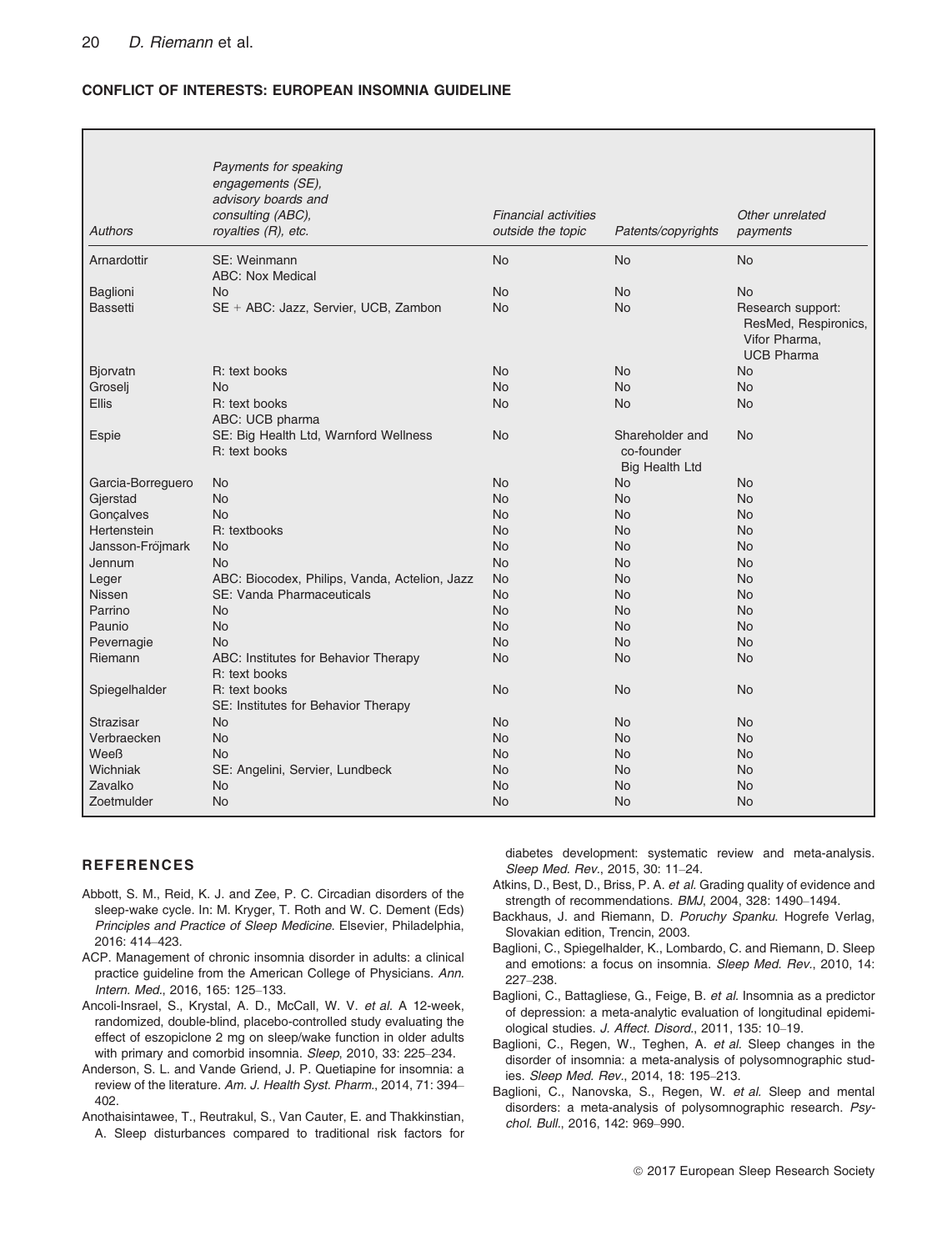- Barker, M. J., Greenwood, K. M., Jackson, M. and Crowe, S. F. Persistence of cognitive effects after withdrawal from long-term benzodiazepine use: a meta-analysis. Arch. Clin. Neuropsychol., 2004, 19: 437–454.
- Bassetti, C., Ferini-Strambi, L., Adamantidis, A. et al. Neurology and psychiatry: waking up to the opportunities of sleep. Eur. J. Neurol., 2015, 10: 1337–1354.
- Bastien, C. H., Vallières, A. and Morin, C. M. Validation of the Insomnia Severity Index as an outcome measure for insomnia research. Sleep Med., 2001, 2: 297–307.
- Bayon, V., Léger, D., Gomez-Merino, N., Vecchierini, M. F. and Chennaoui, M. Sleep debt and obesity. Ann. Med., 2014, 46: 264– 272.
- Bélanger, L., Vallières, A., Ivers, H., Moreau, V., Lavigne, G. and Morin, C. M. Meta-analysis of sleep changes in control groups of insomnia treatment trials. J. Sleep Res., 2007, 16: 77–84.
- Belleville, G., Cousineau, H., Levrier, K. and St. Pierre-Delorme, M. E. Meta-analytic review of the impact of cognitive-behavior therapy for insomnia on concomitant anxiety. Clin. Psychol. Rev., 2011, 31: 638–652.
- Bent, S., Padula, A., Moore, D., Patterson, M. and Mehling, W. Valerian for sleep: a systematic review and meta-analysis. Am. J. Med., 2006, 119: 1005–1012.
- Bjorvatn, B. En Handbook til deg som Sover Darlig. 2 uitgave. Fakbokforlaget, Oslo, 2013.
- Bjorvatn, B., Meland, E., Flo, E. and Mildestvedt, T. High prevalence of insomnia and hypnotic use in patients visiting their general practitioner. Fam. Pract., 2017, 34: 20–24.
- Bootzin, R. R. Stimulus control treatment for insomnia. Proc. Am. Psychol. Assoc., 1972, 7: 395–396.
- Borbely, A. A. A two process model of sleep regulation. Hum. Neurobiol., 1982, 1: 195–204.
- Borbely, A. A. and Achermann, P. Sleep homeostasis and models of sleep regulation. J. Biol. Rhythms, 1999, 14: 557-568.
- Braam, W., Smits, M. G., Didden, R., Korzilius, H., van Geijlswijk, I. M. and Curfs, L. M. Exogenous melatonin for sleep problems in individuals with intellectual disability: a meta-analysis. Dev. Med. Child Neurol., 2009, 51: 340–349.
- Brzezinski, A., Vangel, M. G., Wurtman, R. J. et al. Effects of exogenous melatonin on sleep: a meta-analysis. Sleep Med. Rev., 2005, 9: 41–50.
- Buscemi, N., Vandermeer, B., Hooton, N. et al. The efficacy and safety of exogenous melatonin for primary sleep disorders. A metaanalysis. J. Gen. Intern. Med., 2005, 20: 1151–1158.
- Buscemi, N., Vandermeer, B., Hooton, N. et al. Efficacy and safety of exogenous melatonin for secondary sleep disorders and sleep disorders accompanying sleep restriction: meta-analysis. BMJ, 2006, 332: 385–393.
- Buscemi, N., Vandermeer, B., Friesen, C. et al. The efficacy and safety of drug treatments for chronic insomnia in adults: a meta-analysis of RCTs. J. Gen. Intern. Med., 2007, 22: 1335– 1350.
- Buxton, O. M. and Marcelli, E. Short and long sleep are positively associated with obesity, diabetes, hypertension, and cardiovascular disease among adults in the United States. Soc. Sci. Med., 2010, 71: 1027–1036.
- Buysse, D. J., Reynolds, C. F. 3rd, Monk, T. H., Berman, S. R. and Kupfer, D. J. The Pittsburgh Sleep Quality Index: a new instrument for psychiatric practice and research. Psychiatry Res., 1989, 28: 193–213.
- Buysse, D. J., Germain, A., Moul, D. E. et al. Efficacy of brief behavioral treatment for chronic insomnia in older adults. Arch. Intern. Med., 2011, 171: 887–895.
- Calem, M., Bisla, J., Begum, A. et al. Increased prevalence of insomnia and changes in hypnotic use in England over 15 years: analysis of the 1993, 2000 and 2007 national psychiatric morbidity surveys. Sleep, 2012, 35: 377–384.
- <sup>©</sup> 2017 European Sleep Research Society
- Cao, H., Pan, X., Li, H. and Liu, J. Acupuncture for treatment of insomnia: a systematic review of randomized controlled trials. J. Altern. Complement. Med., 2009, 15: 1171–1186.
- Cappuccio, F. P., D'Elia, L., Strazzullo, P. and Miller, M. A. Quantity and quality of sleep and incidence of type 2 diabetes: a systematic review and meta-analysis. Diabetes Care, 2010, 33: 414–420.
- Carney, C. E., Buysse, D. J., Ancoli-Israel, S. et al. The consensus sleep diary: standardizing prospective sleep self-monitoring. Sleep, 2012, 35: 287–302.
- Chen, H. Y. and Shi, Y. NG, CS, Chan, SM, Yung, KK, Zhang, QL: Auricular acupuncture treatment for insomnia: a systematic review. J Altern Complement Med, 2007, 13: 669–676.
- Cheng, S. K. and Dizon, J. Computerised cognitive behavioural therapy for insomnia: a systematic review and meta-analysis. Psychother. Psychosom., 2012, 81: 206–216.
- Cheuk, D. K., Yeung, W. F., Chung, K. F. and Wong, V. Acupuncture for insomnia. Cochrane Database Syst. Rev., 2012, 9: CD005472.
- Chouvarda, I., Oswaldo-Mendez, M., Rosso, V. et al. Cyclic alternating patterns in normal sleep and insomnia: structure and content differences. IEEE Trans. Neural Syst. Rehabil. Eng., 2012, 20: 642–652.
- Christensen, H., Batterham, P. J., Gosling, J. A. et al. Effectiveness of an online insomnia program (SHUTi) for prevention of depressive episodes (the GoodNight study): a randomised controlled trial. Lancet Psychiatry, 2016, 3: 333–341.
- Cohrs, S. Sleep disturbances in patients with schizophrenia: impact and effects of antipsychotics. CNS Drugs, 2008, 22: 939–962.
- Collins, P. Y., Patel, V., Joestl, S. S. et al. Grand challenges in global mental health. Nature, 2011, 475: 27–30.
- Cooper, K. L. and Relton, C. Homeopathy for insomnia: a systematic review of research evidence. Sleep Med. Rev., 2010, 14: 329–337.
- Crane, R. S., Brewer, J., Feldman, C. et al. What defines mindfulness-based programs? The warp and the weft. Psychol. Med., 2017, 47: 990–999.
- Daley, M., Morin, C. M., LeBlanc, M., Grégoire, J. P. and Savard, J. The economic burden of insomnia: direct and indirect costs for individuals with insomnia syndrome, insomnia symptoms, and good sleepers. Sleep, 2009, 32: 55–64.
- Dassanayake, T., Michie, P., Carter, G. and Jones, A. Effects of benzodiazepines, antidepressants, and opioids on driving: a systematic review and meta-analysis of epidemiological and experimental evidence. Drug Saf., 2011, 34: 125-156.
- Devoto, A. and Violani, C. Curare l Ínsonnia Senza Farmaci. Corocci Faber, Roma, 2009.
- DSM-5. Diagnostic and Statistical Manual of Mental Disorders. American Psychiatric Association, Washington, 2013.
- Dündar, Y., Dodd, S., Strobl, J., Boland, A., Dickson, R. and Walley, T. Comparative efficacy of newer hypnotic drugs for the short-term management of insomnia: a systematic review and meta-analysis. Hum. Psychopharmacol., 2004, 19: 305–322.
- Ellis, J. G., Gehrman, P., Espie, C. A., Riemann, D. and Perlis, M. L. Acute insomnia: current conceptualizations and future directions. Sleep Med. Rev., 2012a, 16: 5–14.
- Ellis, J. G., Perlis, M. L., Neale, L., Espie, C. A. and Bastien, C. H. The natural history of insomnia: focus on prevalence and incidence of acute insomnia. J. Psychiatr. Res., 2012b, 46: 1278–1285.
- Ellis, J. G., Cushing, T. and Germain, A. Treating acute insomnia: a randomized controlled trial of a "single-shot" of cognitive behavioral therapy for insomnia. Sleep, 2015, 38: 971–978.
- Ernst, E., Lee, M. S. and Choi, T. Y. Acupuncture for insomnia? An overview of systematic reviews. Eur. J. Gen. Pract., 2011, 17: 116– 123.
- Espie, C. A. Insomnia: conceptual issues in the development, persistence and treatment of sleep disorders in adults. Annu. Rev. Psychol., 2002, 53: 215–243.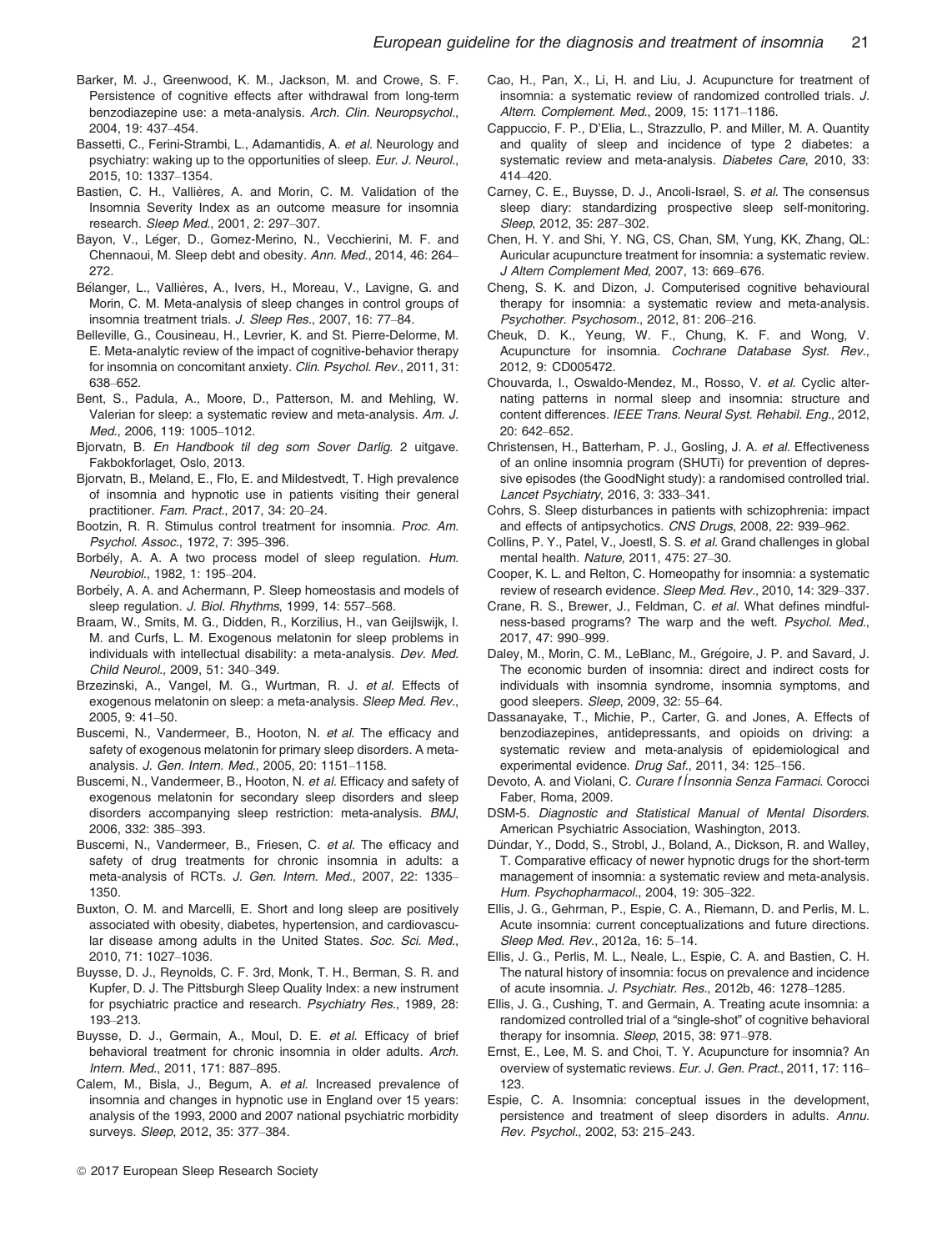- Espie, C. A., Broomfield, N. M., MacMahon, K. M., Macphee, L. M. and Taylor, L. M. The attention-intention-effort pathway in the development of psychophysiologic insomnia: a theoretical review. Sleep Med. Rev., 2006, 10: 215–245.
- Espie, C. A., MacMahon, K. M. A., Kelly, H. L. et al. Randomized clinical effectiveness trial of nurse-administered small-group cognitive behavior therapy for persistent insomnia in general practice. Sleep, 2007, 30: 574–584.
- Espie, C. A., Kyle, S. D., Williams, C. et al. A randomized, placebocontrolled trial of online cognitive behavioral therapy for chronic insomnia disorder delivered via an automated media-rich web application. Sleep, 2012, 35: 769–781.
- Facco, E. Meditation and hypnosis: two sides of the same coin? Int. J. Clin. Exp. Hypn., 2017, 65: 169–188.
- Faraut, B., Touchette, E., Gamble, H. et al. Short sleep duration and increased risk of hypertension: a primary care medicine investigation. J. Hypertens., 2012, 30: 1354–1363.
- Feige, B., Al-Shajlawi, A., Nissen, C. et al. Does REM sleep contribute to subjective wake time in primary insomnia? A comparison of polysomnographic and subjective sleep in 100 patients. J. Sleep Res., 2008, 17: 180–190.
- Feige, B., Baglioni, C., Spiegelhalder, K., Hirscher, V., Nissen, C. and Riemann, D. The microstructure of sleep in primary insomnia: an overview and extension. Int. J. Psychophysiol., 2013, 89: 171–180.
- Fernandez-Mendoza, J. The insomnia with short sleep duration phenotype: an update on its importance for health and prevention. Curr. Opin. Psychiatry, 2017, 30: 56–63.
- Fernández-San-Martín, M. I., Masa-Font, R., Palacios-Soler, L., Sancho-Gómez, P., Calbó-Caldentey, C. and Flores-Mateo, G. Effectiveness of valerian on insomnia: a meta-analysis of randomized placebo-controlled trials. Sleep Med., 2010, 11: 505–511.
- Ferracioli-Oda, E., Qawasmi, A. and Bloch, M. H. Meta-analysis: melatonin for the treatment of primary sleep disorders. PLoS ONE, 2013, 8: e63773.
- Frandsen, R., Baandrup, L., Kjellberg, J., Ibsen, R. and Jennum, P. Increased all-cause mortality with psychotropic medication in Parkinson's disease and controls: a national register-based study. Parkinsonism Relat. D., 2014, 20: 1124–1128.
- Frase, L., Piosczyk, H., Zittel, S. et al. The modulation of arousal and sleep continuity by transcranial direct current stimulation (tDCS). Neuropsychopharmacology, 2016, 41: 2577–2586.
- Frase, L., Selhausen, P., Krone, L. et al. Transcranial direct current stimulation (tDCS) in insomnia disorder. Sleep, 2017, (submitted).
- Geiger-Brown, J. M., Rogers, V. E., Liu, W., Ludeman, E. M., Downton, K. D. and Diaz-Abad, M. Cognitive behavioral therapy in persons with comorbid insomnia: a meta-analysis. Sleep Med. Rev., 2015, 23: 54–67.
- Geijlswijk, I. M., Korzilius, H. P. and Smits, M. G. The use of exogenous melatonin in delayed sleep phase disorder: a metaanalysis. Sleep, 2010, 33: 1605–1614.
- Glass, J., Lanctôt, K. L., Hermann, N., Sproule, B. A. and Busto, U. E. Sedative hypnotics in older people with insomnia: meta-analysis of risks and benefits. BMJ, 2005, 331: 1169.
- Gong, H., Ni, C. X., Liu, Y. Z. et al. Mindfulness meditation for insomnia: a meta-analysis of randomized controlled trials. J. Psychosom. Res., 2016, 89: 1–6.
- Goulet, J., Chaloult, L. and Ngo, T. L. Guide de pratique pour le traitement de l'insomnie. 2013. [https://tccmontreal.files.wordpre](https://tccmontreal.files.wordpress.com/2014/01/guide-de-pratique-insomnie-final-21sept-2013.pdf) [ss.com/2014/01/guide-de-pratique-insomnie-](https://tccmontreal.files.wordpress.com/2014/01/guide-de-pratique-insomnie-final-21sept-2013.pdf)final-21sept-2013.pdf
- Gustavsson, A., Svensson, M., Jacobi, F. et al. Cost of disorders of the brain in Europe 2010. Eur. Neuropsychopharmacol., 2011, 21: 718–779.
- Guyatt, G. H., Oxman, A. D., Vist, G. E. et al. GRADE: an emerging consensus on rating quality of evidence and strength of recommendations. BMJ, 2008, 336: 924–926.
- Hallfors, D. D. and Saxe, L. The dependence potential of short halflife benzodiazepines: a meta-analysis. Am. J. Public Health, 1993, 83: 1300–1304.
- Harris, J., Lack, L., Kemp, K. et al. A randomized controlled trial of intensive sleep retraining (ISR): a brief conditioning treatment for chronic insomnia. Sleep, 2012, 35: 49–60.
- Harvey, A. G. A cognitive model of insomnia. Behav. Res. Ther., 2002, 40: 869–893.
- Hauri, P. J. Case Studies in Insomnia. Plenum Medical Book Company, New York, 1991.
- Hauri, P. J. and Fisher, J. Persistent psychophysiologic (learned) insomnia. Sleep, 1986, 9: 38–53.
- Hertenstein, E., Thiel, N., Lüking, M. et al. Quality of life improvements after Acceptance and Commitment Therapy (ACT) in nonresponders to cognitive behavioral therapy for primary insomnia (CBT-I). Psychother. Psychosom., 2014, 83: 371–373.
- Hertenstein, E., Spiegelhalder, K., Johann, A. and Riemann, D. Prävention und Psychotherapie der Insomnie. Kohlhammer, Stuttgart, 2015.
- Ho, F. Y., Chung, K. F., Yeung, W. F. et al. Self-help cognitivebehavioral therapy for insomnia: a meta-analysis of randomized controlled trials. Sleep Med. Rev., 2015, 19: 17–28.
- Ho, F. Y., Chan, C. S. and Tang, K. N. Cognitive-behavioral therapy for sleep disturbances in treating posttraumatic stress disorder symptoms: a meta-analysis of randomized controlled trials. Clin. Psychol. Rev., 2016, 43: 90–102.
- Hoffmann, F. Benefits and risks of benzodiazepines and Z-drugs: comparison of perceptions of GPs and community pharmacists in Germany. Ger. Med. Sci., 2013, 11: 1–7.
- Holbrook, A. M., Crowther, R., Lotter, A., Cheng, C. and King, D. Meta-analysis of benzodiazepine use in the treatment of insomnia. CMAJ, 2000, 162: 225–233.
- Hróbjartsson, A. and Gøtzsche, P. C. Is the placebo powerless? N. Engl. J. Med., 2001, 344: 1594–1602.
- Huck, Ü. K., Hubbard, J. and Bourgin, P. Circadian rhythm sleep disorders – treatment. In: C. Bassetti, Z. Dogas and P. Peigneux (Eds) Sleep Medicine Textbook. European Sleep Research Society, Regensburg, 2014: 357–367.
- Huedo-Medina, T. B., Kirsch, I., Middlemass, J., Klonizakis, M. and Siriwardena, A. N. Effectiveness of non-benzodiazepine hypnotics in treatment of adult insomnia: meta-analysis of data submitted to the Food and Drug Administration. BMJ, 2012, 345: e8343.
- Hupin, D., Roche, F., Gremeaux, V. et al. Even a low-dose of moderate-to-vigorous physical activity reduces mortality by 22% in adults aged  $\geq 60$  years: a systematic review and meta-analysis. Br. J. Sports Med., 2015, 49: 1262–1267.
- Hwang, E. and Shin, S. The effects of aromatherapy on sleep improvement: a systematic literature review and meta-analysis. J. Altern. Complement. Med., 2015, 21: 61–68.
- ICD-10 (International Statistical Classification of Diseases and Related Health Problems). Kapitel V - F 51.0 Nichtorganische Insomnie. WHO, Hans Huber Verlag, Bern, 1992.
- ICSD-3 (International Classification of Sleep ICSD-3 Disorders). American Association of Sleep Medicine, Dartmouth, Illinois, 2014.
- Irwin, M. R., Cole, J. C. and Nicassio, P. M. Comparative metaanalysis of behavioral interventions for insomnia and their efficacy in middle-aged adults and in older adults 55+ years of age. Health Psychol., 2006, 25: 3–14.
- Jennum, P., Baandrup, L., Ibsen, R. and Kjellberg, J. Increased allcause mortality with use of psychotropic medication in dementia patients and controls: a population-based register study. Eur. Neuropsychopharmacol., 2015, 25: 1906–1913.
- Jennum, P., Baandrup, L., Iversen, H. K., Ibsen, R. and Kjellberg, J. Mortality and use of psychotropic medication in patients with stroke: a population-wide, register-based study. BMJ Open, 2016, 6: e010662.<https://doi.org/10.1136/bmjopen-2015-010662>.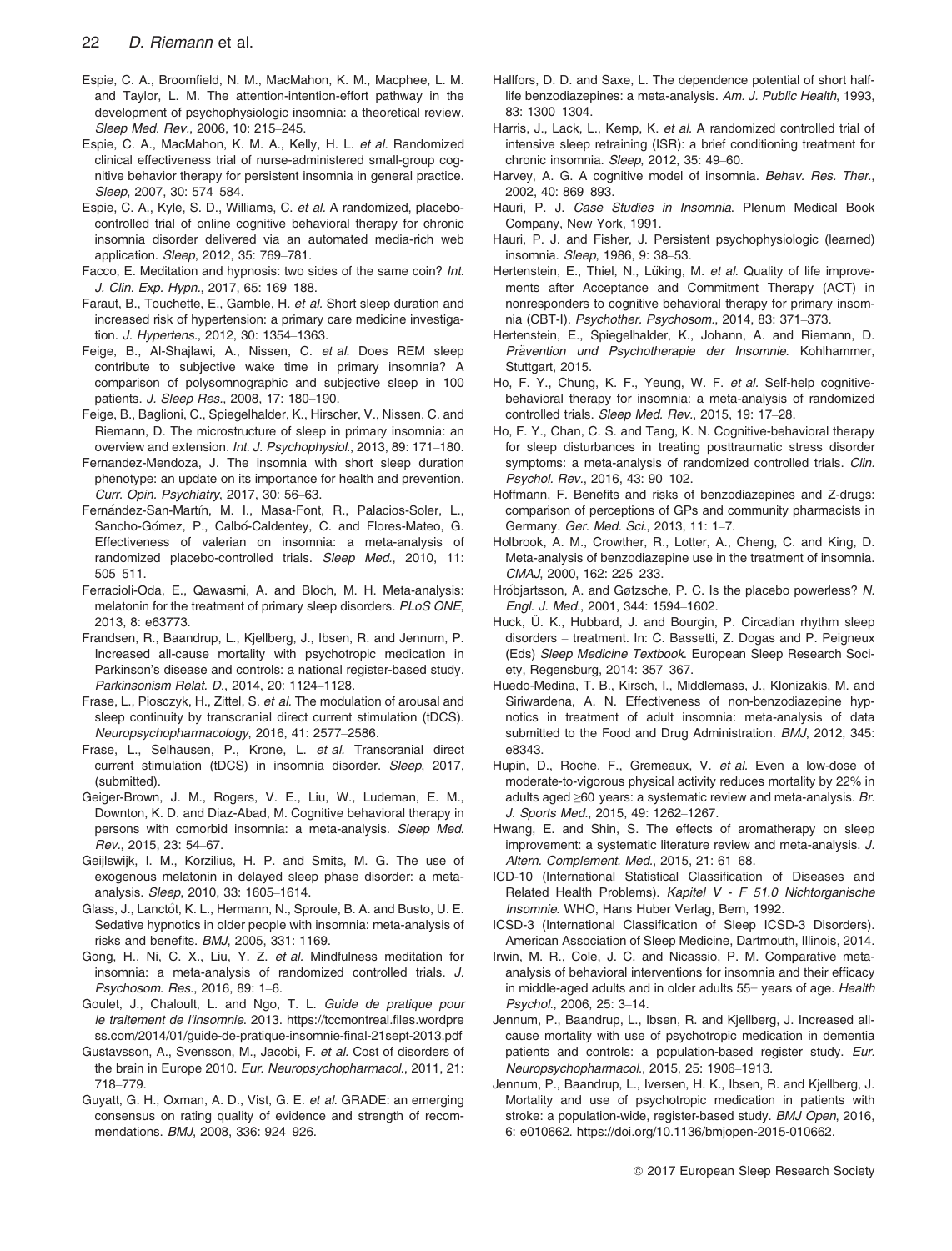- Jespersen, K. V., Koenig, J., Jennum, P. and Vuust, P. Music for insomnia in adults. Cochrane Database Syst. Rev., 2015, 8: CD010459.
- Johnson, J. A., Rash, J. A., Campbell, T. S. et al. A systematic review and meta-analysis of randomized controlled trials of cognitive behavior therapy for insomnia (CBT-I) in cancer survivors. Sleep Med. Rev., 2016, 27: 20–28.
- Joya, F. L., Kripke, D. F., Loving, R. T., Dawson, A. and Kline, L. E. Meta-analyses of hypnotics and infections: eszopiclone, ramelteon, zaleplon, and zolpidem. J. Clin. Sleep Med., 2009, 5: 377-383.
- Kanen, J. W., Nazir, R., Sedky, K. and Pradhan, B. K. The effects of mindfulness-based interventions on sleep disturbance: a metaanalysis. Adolesc. Psychiatry, 2015, 5: 105–115.
- Kapil, V., Green, J. L., Le Lait, C., Wood, D. M. and Dargan, P. I. Misuse of benzodiazepines and Z-drugs in the UK. Br. J. Psychiatry, 2014, 205: 407–408.
- Koffel, E. A., Koffel, J. B. and Gehrman, P. R. A meta-analysis of group cognitive behavioral therapy for insomnia. Sleep Med. Rev., 2015, 19: 6–16.
- Kredlow, M. A., Capozzoli, M. C., Hearon, B. A., Calkins, A. W. and Otto, M. W. The effects of physical activity on sleep: a metaanalytic review. J. Behav. Med., 2015, 38: 427–449.
- Kripke, D. F. Do hypnotics cause death and cancer? The burden of proof Sleep Med., 2009, 10: 275–276.
- Kripke, D. F. Is insomnia associated with mortality? Sleep, 2011, 34: 555.
- Kripke, D. F. Surprising view of insomnia and sleeping pills. Sleep, 2013, 36: 1127–1128.
- Kripke, D. F., Simons, R. N., Garfinkel, L. and Hammond, E. C. Short and long sleep and sleeping pills. Is increased mortality associated? Arch. Gen. Psychiatry, 1979, 36: 103–116.
- Kripke, D. F., Garfinkel, L., Wingard, D. L., Klauber, M. R. and Marler, M. R. Mortality associated with sleep duration and insomnia. Arch. Gen. Psychiatry, 2002, 59: 131–136.
- Krystal, A. D., Walsh, J. K., Laska, E. et al. Sustained efficacy of eszopiclone over 6 months of nightly treatment: results of a randomized, double-blind, placebo-controlled study in adults with chronic insomnia. Sleep, 2003, 26: 793–799.
- Krystal, A. D., Erman, M., Zammit, G. K., Soubrane, C. and Roth, R. Long-term efficacy and safety of zolpidem extended-release 12.5 mg, administered 3 to 7 nights per week for 24 weeks, in patients with chronic primary insomnia: a 6-month, randomized, double-blind, placebo-controlled, parallel-group, multicenter study. Sleep, 2008, 31: 79–90.
- Krystal, A. D., Durrence, H. H., Scharf, M. et al. Efficacy and safety of doxepin 1 mg and 3 mg in a 12-week sleep laboratory and outpatient trial of elderly subjects with chronic primary insomnia. Sleep, 2010, 33: 1553–1561.
- Kuriyama, A., Honda, M. and Hayashino, Y. Ramelteon for the treatment of insomnia in adults: a systematic review and metaanalysis. Sleep Med., 2014, 15: 385–392.
- Kyle, S. D., Morgan, K., Spiegelhalder, K. and Espie, C. A. No pain, no gain: an exploratory within-subjects mixed-methods evaluation of the patient experience of sleep restriction therapy (SRT) for insomnia. Sleep Med., 2011, 12: 735–747.
- Kyle, S. D., Miller, C. B., Rogers, Z., Siriwardena, A. N., MacMahon, K. M. and Espie, C. A. Sleep restriction therapy for insomnia is associated with reduced objective total sleep time, increased daytime somnolence, and objectively impaired vigilance: implications for the clinical management of insomnia disorder. Sleep, 2014, 37: 229–237.
- Kyle, S. D., Aquino, M. R., Miller, C. V. et al. Towards standardization and improved understanding of sleep restriction therapy for insomnia disorder: a systematic examination of CBT-I trial content. Sleep Med. Rev., 2015, 23: 83–88.
- Lam, T. H., Chung, K. F., Yeung, W. F., Yu, B. Y., Yung, K. P. and Ng, T. H. Hypnotherapy for insomnia: a systematic review and meta-analysis of randomized controlled trials. Complement. Ther. Med., 2015, 23: 719–732.
- Lan, Y., Wu, X., Tan, H. J. et al. Auricular acupuncture with seed or pellet attachments for primary insomnia: a systematic review and meta-analysis. BMC Complement Altern. Med., 2015, 15: 103.
- Laugsand, L. E., Vatten, L. J., Platou, C. and Janszky, I. Insomnia and the risk of acute myocardial infarction: a population study. Circulation, 2011, 124: 2073–2081.
- Laugsand, L. E., Strand, L. B., Platou, C., Vatten, L. J. and Janszky, I. Insomnia and the risk of incident heart failure: a population study. Eur. Heart J., 2014a, 35: 1382–1393.
- Laugsand, L. E., Strand, L. B., Vatten, L. J., Janszky, I. and Bjørngaard, J. H. Insomnia symptoms and risk for unintentional fatal injuries - the HUNT Study. Sleep, 2014b, 37: 1777–1786.
- Leach, M. J. and Page, A. T. Herbal medicine for insomnia: a systematic review and meta-analysis. Sleep Med. Rev., 2015, 24:  $1 - 12$ .
- Lee, S. H. and Lim, S. M. Acupuncture for insomnia after stroke: a systematic review and meta-analysis. BMC Complement Altern. Med., 2016, 16: 228.
- Lee, J., Han, M., Chung, Y., Kim, J. and Choi, J. Effects of foot reflexology on fatigue, sleep and pain: a systematic review and meta-analysis. J. Korean Acad. Nurs., 2011, 41: 821–833.
- Léger, D. and Bayon, V. Societal costs of insomnia. Sleep Med. Rev., 2010, 14: 379–389.
- Léger, D., Guilleminault, C., Dreyfus, J. P., Delahaye, C. and Paillard, M. Prevalence of insomnia in a survey of 12 778 adults in France. J. Sleep Res., 2000, 9: 35–42.
- Léger, D., Bayon, V., Ohayon, M. M. et al. Insomnia and accidents: cross sectional study (EQUINOX) on sleep-related home, work and car accidents in 5293 subjects with insomnia from ten countries. J. Sleep Res., 2014, 23: 143–152.
- Levenson, J. C., Kay, D. B. and Buysse, D. J. The pathophysiology of insomnia. Chest, 2015, 147: 1179–1192.
- Li, M., Zhang, X. W., Hou, W. S. and Tang, Z. Y. Insomnia and risk of cardiovascular disease: a meta-analysis of cohort studies. Int. J. Cardiol., 2014, 176: 1044–1047.
- Lillehei, A. S. and Halcon, L. L. A systematic review of the effect of inhaled essential oils on sleep. J. Altern. Complement. Med., 2014, 20: 441–451.
- Liu, J. and Wang, L. N. Ramelteon in the treatment of chronic insomnia: systematic review and meta-analysis. Int. J. Clin. Pract., 2012, 66: 867–873.
- Liu, T. Z., Xu, C., Rota, M. et al. Sleep duration and risk of all-cause mortality: a flexible, non-linear, meta-regression of 40 prospective cohort studies. Sleep Med. Rev., 2017, 32: 28–36.
- Malik, S., Kanwar, A., Sim, L. A. et al. The association between sleep disturbances and suicidal behaviors in patients with psychiatric diagnoses: a systematic review and meta-analysis. Syst. Rev., 2014, 3: 18.
- Mallon, L., Broman, J. E., Akerstedt, T. and Hetta, J. Insomnia in Sweden: a population-based survey. Sleep Disord., 2014, 2014: 843126.
- Marschall, J., Hildebrandt, S., Sydow, H. and Nolting, H. D. Gesundheitsreport 2017 (DAK Report). Medhochzwei Verlag, Heidelberg, 2017.
- Mayer, G., Wang-Weigand, S., Roth-Schechter, B., Lehmann, R., Staner, C. and Partinen, M. Efficacy and safety of 6-month nightly ramelteon administration in adults with chronic primary insomnia. Sleep, 2009, 32: 351–360.
- Mayer, G., Jennum, P., Riemann, D. and Dauvilliers, Y. Insomnia in central neurologic diseases – occurrence and management. Sleep Med. Rev., 2011, 15: 369–378.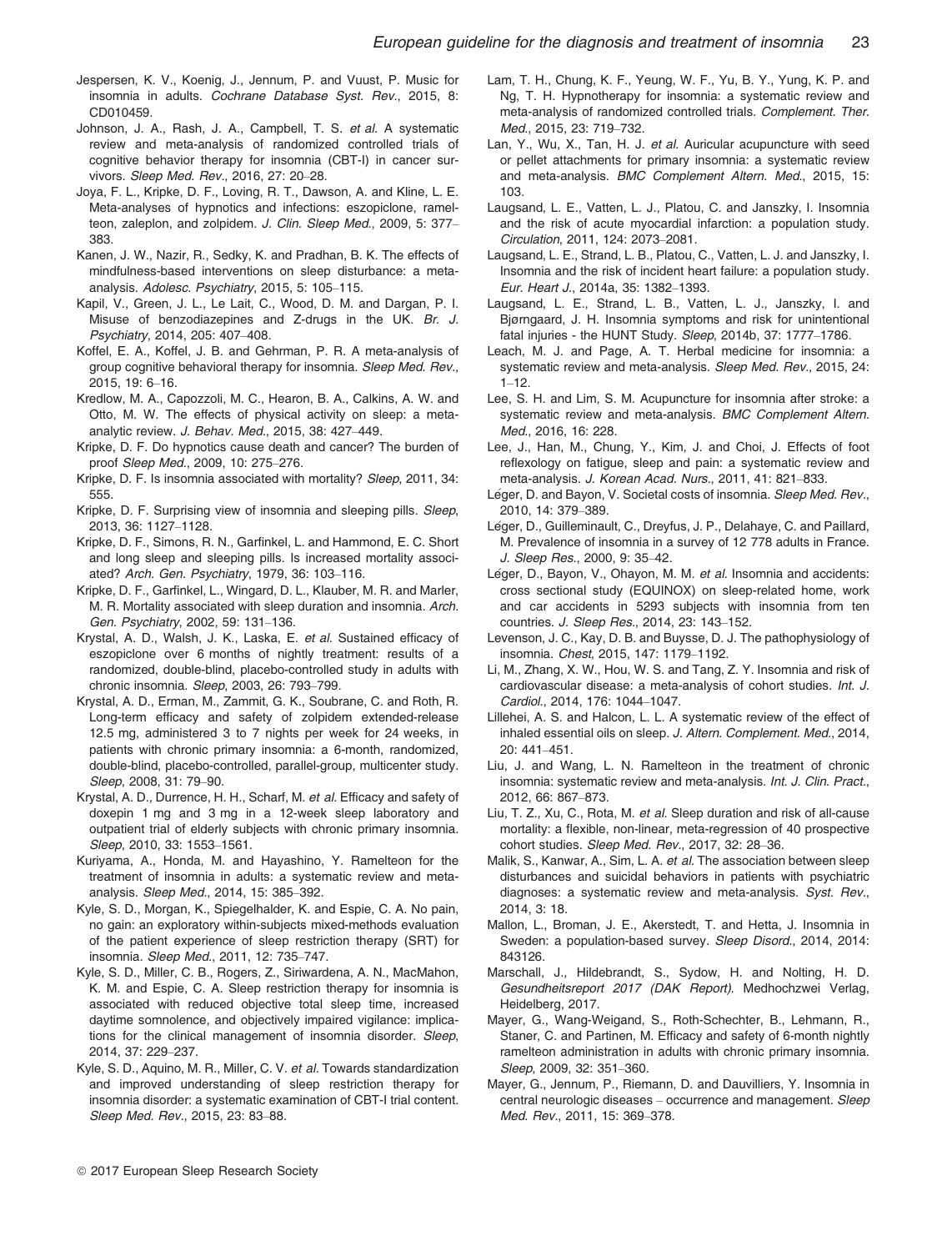- McCall, W. V., D'Agostino, R. Jr and Dunn, A. A meta-analysis of sleep changes associated with placebo in hypnotic clinical trials. Sleep Med., 2003, 4: 57–62.
- McCleery, J., Cohen, D. A. and Sharpley, A. L. Pharmacotherapies for sleep disturbances in Alzheimer's disease. Cochrane Database Syst. Rev., 2014, 3: CD009178.
- Meng, L., Zheng, Y. and Hui, R. The relationship of sleep duration and insomnia to risk of hypertension incidence: a meta-analysis of prospective cohort studies. Hypertens. Res., 2013, 36: 985–995.
- Michelson, D., Snyder, E., Paradis, E. et al. Safety and efficacy of suvorexant during 1-year treatment of insomnia with subsequent abrupt treatment discontinuation: a phase 3 randomised, doubleblind, placebo-controlled trial. Lancet Neurol., 2014, 13: 461–471.
- Miller, C. B., Espie, C. A., Epstein, D. R. et al. The evidence base of sleep restriction therapy for treating insomnia disorder. Sleep Med. Rev., 2014, 18: 415–424.
- Mitchell, M. D., Gehrman, P., Perlis, M. and Umscheid, C. A. Comparative effectiveness of cognitive behavioral therapy for insomnia: a systematic review. BMC Fam. Pract., 2012, 13: 40.
- Montgomery, P. and Dennis, J. A systematic review of nonpharmacological therapies for sleep problems in later life. Sleep Med. Rev., 2004, 8: 47–62.
- Monti, J. M. and Monti, D. Sleep in schizophrenia patients and the effects of antipsychotic drugs. Sleep Med. Rev., 2004, 8: 133– 148.
- Monti, J., Torterolo, P. and Pandi-Perumal, S. R. The effects of second generation antipsychotics in healthy subjects and patients with schizophrenia. Sleep Med. Rev., 2017, 33: 51–57.

Morin, C. M. Insomnia. Guildford Press, New York, 1993.

- Morin, C. M. and Espie, C. A. Insomnia A Clinical Guide to Assessment and Treatment. Springer, New York, 2004.
- Morin, C. M., Culbert, J. P. and Schwartz, S. M. Nonpharmacological interventions for insomnia: a meta-analysis of treatment efficacy. Am. J. Psychiatry, 1994, 151: 1172–1180.
- Morin, C. M., Colecchi, C., Stone, J., Sood, R. and Brink, D. Behavioral and pharmacological therapies for late-life insomnia: a randomized controlled trial. JAMA, 1999, 281: 991–999.
- Morin, C. M., Bélanger, L., LeBlanc, M. et al. The natural history of insomnia: a population-based 3-year longitudinal study. Arch. Intern. Med., 2009a, 169: 447–453.
- Morin, C. M., Vallières, A., Guay, B. et al. Cognitive behavioral therapy, singly and combined with medication, for persistent insomnia: a randomized controlled trial. JAMA, 2009b, 301: 2005–2015.
- Murtagh, D. R. and Greenwood, K. M. Identifying effective psychological treatments for insomnia: a meta-analysis. J. Consult. Clin. Psychol., 1995, 63: 79–89.
- National Institutes of Health. National Institutes of Health State of the Science Conference Statement on Manifestations and management of chronic insomnia in adults June 13–15, 2005. Sleep, 2005, 28: 1049–1057.
- Ni, X., Shergis, J. L., Guo, X. et al. Updated clinical evidence of Chinese herbal medicine for insomnia: a systematic review and meta-analysis of randomized controlled trials. Sleep Med., 2015, 16: 1462–1481.
- de Niet, G., Tiemens, B., Lendemeijer, B. and Hutschemaekers, G. Music-assisted relaxation to improve sleep quality: meta-analysis. J. Adv. Nurs., 2009, 65: 1356–1364.
- Nofzinger, E. and Buysse, D. J. Frontal cerebral thermal transfer as a treatment for insomnia: a dose-ranging study. Sleep, 2011, 34. Abstract Supplement: A0534.
- Novak, M., Mucsi, I., Shapiro, C. M., Rethelyi, J. and Kopp, M. S. Increased utilization of health services by insomniacs – an epidemiological perspective. J. Psychosom. Res., 2004, 56: 527– 536.
- Nowell, P. D., Mazumdar, S., Buysse, D. J., Dew, M. A., Reynolds, C. F. 3rd and Kupfer, D. J. Benzodiazepines and zolpidem for chronic

insomnia: a meta-analysis of treatment efficacy. JAMA, 1997, 278: 2170–2177.

- Ohayon, M. M. Epidemiology of insomnia: what we know and what we still need to learn. Sleep Med. Rev., 2002, 6: 97–111.
- Ohayon, M. M. and Partinen, M. Insomnia and global sleep dissatisfaction in Finland. J. Sleep Res., 2002, 11: 339–346.
- Ohayon, M. M. and Sagales, T. Prevalence of insomnia and sleep characteristics in the general population of Spain. Sleep Med., 2010, 11: 1010–1018.
- Ohayon, M. M. and Smirne, S. Prevalence and consequences of insomnia disorders in the general population of Italy. Sleep Med., 2002, 3: 115–120.
- Okajima, I., Komada, Y. and Inoue, Y. A meta-analysis on the treatment effectiveness of cognitive behavioral therapy for primary insomnia. Sleep Biol. Rhythms, 2011, 9: 24–34.
- Osorio, R. S., Pirraglia, E., Agüera-Ortiz, L. F. et al. Greater risk of Alzheimer's disease in older adults with insomnia. J. Am. Geriatr. Soc., 2011, 59: 559-562.
- Ozminkowski, R. J., Wang, S. and Walsh, J. K. The direct and indirect costs of untreated insomnia in adults in the United States. Sleep, 2007, 30: 263–273.
- Paiva, T. Bom Sono, boa Vida. Officina do Livro. Cruz Quebrada, Lisboav, 2008.
- Palagini, L., Bruno, R. M., Gemignani, A., Baglioni, C., Ghiadoni, L. and Riemann, D. Sleep loss and hypertension: a systematic review. Curr. Pharm. Des., 2013, 19: 2409–2419.
- Palagini, L., Biber, K. and Riemann, D. The genetics of insomnia evidence for epigenetic mechanisms? Sleep Med. Rev., 2014, 18: 225–235.
- Pallesen, S., Nordhus, I. H. and Kvale, G. Nonpharmacological interventions for insomnia in older adults: a meta-analysis of treatment efficacy. Psychother. Theory Res. Pract. Train., 1998, 35: 472–482.
- Pallesen, S., Nordhus, I. H., Nielsen, G. H. et al. Prevalence of insomnia in the adult Norwegian population. Sleep, 2001, 24: 771– 779.
- Pallesen, S., Bjorvatn, B., Nordhus, I. H., Sivertsen, B., Hjornevik, M. and Morin, C. M. A new scale for measuring insomnia: the bergen insomnia scale. Percept. Mot. Skills, 2008, 107: 691–706.
- Pallesen, S., Sivertsen, B., Nordhus, I. H. and Bjorvatn, B. A 10-year trend of insomnia prevalence in the adult norwegian population. Sleep Med., 2014, 15: 173–179.
- Palmaro, A., Dupouy, J. and Lapeyre-Mestre, M. Benzodiazepines and risk of death: results from two large cohort studies in France and UK. Eur. Neuropsychopharmacol., 2015, 25: 1566–1577.
- Parrino, L., Smerieri, A., Giglia, F., Milioli, G., De Paolis, F. and Terzano, M. G. Polysomnographic study of intermittent zolpidem treatment in primary sleep maintenance insomnia. Clin. Neuropsychopharmacol., 2008, 31: 40–50.
- Patel, S. R. and Hu, F. B. Short sleep duration and weight gain: a systematic review. Obesity, 2008, 16: 643–653.
- Paunio, T., Korhonen, T., Hublin, C. et al. Poor sleep predicts symptoms of depression and disability retirement due to depression. J. Affect. Disord., 2015, 172: 381–389.
- Perlis, M. L., Giles, D. E., Mendelson, W. B., Bootzin, R. R. and Wyatt, J. K. Psychophysiological insomnia: the behavioural model and a neurocognitive perspective. J. Sleep Res., 1997, 6: 179– 188.
- Perlis, M. L., McCall, W. V., Krystal, A. D. and Walsh, J. K. Longterm, non-nightly administration of zolpidem in the treatment of patients with primary insomnia. J. Clin. Psychiatry, 2004, 65: 1128-1137.
- Perlis, M. L., Jungquist, C., Smith, M. T. and Posner, D. Cognitive Behavioral Treatment of Insomnia. Springer, New York, 2005.
- Pigeon, W. R., Pinquart, M. and Conner, K. Meta-analysis of sleep disturbance and suicidal thoughts and behaviors. J. Clin. Psychiatry, 2012, 73: 1160–1167.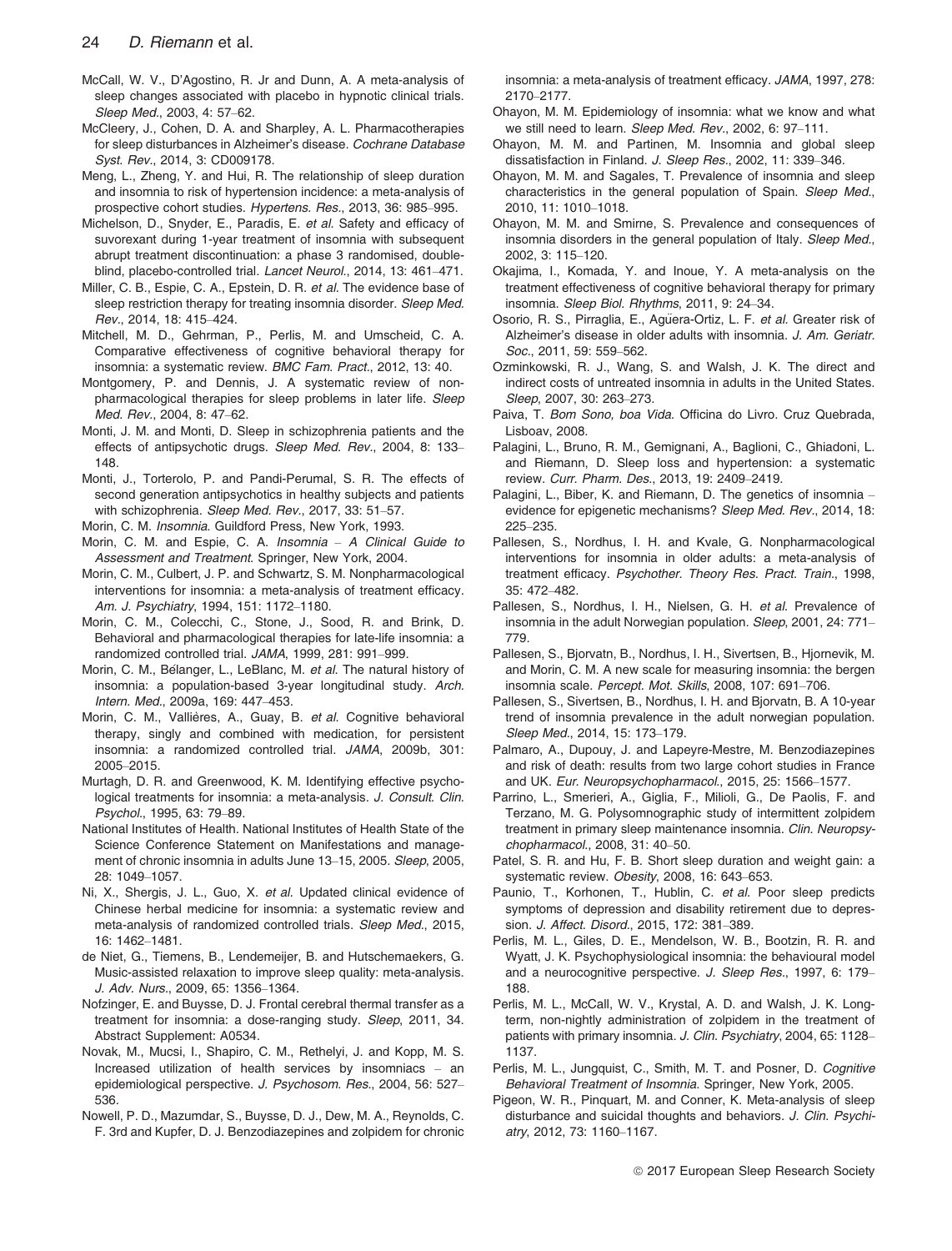- Pillai, V., Roth, T., Roehrs, T., Moss, K., Peterson, E. L. and Drake, C. L. Effectiveness of benzodiazepine receptor agonists in the treatment of insomnia: an examination of response and remission rates. Sleep, 2017;40 doi: [10.1093/sleep/zsw044](https://doi.org/10.1093/sleep/zsw044)
- Randall, S., Roehrs, T. A. and Roth, T. Efficacy of eight months of nightly zolpidem: a prospective placebo-controlled study. Sleep, 2012, 35: 1551–1557.
- Rapoport, M. J., Lanctot, K. L., Streiner, D. L. et al. Benzodiazepine use and driving: a meta-analysis. J. Clin. Psychiatry, 2009, 70: 663–673.
- Riemann, D. and Nissen, C. Sleep and psychotropic drugs. In: C. M. Morin and C. A. Espie (Eds) Oxford Handbook of Sleep and Sleep Disorders. Oxford University Press, Oxford, 2012: 190–222.
- Riemann, D. and Perlis, M. L. The treatments of chronic insomnia: a review of benzodiazepine receptor agonists and psychological and behavioral therapies. Sleep Med. Rev., 2009, 13: 205–214.
- Riemann, D. and Voderholzer, U. Primary insomnia: a risk factor to develop depression? J. Affect. Disord., 2003, 76: 255–259.
- Riemann, D., Spiegelhalder, K., Feige, B. et al. The hyperarousal model of insomnia: a review of the concept and its evidence. Sleep Med. Rev., 2010, 14: 19–31.
- Riemann, D., Spiegelhalder, K., Nissen, C., Hirscher, V., Baglioni, C. and Feige, B. REM sleep instability – a new pathway for insomnia? Pharmacopsychiatry, 2012, 45: 167–176.
- Riemann, D., Nissen, C., Palagini, L., Otte, A., Perlis, M. L. and Spiegelhalder, K. The neurobiology, investigation, and treatment of chronic insomnia. Lancet Neurol., 2015, 14: 547–558.
- Riemann, D., Baum, E., Cohrs, S. et al. S-3 Leitlinie Nicht erholsamer Schlaf/Schlafstörungen. Kapitel Insomnie bei Erwachsenen (AWMF Registriernummer 063-003), Update 2016. Somnologie, 2017, 20: 2–44.
- Ritterband, L. M., Thorndike, F. P., Gonder-Frederick, L. A. et al. Efficacy of an internet-based behavioral intervention for adults with insomnia. Arch. Gen. Psychiatry, 2009, 66: 692–698.
- Roehrs, T. A., Randall, S., Harris, E., Maan, R. and Roth, T. Twelve months of nightly zolpidem does not lead to dose escalation: a prospective placebo-controlled study. Sleep, 2011, 34: 207–212.
- Roth, T., Walsh, J. K., Krystal, A., Wessel, T. and Roehrs, T. A. An evaluation of the efficacy and safety of eszopiclone over 12 months in patients with chronic primary insomnia. Sleep Med., 2005, 6: 487–495.
- Saper, C. B., Scammell, T. E. and Lu, J. Hypothalamic regulation of sleep and circadian rhythms. Nature, 2005, 437: 1257–1263.
- Sarris, J. and Byrne, G. J. A systematic review of insomnia and complementary medicine. Sleep Med. Rev., 2011, 15: 99–106.
- Sateia, M. J., Buysse, D. J., Krystal, A. D., Neubauer, D. and Heald, J. L. Clinical practice guideline for the pharmacologic treatment of chronic insomnia in adults: an American Academy of Sleep Medicine clinical practice guideline. J. Clin. Sleep Med., 2017, 13: 307–349.
- Schlack, R., Hapke, U., Maske, U., Busch, M. and Cohrs, S. Häufigkeit und Verteilung von Schlafproblemen und Insomnie in der deutschen Erwachsenenbevölkerung. Bundesgesundheitsblatt Gesundheitsforschung Gesundheitsschutz, 2013, 56: 740– 748.
- Sexton, C. E., Storsve, A. B., Walhovd, K. B., Johansen-Berg, H. and Fjell, A. M. Poor sleep quality is associated with increased cortical atrophy in community-dwelling adults. Neurology, 2014, 83: 967– 973.
- Seyffert, M., Lagisetty, P., Landgraf, J. et al. Internet-delivered cognitive behavioral therapy to treat insomnia: a systematic review and meta-analysis. PLoS ONE, 2016, 11: e0149139.
- Shahid, A., Wilkinson, K., Marcu, S. and Shapiro, C. M. STOP, THAT and One Hundred Other Sleep Scales. Springer, New York, 2012.
- Sivertsen, B., Øverland, S., Pallesen, S. et al. Insomnia and long sleep duration are risk factors for later work disability. The Hordaland Health Study. J. Sleep Res., 2009a, 18: 122–128.
- Sivertsen, B., Øverland, S., Bjorvatn, B., Maeland, J. G. and Mykletun, A. Does insomnia predict sick leave? The Hordaland Health Study. J. Psychosom. Res., 2009b, 66: 67–74.
- Smith, M. T., Perlis, M. L., Park, A. et al. Comparative meta-analysis of pharmacotherapy and behavior therapy for persistent insomnia. Am. J. Psychiatry, 2002, 159: 5–11.
- Sofi, F., Cesari, F., Casini, A., Macchi, C., Abbate, R. and Gensini, G. F. Insomnia and risk of cardiovascular disease: a meta-analysis. Eur. J. Prev. Cardiol., 2014, 21: 57–64.
- Spiegelhalder, K., Backhaus, J. and Riemann, D. Schlafstörungen (Fortschritte der Psychotherapie). Hogrefe, Göttingen, 2011.
- Spielman, A. J., Caruso, L. S. and Glovinsky, P. B. A behavioral perspective on insomnia treatment. Psychiatr. Clin. North Am., 1987, 10: 541–553.
- Stranks, E. K. and Crowe, S. F. The acute cognitive effects of zopiclone, zolpidem, zaleplon, and eszopiclone: a systematic review and meta-analysis. J. Clin. Exp. Neuropsychol., 2014, 36: 691–700.
- Sun, Y., Lin, C. C., Lu, C. J., Hsu, C. Y. and Kao, C. H. Association between zolpidem and suicide: a nationwide population-based case-control study. Mayo Clin. Proc., 2016a, 91: 308–315.
- Sun, Y. J., Yuan, J. M. and Yang, Z. M. Effectiveness and safety of moxibustion for primary insomnia: a systematic review and metaanalysis. BMC Compliment. Altern. Med., 2016b, 16: 217.
- Sweetman, A., Lack, L. C., Catcheside, P. G. et al. Clinical review developing a successful treatment for co-morbid insomnia and sleep apnoea. Sleep Med. Rev., 2017, 33: 28–38.
- Tang, N. K., Lereya, S. T., Boulton, H., Miller, M. A., Wolke, D. and Cappuccio, F. P. Nonpharmacological treatments of insomnia for long-term painful conditions: a systematic review and metaanalysis of patient-reported outcomes in randomized controlled trials. Sleep, 2015, 38: 1751–1764.
- Terhune, D. B., Cleeremans, A., Raz, A. and Lynn, S. J. Hypnosis and top-down regulation of consciousness. Neurosci Biobehav Rev. 2017 Feb 4. pii: S0149-7634(16)30633–9. doi: [10.1016/j.](https://doi.org/10.1016/j.neubiorev.2017.02.002) [neubiorev.2017.02.002](https://doi.org/10.1016/j.neubiorev.2017.02.002). [Epub ahead of print] Review.
- Thiart, H., Ebert, D. D., Lehr, D. et al. Internet-based cognitive behavioral therapy for insomnia: a health economic evaluation. Sleep, 2016, 10: 1769–1778.
- Thompson, W., Quay, T. A. W., Rojas-Fernandez, C. and Farrell, B. Atypical antipsychotics for insomnia: a systematic review. Sleep Med., 2016, 22: 13–17.
- Tom, S. E., Wickwire, E. M., Park, Y. and Albrecht, J. S. Nonbenzodiazepine sedative hypnotics and risks of fall-related injury. Sleep, 2016, 39: 1009–1014.
- Trauer, J. M., Qian, M. Y., Doyle, J. S., Rajaratnam, S. M. and Cunnington, D. Cognitive behavioral therapy for chronic insomnia: a systematic review and meta-analysis. Ann. Intern. Med., 2015, 163: 191–204.
- Uchimura, N., Kamijo, A. and Takase, T. Effects of eszopiclone on safety, subjective measures of efficacy, and quality of life in elderly and nonelderly Japanese patients with chronic insomnia, both with and without comorbid psychiatric disorders: a 24-week, randomized, double-blind study. Ann. Gen. Psychiatry, 2012, 11: 15.
- Uhlenhuth, E. H., Balter, M. B., Ban, T. A. and Yang, K. International study of expert judgement on therapeutic use of benzodiazepines and other psychotherapeutic medications: IV. Therapeutic dose dependence and abuse liability of benzodiazepines in the longterm treatment of anxiety disorders. J. Clin. Psychopharmacol., 1999, 19: 23S–29S.
- Van de Straat, V. and Bracke, P. How well does Europe sleep? A cross-national study of sleep problems in European older adults. Int. J. Public Heath, 2015, 60: 643–650.
- Van Maanen, A., Meijer, A. M., van der Heijden, K. B. and Oort, F. J. The effects of light therapy on sleep problems: a systematic review and meta-analysis. Sleep Med. Rev., 2016, 29: 52–62.